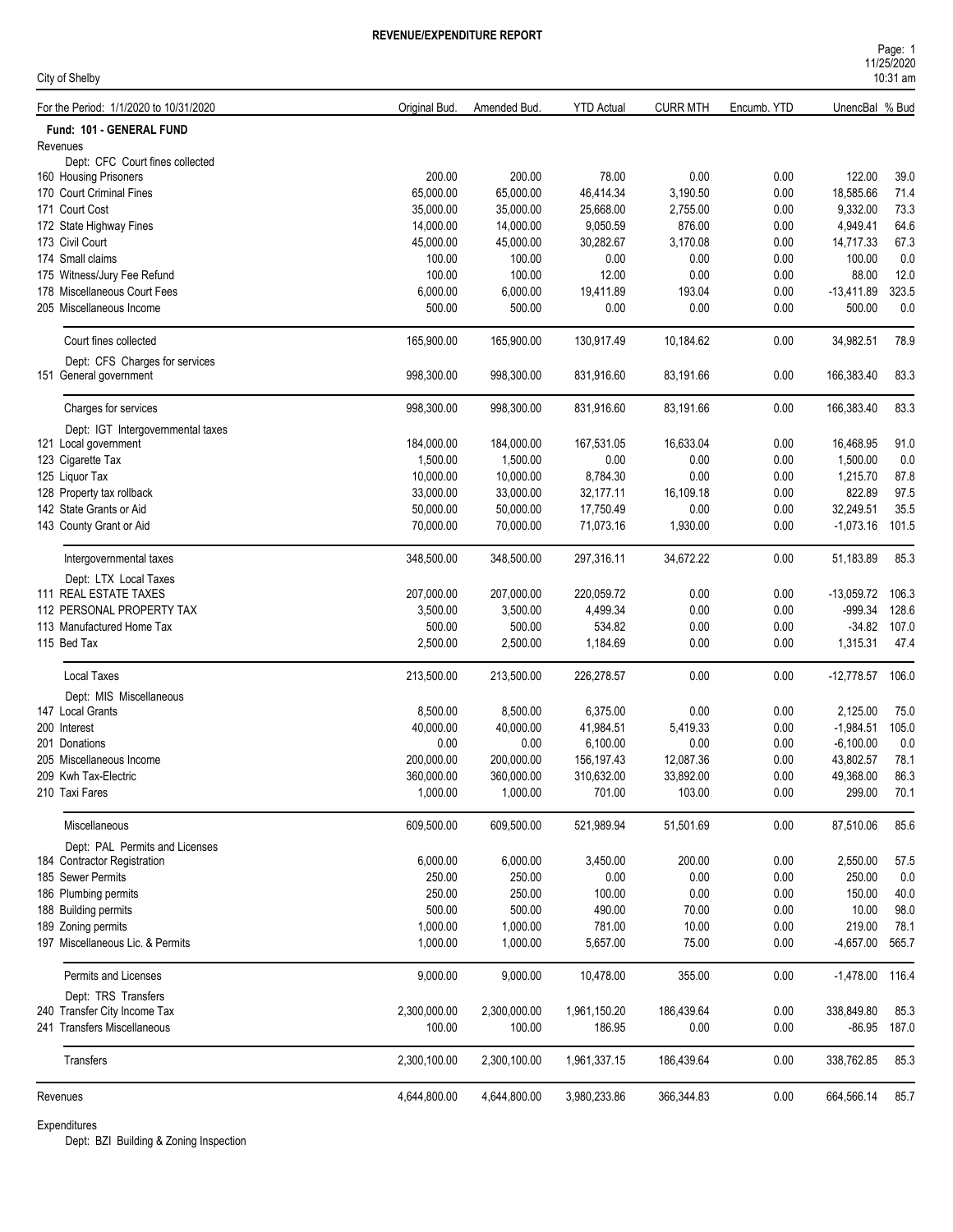| Page: 2    |  |
|------------|--|
| 11/25/2020 |  |
| $10:31$ am |  |

| City of Shelby                              |                 |                 |                   |                 |               |                | 10:31 am    |
|---------------------------------------------|-----------------|-----------------|-------------------|-----------------|---------------|----------------|-------------|
| For the Period: 1/1/2020 to 10/31/2020      | Original Bud.   | Amended Bud.    | <b>YTD Actual</b> | <b>CURR MTH</b> | Encumb. YTD   | UnencBal % Bud |             |
| Fund: 101 - GENERAL FUND                    |                 |                 |                   |                 |               |                |             |
| Expenditures                                |                 |                 |                   |                 |               |                |             |
| Dept: BZI Building & Zoning Inspection      |                 |                 |                   |                 |               |                |             |
| 428 Telephone                               | 1,000.00        | 1,000.00        | 887.52            | 83.01           | 21.06         | 91.42          | 90.9        |
| 435 Property and Liability Insuran          | 350.00          | 350.00          | 0.00              | 0.00            | 0.00          | 350.00         | 0.0         |
| 436 Auto Insurance                          | 200.00          | 200.00          | 0.00              | 0.00            | 0.00          | 200.00         | 0.0         |
| 471 Education, Mtgs. & Related Exp.         | 50.00           | 50.00           | 0.00              | 0.00            | 0.00          | 50.00          | 0.0         |
| 472 Supplies                                | 50.00           | 50.00           | 0.00              | 0.00            | 0.00          | 50.00          | 0.0         |
| 473 Office Supplies                         | 75.00           | 75.00           | 15.47             | 0.00            | 0.00          | 59.53          | 20.6        |
| 484 Fuel, Autos-Equipment                   | 300.00          | 300.00          | 150.00            | 0.00            | 0.00          | 150.00         | 50.0        |
| 485 Maintenance, Autos                      | 50.00<br>200.00 | 50.00<br>200.00 | 0.00              | 0.00            | 0.00          | 50.00<br>3.05  | 0.0         |
| 486 Maintenance Equipment                   | 200.00          | 200.00          | 174.95<br>0.00    | 27.58<br>0.00   | 22.00<br>0.00 | 200.00         | 98.5<br>0.0 |
| 500 Engineering                             | 400.00          | 400.00          | 95.00             | 0.00            | 0.00          | 305.00         | 23.8        |
| 501 Computer support<br>528 Postage         |                 |                 |                   |                 |               |                | 82.0        |
| 529 Small tools and equipment               | 250.00<br>20.00 | 250.00<br>20.00 | 205.00<br>0.00    | 0.00<br>0.00    | 0.00          | 45.00<br>20.00 | 0.0         |
|                                             |                 |                 |                   |                 | 0.00          |                |             |
| 531 Miscellaneous                           | 300.00          | 300.00          | 18.00             | 0.00            | 0.00          | 282.00         | 6.0         |
| Building & Zoning Inspection                | 3,445.00        | 3,445.00        | 1,545.94          | 110.59          | 43.06         | 1,856.00       | 46.1        |
| Dept: CAB City Administration Buildings     |                 |                 |                   |                 |               |                |             |
| 425 Natural Gas                             | 4,700.00        | 4,700.00        | 1,441.73          | 236.08          | 0.00          | 3,258.27       | 30.7        |
| 427 Water and Sewer                         | 2,500.00        | 2,500.00        | 891.36            | 129.85          | 0.00          | 1,608.64       | 35.7        |
| 472 Supplies                                | 1,000.00        | 1,000.00        | 478.56            | 1.55            | 51.42         | 470.02         | 53.0        |
| 507 Maintenance Building/Grounds            | 128,000.00      | 128,000.00      | 10,031.48         | 0.00            | 230.00        | 117,738.52     | 8.0         |
| 531 Miscellaneous                           | 250.00          | 250.00          | 195.00            | 0.00            | 0.00          | 55.00          | 78.0        |
| 617 Leases-Equipment                        | 1,500.00        | 1,500.00        | 872.16            | 109.02          | 0.00          | 627.84         | 58.1        |
| <b>City Administration Buildings</b>        | 137,950.00      | 137,950.00      | 13,910.29         | 476.50          | 281.42        | 123,758.29     | 10.3        |
|                                             |                 |                 |                   |                 |               |                |             |
| Dept: CIV Civil Service<br>481 Compensation | 75.00           | 75.00           | 0.00              | 0.00            | 0.00          | 75.00          | 0.0         |
| 531 Miscellaneous                           | 200.00          | 200.00          | 0.00              | 0.00            | 0.00          | 200.00         | 0.0         |
|                                             |                 |                 |                   |                 |               |                |             |
| <b>Civil Service</b>                        | 275.00          | 275.00          | 0.00              | 0.00            | 0.00          | 275.00         | 0.0         |
| Dept: CON City Council                      |                 |                 |                   |                 |               |                |             |
| 400 Wages                                   | 39,600.00       | 39,600.00       | 33,438.80         | 3.046.20        | 0.00          | 6,161.20       | 84.4        |
| 415 Public Employees Retire.System          | 5,550.00        | 5,550.00        | 4,654.05          | 426.45          | 0.00          | 895.95         | 83.9        |
| 417 FICA                                    | 575.00          | 575.00          | 484.82            | 44.15           | 0.00          | 90.18          | 84.3        |
| 419 Life Insurance                          | 720.00          | 720.00          | 600.00            | 60.00           | 0.00          | 120.00         | 83.3        |
| 420 Workers Compensation                    | 750.00          | 750.00          | 396.61            | 52.00           | 0.00          | 353.39         | 52.9        |
| 435 Property and Liability Insuran          | 250.00          | 250.00          | 10.00             | 0.00            | 0.00          | 240.00         | 4.0         |
| 471 Education, Mtgs. & Related Exp.         | 600.00          | 600.00          | 87.08             | 0.00            | 0.00          | 512.92         | 14.5        |
| 473 Office Supplies                         | 1,400.00        | 1,400.00        | 1,087.83          | 227.52          | 38.00         | 274.17         | 80.4        |
| 480 Legal Advertising                       | 4,600.00        | 4,600.00        | 3,220.72          | 521.84          | 1,000.00      | 379.28         | 91.8        |
| 486 Maintenance Equipment                   | 200.00          | 200.00          | 174.95            | 27.58           | 22.00         | 3.05           | 98.5        |
| 528 Postage                                 | 300.00          | 300.00          | 120.00            | 0.00            | 0.00          | 180.00         | 40.0        |
| 531 Miscellaneous                           | 4,200.00        | 5,700.00        | 3,152.94          | $-1,197.99$     | 1,089.08      | 1,457.98       | 74.4        |
| <b>City Council</b>                         | 58,745.00       | 60,245.00       | 47,427.80         | 3,207.75        | 2,149.08      | 10,668.12      | 82.3        |
| Dept: CRT Municipal Court                   |                 |                 |                   |                 |               |                |             |
| 400 Wages                                   | 38,600.00       | 38,600.00       | 31,307.76         | 2,846.16        | 0.00          | 7,292.24       | 81.1        |
| 403 Assistant Judges Wages                  | 4,000.00        | 4,000.00        | 1,771.82          | 0.00            | 0.00          | 2,228.18       | 44.3        |
| 404 Clerks wages                            | 111,000.00      | 111,000.00      | 88,063.19         | 7,917.22        | 0.00          | 22,936.81      | 79.3        |
| 405 Court Officers Wages                    | 50,000.00       | 50,000.00       | 33,629.52         | 4,231.81        | 0.00          | 16,370.48      | 67.3        |
| 415 Public Employees Retire.System          | 27,000.00       | 27,000.00       | 20,800.09         | 2,079.60        | 0.00          | 6,199.91       | 77.0        |
| 417 FICA                                    | 2,800.00        | 2,800.00        | 2,176.64          | 217.43          | 0.00          | 623.36         | 77.7        |
| 418 Hospitalization                         | 60,000.00       | 60,000.00       | 55,646.15         | 5,841.59        | 5,841.59      | $-1,487.74$    | 102.5       |
| 419 Life Insurance                          | 650.00          | 650.00          | 480.00            | 48.00           | 0.00          | 170.00         | 73.8        |
| 420 Workers Compensation                    | 3,500.00        | 3,500.00        | 1,794.86          | 241.00          | $-0.01$       | 1,705.15       | 51.3        |
| 421 Unemployment                            | 4,000.00        | 4,000.00        | $0.00\,$          | 0.00            | 0.00          | 4,000.00       | $0.0\,$     |
| 425 Natural Gas                             | 7,500.00        | 7,500.00        | 3,764.79          | 245.69          | 0.00          | 3,735.21       | 50.2        |
| 428 Telephone                               | 4,750.00        | 4,750.00        | 4,001.52          | 371.80          | 0.00          | 748.48         | 84.2        |
| 435 Property and Liability Insuran          | 7,200.00        | 7,200.00        | 155.00            | 0.00            | 0.00          | 7,045.00       | 2.2         |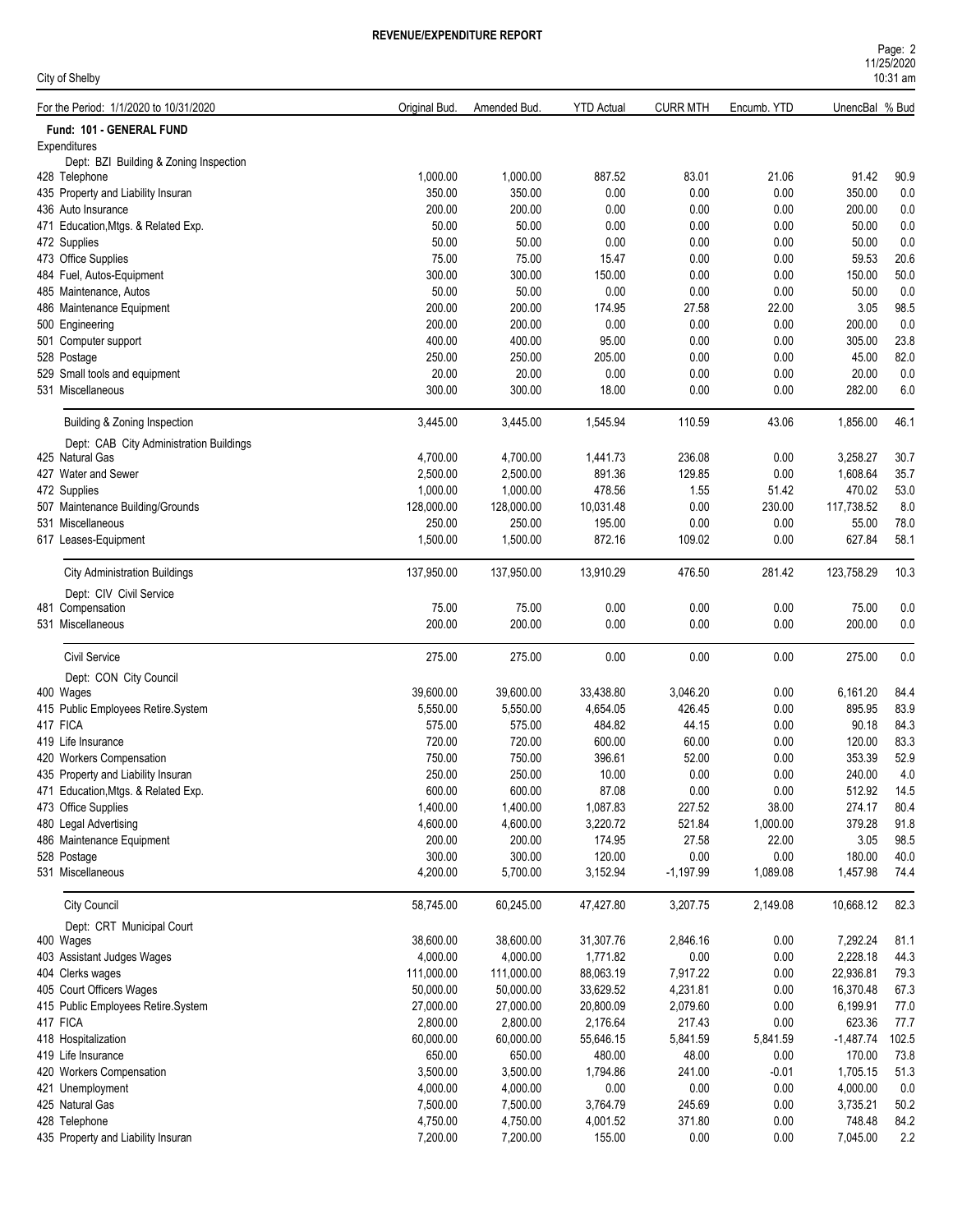| City of Shelby                                                       |                     |                     |                     |                  |                  |                | 10:31 am      |
|----------------------------------------------------------------------|---------------------|---------------------|---------------------|------------------|------------------|----------------|---------------|
| For the Period: 1/1/2020 to 10/31/2020                               | Original Bud.       | Amended Bud.        | <b>YTD Actual</b>   | <b>CURR MTH</b>  | Encumb. YTD      | UnencBal % Bud |               |
| Fund: 101 - GENERAL FUND                                             |                     |                     |                     |                  |                  |                |               |
| Expenditures                                                         |                     |                     |                     |                  |                  |                |               |
| Dept: CRT Municipal Court                                            |                     |                     |                     |                  |                  |                |               |
| 471 Education, Mtgs. & Related Exp.                                  | 6,000.00            | 6,000.00            | 1,020.00            | 0.00             | 0.00             | 4,980.00       | 17.0          |
| 472 Supplies                                                         | 2,000.00            | 2,000.00            | 278.41              | $-249.60$        | 740.23           | 981.36         | 50.9          |
| 473 Office Supplies                                                  | 13,000.00           | 12,500.00           | 8,842.96            | 335.29           | 1,084.21         | 2,572.83       | 79.4          |
| 475 Law Books                                                        | 1,500.00            | 1,500.00            | 395.00              | 0.00             | $-0.01$          | 1,105.01       | 26.3          |
| 476 Law Library Fees                                                 | 10,000.00           | 10,000.00           | 7,512.30            | 0.00             | 0.00             | 2,487.70       | 75.1          |
| 477 Recorder                                                         | 500.00              | 500.00              | 0.00                | 0.00             | 0.00             | 500.00         | 0.0           |
| 478 Court appointed attorneys                                        | 24,000.00           | 24,000.00           | 16,323.09           | 2,545.29         | 0.00             | 7,676.91       | 68.0          |
| 479 Jury and witness fees                                            | 600.00              | 600.00              | 0.00                | 0.00             | 0.00             | 600.00         | 0.0           |
| 486 Maintenance Equipment                                            | 4,000.00            | 4,000.00            | 2,404.95            | 95.22            | 0.00             | 1,595.05       | 60.1          |
| 501 Computer support                                                 | 20,000.00           | 21,500.00           | 17,332.59           | 0.00             | 3,831.90         | 335.51         | 98.4          |
| 528 Postage                                                          | 9,500.00            | 9,500.00            | 5,250.00            | 0.00             | 4,000.00         | 250.00         | 97.4          |
| 530 Office Equipment/Furn/Fixtures                                   | 7,000.00            | 6,000.00            | 214.98              | 0.00             | 200.00           | 5,585.02       | 6.9           |
| 531 Miscellaneous                                                    | 7,500.00            | 7,500.00            | 2,211.13            | 236.60           | 288.22           | 5,000.65       | 33.3          |
| 549 LEADS Computer                                                   | 700.00              | 700.00              | 600.00              | 0.00             | 0.00             | 100.00         | 85.7          |
| 617 Leases-Equipment                                                 | 750.00              | 750.00              | 187.09              | 0.00             | 70.00            | 492.91         | 34.3          |
| <b>Municipal Court</b>                                               | 428,050.00          | 428,050.00          | 306,163.84          | 27,003.10        | 16,056.13        | 105,830.03     | 75.3          |
| Dept: DOF DIRECTOR OF FINANCE                                        |                     |                     |                     |                  |                  |                |               |
| 400 Wages                                                            | 58,500.00           | 58,500.00           | 49,375.61           | 4,492.94         | 0.00             | 9,124.39       | 84.4          |
| 401 Assist. Dir. of Finance Wages                                    | 63,200.00           | 63,200.00           | 53,808.60           | 4,689.60         | 0.00             | 9,391.40       | 85.1          |
| 404 Clerks wages                                                     | 11,500.00           | 11,500.00           | 8,976.00            | 816.00           | 0.00             | 2,524.00       | 78.1          |
| 415 Public Employees Retire.System                                   | 19,000.00           | 19,000.00           | 15,307.33           | 1,396.32         | 0.00             | 3,692.67       | 80.6          |
| 417 FICA                                                             | 2,000.00            | 2,000.00            | 1,626.32            | 144.97           | 0.00             | 373.68         | 81.3          |
| 418 Hospitalization                                                  | 41,000.00           | 41,000.00           | 32,132.99           | 3,382.42         | 3,382.42         | 5,484.59       | 86.6          |
| 419 Life Insurance                                                   | 300.00              | 300.00              | 240.00              | 24.00            | 0.00             | 60.00          | 80.0          |
| 420 Workers Compensation                                             | 2,400.00            | 2,400.00            | 1,230.96            | 165.00           | 0.00             | 1,169.04       | 51.3          |
| 428 Telephone                                                        | 1,250.00            | 1,250.00            | 1,037.33            | 95.66            | 21.05            | 191.62         | 84.7          |
| 435 Property and Liability Insuran                                   | 400.00              | 400.00              | 50.00               | 0.00             | 0.00             | 350.00         | 12.5          |
| 471 Education, Mtgs. & Related Exp.                                  | 900.00              | 900.00              | 50.00               | 0.00             | 0.00             | 850.00         | 5.6           |
| 473 Office Supplies                                                  | 1,200.00            | 6,200.00            | 1,118.37            | 262.84           | 0.00             | 5,081.63       | 18.0          |
| 486 Maintenance Equipment                                            | 250.00              | 250.00              | 174.95              | 27.58            | 22.00            | 53.05          | 78.8          |
| 501 Computer support                                                 | 4,500.00            | 4,500.00            | 2,144.39            | 299.00           | 0.00             | 2,355.61       | 47.7          |
| 528 Postage                                                          | 500.00              | 500.00              | 319.77              | 0.00             | 0.00             | 180.23         | 64.0          |
| 530 Office Equipment/Furn/Fixtures                                   | 500.00              | 500.00              | 0.00                | 0.00             | 0.00             | 500.00         | 0.0           |
| 531 Miscellaneous                                                    | 2,000.00            | 2,000.00            | 884.00              | 0.00             | 0.00             | 1,116.00       | 44.2          |
| DIRECTOR OF FINANCE                                                  | 209,400.00          | 214,400.00          | 168,476.62          | 15,796.33        | 3,425.47         | 42,497.91      | 80.2          |
|                                                                      |                     |                     |                     |                  |                  |                |               |
| Dept: DOL DIRECTOR OF LAW<br>400 Wages                               | 48,000.00           | 48,000.00           | 40,455.34           | 3,681.24         | 0.00             | 7,544.66       | 84.3          |
| 402 Secretary Wages                                                  | 20,000.00           | 20,000.00           | 15,259.20           | 1,387.20         | 0.00             | 4,740.80       | 76.3          |
| 415 Public Employees Retire.System                                   | 9,500.00            | 9,500.00            | 7,781.29            | 709.59           | 0.00             | 1,718.71       | 81.9          |
| 417 FICA                                                             | 1,000.00            | 1,000.00            | 752.18              | 70.71            | 0.00             | 247.82         | 75.2          |
| 418 Hospitalization                                                  | 25,000.00           | 25,000.00           | 20,751.90           | 2,075.19         | 2,075.19         | 2,172.91       | 91.3          |
| 419 Life Insurance                                                   | 150.00              | 150.00              | 120.00              | 12.00            | 0.00             | 30.00          | 80.0          |
| 420 Workers Compensation                                             | 1,250.00            | 1,250.00            | 651.02              | 86.00            | 0.00             | 598.98         | 52.1          |
| 435 Property and Liability Insuran                                   | 3,000.00            | 3,000.00            | 20.00               | 0.00             | 0.00             | 2,980.00       | 0.7           |
| 471 Education, Mtgs. & Related Exp.                                  | 500.00              | 450.00              | $0.00\,$            | 0.00             | 0.00             | 450.00         | 0.0           |
| 473 Office Supplies                                                  | 100.00              | 100.00              | 0.00                | 0.00             | 0.00             | 100.00         | 0.0           |
| 474 Special Counsel                                                  | 3,000.00            | 3,000.00            | 430.36              | 0.00             | 0.00             | 2,569.64       | 14.3          |
| 475 Law Books                                                        | 200.00              | 200.00              | 179.83              | 0.00             | 0.00             | 20.17          | 89.9          |
| 528 Postage                                                          | 100.00              | 100.00              | 55.00               | 0.00             | 0.00             | 45.00          | 55.0          |
|                                                                      |                     |                     |                     |                  |                  |                |               |
| 531 Miscellaneous<br>606 Office Expense                              | 200.00<br>18,000.00 | 250.00<br>18,000.00 | 211.00<br>15,000.00 | 0.00<br>1,500.00 | 0.00<br>3,000.00 | 39.00<br>0.00  | 84.4<br>100.0 |
|                                                                      |                     |                     |                     |                  |                  |                |               |
| DIRECTOR OF LAW                                                      | 130,000.00          | 130,000.00          | 101,667.12          | 9,521.93         | 5,075.19         | 23,257.69      | 82.1          |
| Dept: ECD Economic Development<br>435 Property and Liability Insuran |                     |                     |                     |                  |                  |                |               |
|                                                                      | 200.00              | 200.00              | 0.00                | 0.00             | 0.00             | 200.00         | 0.0           |
| 471 Education, Mtgs. & Related Exp.                                  | 1,500.00            | 1,500.00            | 0.00                | 0.00             | 0.00             | 1,500.00       | 0.0           |
| 472 Supplies                                                         | 250.00              | 250.00              | 0.00                | 0.00             | 0.00             | 250.00         | 0.0           |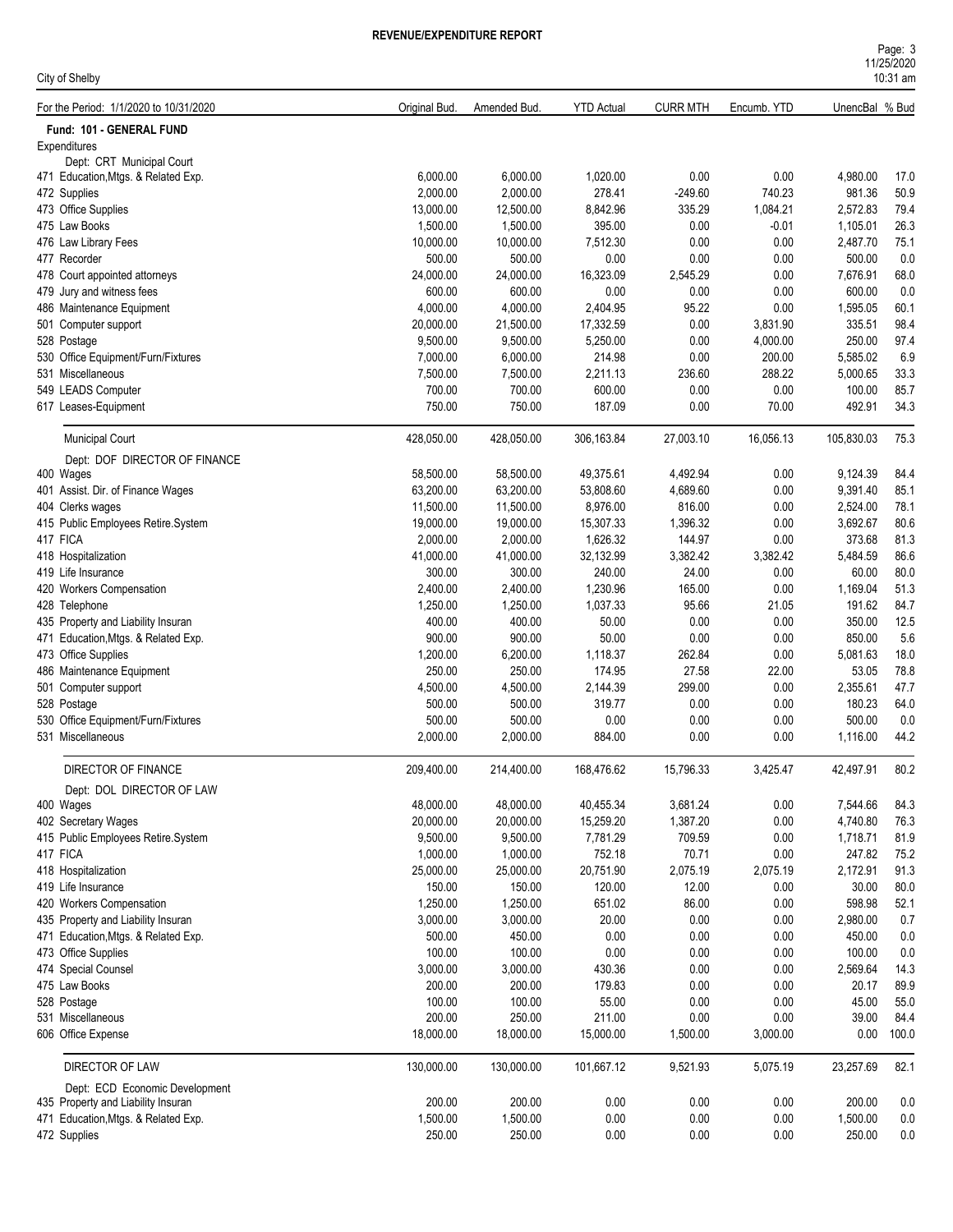| City of Shelby                                        |               |              |                   |                 |             |                | <b>I IILUILULU</b><br>$10:31$ am |
|-------------------------------------------------------|---------------|--------------|-------------------|-----------------|-------------|----------------|----------------------------------|
| For the Period: 1/1/2020 to 10/31/2020                | Original Bud. | Amended Bud. | <b>YTD Actual</b> | <b>CURR MTH</b> | Encumb. YTD | UnencBal % Bud |                                  |
| Fund: 101 - GENERAL FUND                              |               |              |                   |                 |             |                |                                  |
| Expenditures                                          |               |              |                   |                 |             |                |                                  |
| Dept: ECD Economic Development<br>473 Office Supplies | 250.00        | 250.00       | 0.00              | 0.00            | 0.00        | 250.00         | 0.0                              |
| 484 Fuel, Autos-Equipment                             | 100.00        | 100.00       | 0.00              | 0.00            | 0.00        | 100.00         | 0.0                              |
| 501 Computer support                                  | 500.00        | 500.00       | 118.75            | 0.00            | 0.00        | 381.25         | 23.8                             |
| 528 Postage                                           | 500.00        | 500.00       | 55.00             | 0.00            | 0.00        | 445.00         | 11.0                             |
| 531 Miscellaneous                                     | 500.00        | 500.00       | 195.00            | 0.00            | 0.00        | 305.00         | 39.0                             |
| 546 Economic Development                              | 48,000.00     | 48,000.00    | 35,996.39         | 0.00            | 0.00        | 12,003.61      | 75.0                             |
| Economic Development                                  | 51,800.00     | 51,800.00    | 36,365.14         | 0.00            | 0.00        | 15,434.86      | 70.2                             |
| Dept: ENG Engineering                                 |               |              |                   |                 |             |                |                                  |
| 400 Wages                                             | 64,000.00     | 64,000.00    | 53,243.60         | 4,842.60        | 0.00        | 10,756.40      | 83.2                             |
| 415 Public Employees Retire.System                    | 9,000.00      | 9,000.00     | 7,513.07          | 674.47          | 0.00        | 1,486.93       | 83.5                             |
| 417 FICA                                              | 950.00        | 950.00       | 772.03            | 70.22           | 0.00        | 177.97         | 81.3                             |
| 418 Hospitalization                                   | 20,000.00     | 20,000.00    | 16,912.10         | 1,691.21        | 1,691.21    | 1,396.69       | 93.0                             |
| 419 Life Insurance                                    | 150.00        | 150.00       | 120.00            | 12.00           | 0.00        | 30.00          | 80.0                             |
| 420 Workers Compensation                              | 1,200.00      | 1,200.00     | 628.98            | 83.00           | 0.00        | 571.02         | 52.4                             |
| 428 Telephone                                         | 1,200.00      | 1,200.00     | 1,054.39          | 97.50           | 0.00        | 145.61         | 87.9                             |
| 435 Property and Liability Insuran                    | 350.00        | 350.00       | 20.00             | 0.00            | 0.00        | 330.00         | 5.7                              |
| 436 Auto Insurance                                    | 250.00        | 250.00       | 0.00              | 0.00            | 0.00        | 250.00         | 0.0                              |
| 471 Education, Mtgs. & Related Exp.                   | 1,250.00      | 1,250.00     | 45.79             | 15.25           | 0.00        | 1,204.21       | 3.7                              |
| 473 Office Supplies                                   | 300.00        | 300.00       | 219.23            | 33.97           | 0.00        | 80.77          | 73.1                             |
| 484 Fuel, Autos-Equipment                             | 1,000.00      | 1,000.00     | 455.00            | 75.00           | 0.00        | 545.00         | 45.5                             |
| 485 Maintenance, Autos                                | 100.00        | 100.00       | 0.00              | 0.00            | 0.00        | 100.00         | 0.0                              |
| 486 Maintenance Equipment                             | 250.00        | 250.00       | 174.95            | 27.58           | 22.00       | 53.05          | 78.8                             |
| 500 Engineering                                       | 15,000.00     | 27,000.00    | 10,911.65         | 666.69          | 12,313.35   | 3,775.00       | 86.0                             |
| 501 Computer support                                  | 600.00        | 600.00       | 444.03            | 0.00            | 0.00        | 155.97         | 74.0                             |
| 528 Postage                                           | 300.00        | 300.00       | 270.33            | 0.00            | 0.00        | 29.67          | 90.1                             |
| 531 Miscellaneous                                     | 200.00        | 200.00       | 52.00             | 0.00            | 0.00        | 148.00         | 26.0                             |
| Engineering                                           | 116,100.00    | 128,100.00   | 92,837.15         | 8,289.49        | 14,026.56   | 21,236.29      | 83.4                             |
| Dept: FIR Fire                                        |               |              |                   |                 |             |                |                                  |
| 400 Wages                                             | 1,000,000.00  | 1,000,000.00 | 712,093.41        | 64,441.69       | 0.00        | 287,906.59     | 71.2                             |
| 408 Part-Pay Fire Wages                               | 14,300.00     | 14,300.00    | 7,999.68          | 848.64          | 0.00        | 6,300.32       | 55.9                             |
| 415 Public Employees Retire.System                    | 1,700.00      | 1,700.00     | 207.98            | 10.49           | 0.00        | 1,492.02       | 12.2                             |
| 417 FICA                                              | 13,700.00     | 13,700.00    | 10,054.45         | 899.73          | 0.00        | 3,645.55       | 73.4                             |
| 418 Hospitalization                                   | 241,000.00    | 241,000.00   | 191,391.84        | 18,448.02       | 18,448.02   | 31,160.14      | 87.1                             |
| 419 Life Insurance                                    | 1,900.00      | 1,900.00     | 1,519.60          | 144.00          | 0.00        | 380.40         | 80.0                             |
| 420 Workers Compensation                              | 18,500.00     | 18,500.00    | 10,114.14         | 1,275.00        | 0.00        | 8,385.86       | 54.7                             |
| 425 Natural Gas                                       | 5,000.00      | 5,000.00     | 3,547.17          | 207.91          | 600.00      | 852.83         | 82.9                             |
| 428 Telephone                                         | 4,000.00      | 4,000.00     | 3,211.07          | 294.95          | 125.93      | 663.00         | 83.4                             |
| 435 Property and Liability Insuran                    | 8,200.00      | 8,200.00     | 2,136.00          | 0.00            | 0.00        | 6,064.00       | 26.0                             |
| 436 Auto Insurance                                    | 7,200.00      | 7,200.00     | 0.00              | 0.00            | 0.00        | 7,200.00       | 0.0                              |
| 471 Education, Mtgs. & Related Exp.                   | 5,000.00      | 5,000.00     | 353.00            | 0.00            | 47.00       | 4,600.00       | 8.0                              |
| 472 Supplies                                          | 2,500.00      | 2,500.00     | 287.26            | 287.26          | 281.72      | 1,931.02       | 22.8                             |
| 473 Office Supplies                                   | 1,000.00      | 1,000.00     | 256.43            | 0.00            | 209.54      | 534.03         | 46.6                             |
| 484 Fuel, Autos-Equipment                             | 9,500.00      | 9,500.00     | 5,841.14          | 700.00          | 0.00        | 3,658.86       | 61.5                             |
| 486 Maintenance Equipment                             | 1,000.00      | 500.00       | 170.00            | 170.00          | 0.01        | 329.99         | 34.0                             |
| 489 Volunteer Fire Assessment                         | 300.00        | 300.00       | 150.00            | 0.00            | 0.00        | 150.00         | 50.0                             |
| 501 Computer support                                  | 1,100.00      | 1,100.00     | 1,009.25          | 0.00            | 0.00        | 90.75          | 91.8                             |
| 507 Maintenance Building/Grounds                      | 5,500.00      | 5,500.00     | 4,990.01          | 0.00            | 200.00      | 309.99         | 94.4                             |
| 528 Postage                                           | 250.00        | 250.00       | 182.50            | 0.00            | 0.00        | 67.50          | 73.0                             |
| 531 Miscellaneous                                     | 7,200.00      | 7,700.00     | 6,119.48          | 1,581.70        | 1,038.08    | 542.44         | 93.0                             |
| 532 Labor Relations                                   | 3,000.00      | 3,000.00     | 515.00            | 0.00            | 0.00        | 2,485.00       | 17.2                             |
| 575 Safety Related                                    | 200.00        | 200.00       | 0.00              | 0.00            | 0.00        | 200.00         | 0.0                              |
| Fire                                                  | 1,352,050.00  | 1,352,050.00 | 962,149.41        | 89,309.39       | 20,950.30   | 368,950.29     | 72.7                             |
| Dept: MAY MAYOR                                       |               |              |                   |                 |             |                |                                  |
| 400 Wages                                             | 68,000.00     | 68,000.00    | 56,628.15         | 5,166.86        | 0.00        | 11,371.85      | 83.3                             |

402 Secretary Wages 23,500.00 23,500.00 19,584.00 1,632.00 0.00 3,916.00 83.3

415 Public Employees Retire.System 13,000.00 13,000.00 10,462.67 951.85 0.00 2,537.33 80.5

 $11/25/2020$ Page: 4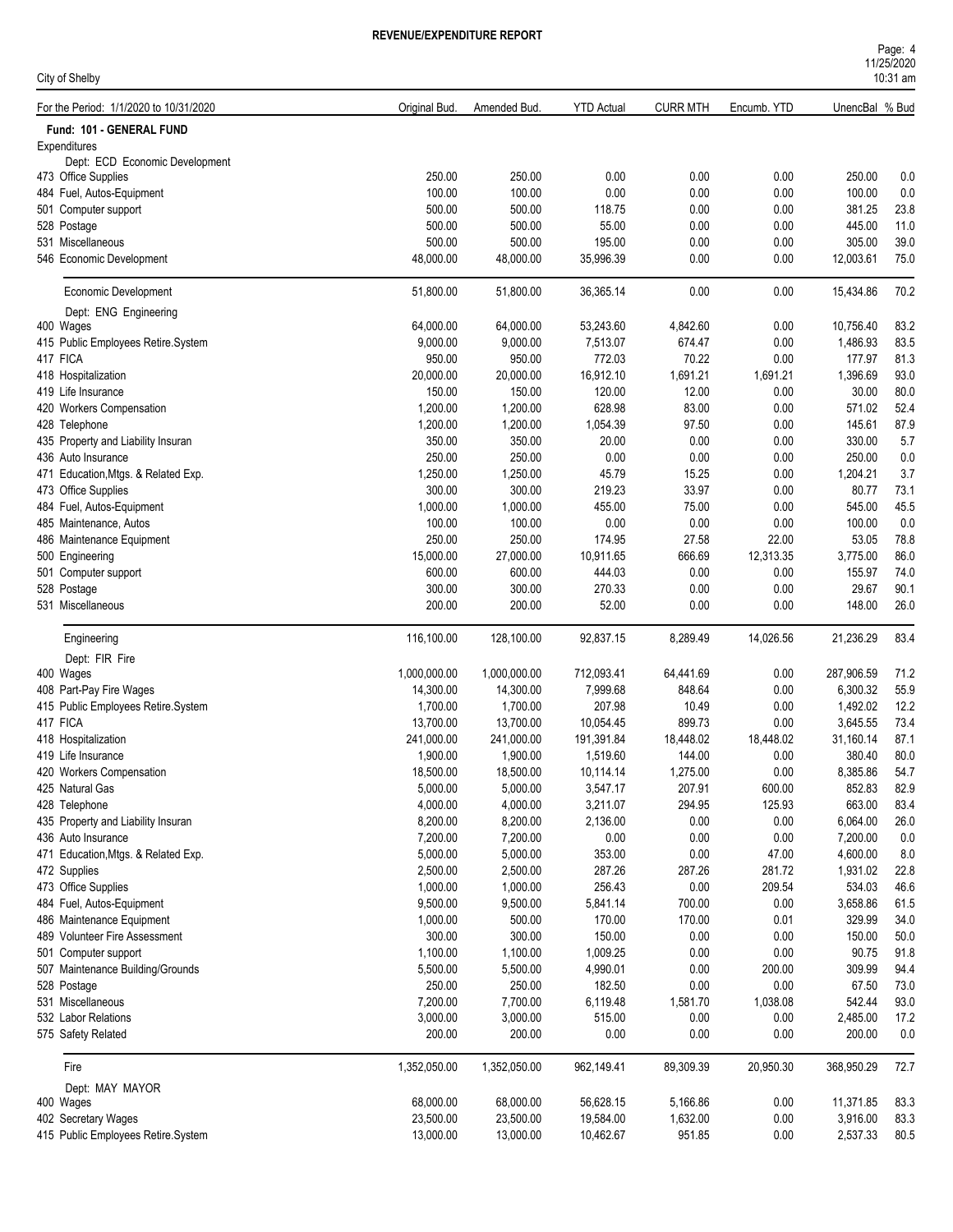| City of Shelby                         |               |              |                   |                 |             |                | <b>I IILUILULU</b><br>$10:31$ am |
|----------------------------------------|---------------|--------------|-------------------|-----------------|-------------|----------------|----------------------------------|
| For the Period: 1/1/2020 to 10/31/2020 | Original Bud. | Amended Bud. | <b>YTD Actual</b> | <b>CURR MTH</b> | Encumb. YTD | UnencBal % Bud |                                  |
| Fund: 101 - GENERAL FUND               |               |              |                   |                 |             |                |                                  |
| Expenditures                           |               |              |                   |                 |             |                |                                  |
| Dept: MAY MAYOR                        |               |              |                   |                 |             |                |                                  |
| 417 FICA                               | 1,350.00      | 1,350.00     | 1,105.09          | 98.59           | 0.00        | 244.91         | 81.9                             |
| 418 Hospitalization                    | 41,000.00     | 41,000.00    | 33,824.20         | 3,382.42        | 3,382.42    | 3,793.38       | 90.7                             |
| 419 Life Insurance                     | 300.00        | 300.00       | 240.00            | 24.00           | 0.00        | 60.00          | 80.0                             |
| 420 Workers Compensation               | 1,600.00      | 1,600.00     | 753.31            | 110.00          | 0.00        | 846.69         | 47.1                             |
| 428 Telephone                          | 1,200.00      | 1,200.00     | 1,046.97          | 95.67           | 21.05       | 131.98         | 89.0                             |
| 435 Property and Liability Insuran     | 250.00        | 250.00       | 20.00             | 0.00            | 0.00        | 230.00         | 8.0                              |
| 436 Auto Insurance                     | 150.00        | 150.00       | 0.00              | 0.00            | 0.00        | 150.00         | 0.0                              |
| 471 Education, Mtgs. & Related Exp.    | 200.00        | 200.00       | 0.00              | 0.00            | 60.00       | 140.00         | 30.0                             |
| 473 Office Supplies                    | 500.00        | 800.00       | 786.51            | 0.00            | 0.00        | 13.49          | 98.3                             |
| 486 Maintenance Equipment              | 300.00        | 350.00       | 401.11            | 27.58           | 22.00       | $-73.11$       | 120.9                            |
| 501 Computer support                   | 500.00        | 700.00       | 687.35            | 0.00            | 0.00        | 12.65          | 98.2                             |
| 528 Postage                            | 500.00        | 500.00       | 155.05            | 0.00            | 0.00        | 344.95         | 31.0                             |
| 531 Miscellaneous                      | 500.00        | 1,600.00     | 1,509.60          | 0.00            | 0.00        | 90.40          | 94.4                             |
| <b>MAYOR</b>                           | 152,850.00    | 154,500.00   | 127,204.01        | 11,488.97       | 3,485.47    | 23,810.52      | 84.6                             |
| Dept: MIS Miscellaneous                |               |              |                   |                 |             |                |                                  |
| 441 Auditor Fees                       | 6,000.00      | 6,000.00     | 3,758.94          | 0.00            | 0.00        | 2,241.06       | 62.6                             |
| 442 Election Fees                      | 0.00          | 1,000.00     | 746.90            | 0.00            | 0.00        | 253.10         | 74.7                             |
| 443 DRETAC Fees                        | 1,200.00      | 1,500.00     | 1,484.36          | 0.00            | 0.00        | 15.64          | 99.0                             |
| 483 State Audit                        | 4,000.00      | 4,000.00     | 3,126.49          | 2,234.96        | 0.00        | 873.51         | 78.2                             |
| 484 Fuel, Autos-Equipment              | 1,500.00      | 1,100.00     | 125.00            | 0.00            | 0.00        | 975.00         | 11.4                             |
| 485 Maintenance, Autos                 | 600.00        | 900.00       | 541.34            | 42.22           | 300.01      | 58.65          | 93.5                             |
| 508 Real estate taxes                  | 2,500.00      | 2,500.00     | 0.00              | 0.00            | 0.00        | 2,500.00       | 0.0                              |
| 531 Miscellaneous                      | 45,000.00     | 40,150.00    | 38,901.65         | 5,556.41        | 1,407.68    | $-159.33$      | 100.4                            |
| 584 GAAP Conversion                    | 1,900.00      | 2,400.00     | 2,352.00          | 0.00            | 0.00        | 48.00          | 98.0                             |
| 624 Revenue Sharing                    | 7,000.00      | 7,000.00     | 0.00              | 0.00            | 0.00        | 7,000.00       | 0.0                              |
| 652 Historic Preservation              | 26,000.00     | 21,000.00    | 1,394.00          | 0.00            | 0.00        | 19,606.00      | 6.6                              |
| Miscellaneous                          | 95,700.00     | 87,550.00    | 52,430.68         | 7,833.59        | 1,707.69    | 33,411.63      | 61.8                             |
| Dept: POL Police                       |               |              |                   |                 |             |                |                                  |
| 400 Wages                              | 1,265,000.00  | 1,265,000.00 | 951,218.67        | 83,823.53       | 0.00        | 313,781.33     | 75.2                             |
| 406 Dispatcher Wages                   | 203,600.00    | 203,600.00   | 132,302.16        | 14,784.18       | 0.00        | 71,297.84      | 65.0                             |
| 407 Auxiliary Police Wages             | 1,000.00      | 1,000.00     | 0.00              | 0.00            | 0.00        | 1,000.00       | 0.0                              |
|                                        |               |              |                   |                 |             |                |                                  |
| 415 Public Employees Retire.System     | 29,000.00     | 29,000.00    | 17,946.23         | 1,874.50        | 0.00        | 11,053.77      | 61.9                             |
| 417 FICA                               | 20,000.00     | 20,000.00    | 15,667.92         | 1,408.24        | 0.00        | 4,332.08       | 78.3                             |
| 418 Hospitalization                    | 411,000.00    | 411,000.00   | 317,232.13        | 31,209.74       | 32,745.66   | 61,022.21      | 85.2                             |
| 419 Life Insurance                     | 3,100.00      | 3,100.00     | 2,316.00          | 228.00          | 0.00        | 784.00         | 74.7                             |
| 420 Workers Compensation               | 25,000.00     | 25,000.00    | 13,688.20         | 1,723.00        | 0.00        | 11,311.80      | 54.8                             |
| 421 Unemployment                       | 8,900.00      | 8,900.00     | 0.00              | 0.00            | 0.00        | 8,900.00       | 0.0                              |
| 425 Natural Gas                        | 7,500.00      | 7,500.00     | 3,764.81          | 245.69          | 0.00        | 3,735.19       | 50.2                             |
| 428 Telephone                          | 6,500.00      | 6,500.00     | 4,184.55          | 391.69          | 0.00        | 2,315.45       | 64.4                             |
| 435 Property and Liability Insuran     | 5,200.00      | 5,200.00     | 250.00            | 0.00            | 0.00        | 4,950.00       | 4.8                              |
| 436 Auto Insurance                     | 7,700.00      | 7,700.00     | 314.00            | 0.00            | 0.00        | 7,386.00       | 4.1                              |
| 471 Education, Mtgs. & Related Exp.    | 9,500.00      | 9,500.00     | 195.00            | 0.00            | 2,760.00    | 6,545.00       | 31.1                             |
| 472 Supplies                           | 4,500.00      | 7,500.00     | 3,703.20          | $-581.21$       | 891.51      | 2,905.29       | 61.3                             |
| 473 Office Supplies                    | 3,400.00      | 3,400.00     | 1,006.80          | 118.91          | 481.09      | 1,912.11       | 43.8                             |
| 484 Fuel, Autos-Equipment              | 24,000.00     | 23,000.00    | 12,415.44         | 1,483.94        | 343.00      | 10,241.56      | 55.5                             |
| 485 Maintenance, Autos                 | 15,000.00     | 15,000.00    | 9,587.87          | 1,657.72        | 1,600.00    | 3,812.13       | 74.6                             |
| 486 Maintenance Equipment              | 4,000.00      | 4,000.00     | 2,383.85          | 183.78          | 243.96      | 1,372.19       | 65.7                             |
| 487 Prisoner supplies                  | 28,500.00     | 28,500.00    | 7,944.26          | 1,273.25        | 2,854.01    | 17,701.73      | 37.9                             |
| 488 Special Investigation              | 2,000.00      | 2,000.00     | 200.00            | 0.00            | $0.00\,$    | 1,800.00       | 10.0                             |
| 501 Computer support                   | 56,500.00     | 56,500.00    | 31,926.94         | 1,488.46        | 6,550.11    | 18,022.95      | 68.1                             |
| 507 Maintenance Building/Grounds       | 20,000.00     | 20,000.00    | 13,892.35         | 2,865.97        | 3,276.25    | 2,831.40       | 85.8                             |
| 528 Postage                            | 500.00        | 500.00       | 347.50            | 0.00            | $0.00\,$    | 152.50         | 69.5                             |
| 530 Office Equipment/Furn/Fixtures     | 3,600.00      | 3,600.00     | 0.00              | 0.00            | 0.00        | 3,600.00       | 0.0                              |
| 531 Miscellaneous                      | 24,000.00     | 22,000.00    | 12,548.95         | 1,873.41        | 2,934.84    | 6,516.21       | 70.4                             |
| 532 Labor Relations                    | 19,100.00     | 19,100.00    | 2,331.32          | 990.30          | 0.00        | 16,768.68      | 12.2                             |
| 549 LEADS Computer                     | 7,200.00      | 7,200.00     | 7,200.00          | 1,800.00        | 0.00        | 0.00           | 100.0                            |
| 575 Safety Related                     | 300.00        | 300.00       | 0.00              | 0.00            | 0.00        | 300.00         | 0.0                              |
|                                        |               |              |                   |                 |             |                |                                  |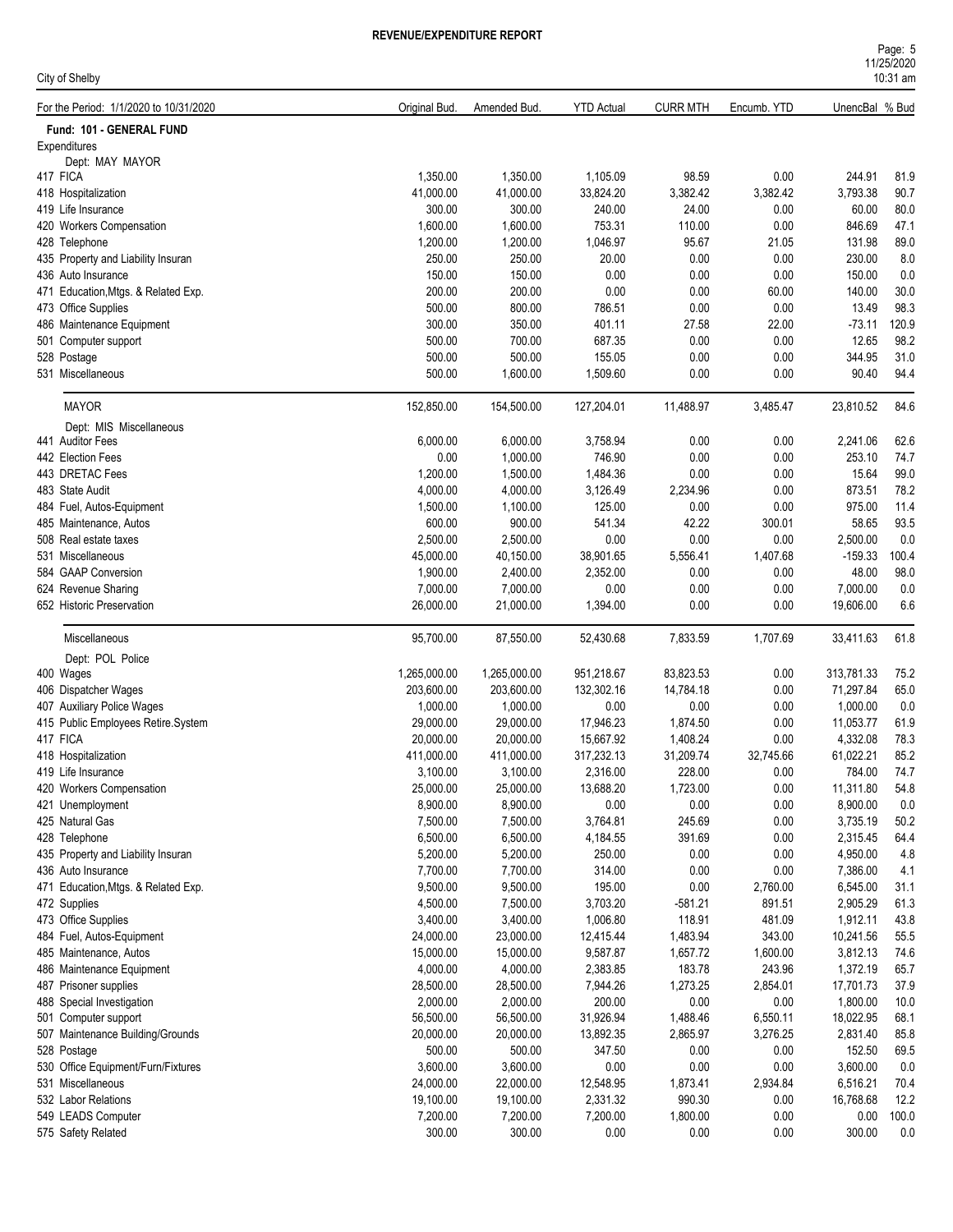| Page: 6    |  |  |
|------------|--|--|
| 11/25/2020 |  |  |
| $10:31$ am |  |  |

| City of Shelby                                         |               |               |                        |                 |             |                | 10:31 am |
|--------------------------------------------------------|---------------|---------------|------------------------|-----------------|-------------|----------------|----------|
| For the Period: 1/1/2020 to 10/31/2020                 | Original Bud. | Amended Bud.  | <b>YTD Actual</b>      | <b>CURR MTH</b> | Encumb. YTD | UnencBal % Bud |          |
| Fund: 101 - GENERAL FUND                               |               |               |                        |                 |             |                |          |
| Expenditures                                           |               |               |                        |                 |             |                |          |
| Dept: POL Police                                       | 103,000.00    | 103,000.00    | 32,408.29              | 1,609.06        | 12,075.63   | 58,516.08      | 43.2     |
| 600 Prisoner Housing/Treatment<br>617 Leases-Equipment | 6,400.00      | 6,400.00      | 3,917.03               | 385.97          | 0.00        | 2,482.97       | 61.2     |
| 626 Prisoner Medical                                   | 4,200.00      | 4,200.00      | 2,267.88               | 957.26          | 0.00        | 1,932.12       | 54.0     |
|                                                        |               |               |                        |                 |             |                |          |
| Police                                                 | 2,329,200.00  | 2,329,200.00  | 1,603,161.35           | 151,795.39      | 66,756.06   | 659,282.59     | 71.7     |
| Dept: TRA Transportation                               |               |               |                        |                 |             |                |          |
| 428 Telephone                                          | 500.00        | 500.00        | 218.49                 | 22.11           | 0.00        | 281.51         | 43.7     |
| 436 Auto Insurance                                     | 450.00        | 450.00        | 0.00                   | 0.00            | 0.00        | 450.00         | 0.0      |
| 484 Fuel, Autos-Equipment                              | 3,000.00      | 2,500.00      | 657.36                 | 94.08           | 0.00        | 1,842.64       | 26.3     |
| 485 Maintenance, Autos                                 | 3,000.00      | 3,000.00      | 403.07                 | 0.00            | 100.00      | 2,496.93       | 16.8     |
| 531 Miscellaneous                                      | 6,500.00      | 7,000.00      | 6,503.00               | 0.00            | 0.00        | 497.00         | 92.9     |
| 604 Temporary Labor Services                           | 26,000.00     | 26,000.00     | 12,167.85              | 2,475.20        | 5,519.84    | 8,312.31       | 68.0     |
| Transportation                                         | 39,450.00     | 39,450.00     | 19,949.77              | 2,591.39        | 5,619.84    | 13,880.39      | 64.8     |
| Dept: TRS Transfers                                    |               |               |                        |                 |             |                |          |
| 452 Transfer-Police Pension Fund                       | 180,000.00    | 180,000.00    | 150,000.00             | 15,000.00       | 0.00        | 30,000.00      | 83.3     |
| 453 Transfer-Fire Pension Fund                         | 180.000.00    | 180,000.00    | 150,000.00             | 15,000.00       | 0.00        | 30,000.00      | 83.3     |
| 456 Transfer-Police Equipment                          | 55,000.00     | 55,000.00     | 55,000.00              | 0.00            | 0.00        | 0.00           | 100.0    |
| Transfers                                              | 415,000.00    | 415,000.00    | 355,000.00             | 30,000.00       | 0.00        | 60,000.00      | 85.5     |
| Expenditures                                           | 5,520,015.00  | 5,532,015.00  | 3,888,289.12           | 357,424.42      | 139,576.27  | 1,504,149.61   | 72.8     |
|                                                        |               |               |                        |                 |             |                |          |
| Net Effect for GENERAL FUND<br>Change in Fund Balance: | $-875,215.00$ | $-887,215.00$ | 91,944.74<br>91,944.74 | 8,920.41        | 139,576.27  | -839,583.47    | 5.4      |
| Fund: 200 - STREET FUND                                |               |               |                        |                 |             |                |          |
| Revenues                                               |               |               |                        |                 |             |                |          |
| Dept: IGT Intergovernmental taxes                      |               |               |                        |                 |             |                |          |
| 116 License Tax                                        | 54,000.00     | 54,000.00     | 51,297.08              | 10,555.24       | 0.00        | 2,702.92       | 95.0     |
| 117 License Tax(Local Permissive)                      | 67,500.00     | 67,500.00     | 57, 155.32             | 6,143.75        | 0.00        | 10,344.68      | 84.7     |
| 126 Gasoline Tax                                       | 468,000.00    | 468,000.00    | 361,749.45             | 37,469.59       | 0.00        | 106,250.55     | 77.3     |
| 142 State Grants or Aid                                | 0.00          | 1,560,000.00  | 0.00                   | 0.00            | 0.00        | 1,560,000.00   | 0.0      |
| Intergovernmental taxes                                | 589,500.00    | 2,149,500.00  | 470,201.85             | 54,168.58       | 0.00        | 1,679,298.15   | 21.9     |
| Dept: MIS Miscellaneous                                |               |               |                        |                 |             |                |          |
| 204 Sale of Scrap                                      | 300.00        | 300.00        | 0.00                   | 0.00            | 0.00        | 300.00         | 0.0      |
| 205 Miscellaneous Income                               | 11,500.00     | 11,500.00     | 5,527.11               | 537.00          | 0.00        | 5,972.89       | 48.1     |
| Miscellaneous                                          | 11,800.00     | 11,800.00     | 5,527.11               | 537.00          | 0.00        | 6,272.89       | 46.8     |
|                                                        |               |               |                        |                 |             |                |          |
| Revenues                                               | 601,300.00    | 2,161,300.00  | 475,728.96             | 54,705.58       | 0.00        | 1,685,571.04   | 22.0     |
| Expenditures                                           |               |               |                        |                 |             |                |          |
| Dept: STR Street Department<br>400 Wages               | 236,000.00    | 236,000.00    | 164,425.64             | 15,340.47       | 0.00        | 71,574.36      | 69.7     |
| 415 Public Employees Retire.System                     | 29,000.00     | 29,000.00     | 21,305.54              | 2,140.73        | 0.00        | 7,694.46       | 73.5     |
| 417 FICA                                               | 3,500.00      | 3,500.00      | 2,384.13               | 222.44          | 0.00        | 1,115.87       | 68.1     |
| 418 Hospitalization                                    | 50,000.00     | 50,000.00     | 36,022.81              | 5,124.37        | 5,124.37    | 8,852.82       | 82.3     |
| 419 Life Insurance                                     | 600.00        | 600.00        | 555.60                 | 55.56           | 0.00        | 44.40          | 92.6     |
| 420 Workers Compensation                               | 3,600.00      | 3,600.00      | 1,917.95               | 248.00          | 0.00        | 1,682.05       | 53.3     |
| 421 Unemployment                                       | 1,000.00      | 1,000.00      | 0.00                   | 0.00            | 0.00        | 1,000.00       | 0.0      |
| 425 Natural Gas                                        | 2,500.00      | 2,500.00      | 1,530.46               | 62.65           | 0.00        | 969.54         | 61.2     |
| 428 Telephone                                          | 800.00        | 800.00        | 719.35                 | 61.16           | 90.33       | $-9.68$        | 101.2    |
| 435 Property and Liability Insuran                     | 10,200.00     | 10,200.00     | 0.00                   | 0.00            | 0.00        | 10,200.00      | 0.0      |
| 436 Auto Insurance                                     | 4,500.00      | 4,500.00      | 437.00                 | 52.00           | 0.00        | 4,063.00       | 9.7      |
| 471 Education, Mtgs. & Related Exp.                    | 1,200.00      | 1,200.00      | $0.00\,$               | 0.00            | 0.00        | 1,200.00       | 0.0      |
| 472 Supplies                                           | 1,500.00      | 1,500.00      | 973.39                 | $-169.99$       | 184.77      | 341.84         | 77.2     |
| 473 Office Supplies                                    | 200.00        | 300.00        | 244.16                 | 0.00            | 0.00        | 55.84          | 81.4     |
| 483 State Audit                                        | 900.00        | 900.00        | 653.23                 | 466.96          | 0.00        | 246.77         | 72.6     |
|                                                        |               |               |                        |                 |             |                |          |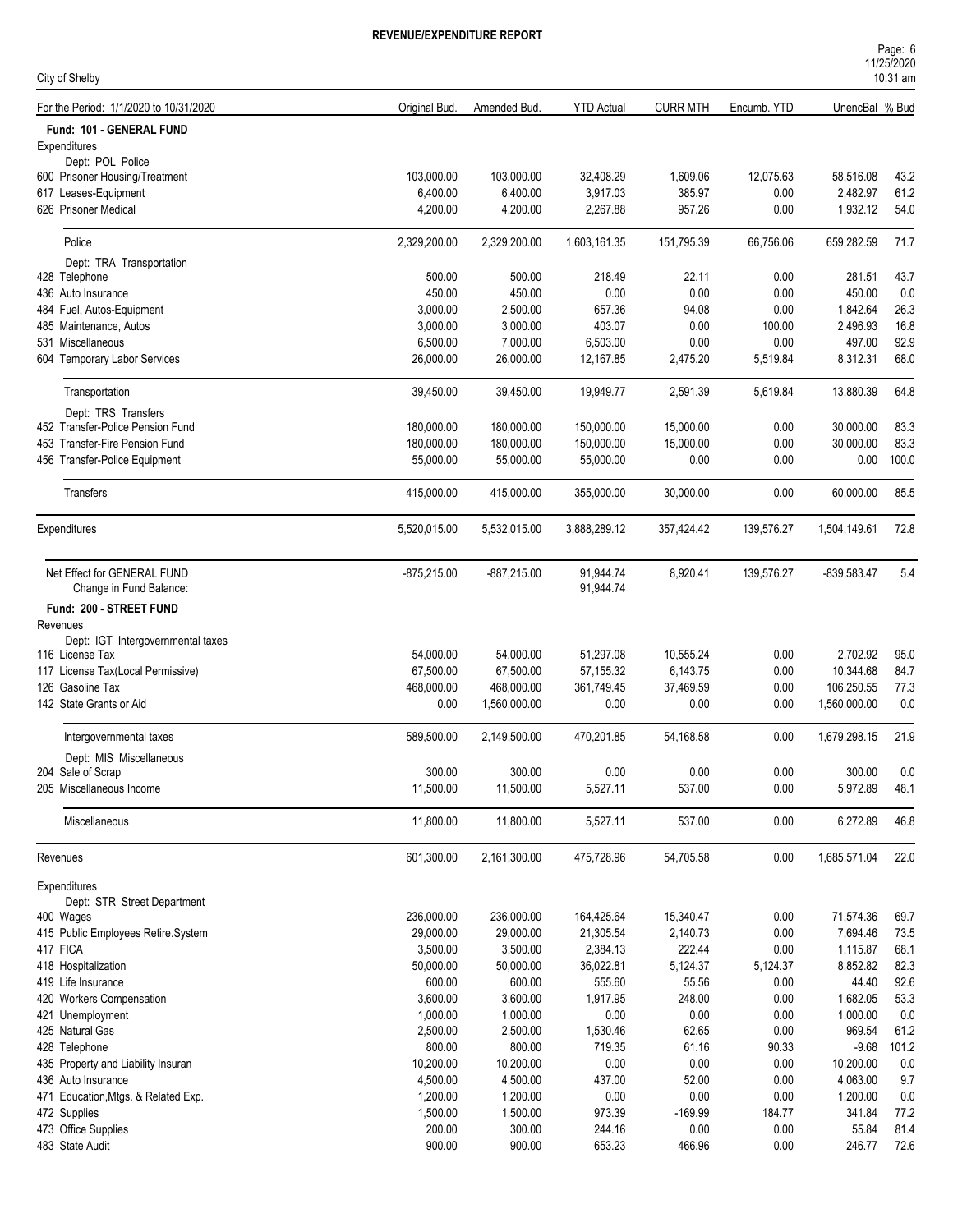| Page: 7    |  |
|------------|--|
| 11/25/2020 |  |
| $10:31$ am |  |

| City of Shelby                                               |               |              |                   |                 |             |                | 10:31 am |
|--------------------------------------------------------------|---------------|--------------|-------------------|-----------------|-------------|----------------|----------|
| For the Period: 1/1/2020 to 10/31/2020                       | Original Bud. | Amended Bud. | <b>YTD Actual</b> | <b>CURR MTH</b> | Encumb. YTD | UnencBal % Bud |          |
| Fund: 200 - STREET FUND                                      |               |              |                   |                 |             |                |          |
| Expenditures                                                 |               |              |                   |                 |             |                |          |
| Dept: STR Street Department                                  |               |              |                   |                 |             |                |          |
| 484 Fuel, Autos-Equipment                                    | 20,000.00     | 20,000.00    | 11,906.67         | 1,400.00        | 0.00        | 8,093.33       | 59.5     |
| 485 Maintenance, Autos                                       | 4,000.00      | 4,000.00     | 2,329.10          | 164.85          | 200.00      | 1,470.90       | 63.2     |
| 486 Maintenance Equipment                                    | 18,000.00     | 18,000.00    | 13,415.40         | 3,401.75        | 534.72      | 4,049.88       | 77.5     |
| 491 Marking Supplies                                         | 1,000.00      | 1,000.00     | 1,000.00          | 0.00            | 0.00        | 0.00           | 100.0    |
| 492 Administrative Costs                                     | 23,000.00     | 23,000.00    | 19,166.70         | 1,916.67        | 3,833.30    | 0.00           | 100.0    |
| 499 Salt                                                     | 70,000.00     | 70,000.00    | 6,875.73          | 0.00            | 16,000.00   | 47,124.27      | 32.7     |
| 500 Engineering                                              | 13,000.00     | 153,000.00   | 9,124.46          | 0.00            | 3,875.54    | 140,000.00     | 8.5      |
| 507 Maintenance Building/Grounds                             | 5,000.00      | 5,000.00     | 2,097.20          | 1,400.00        | 1,500.00    | 1,402.80       | 71.9     |
| 510 Clothing Allowance                                       | 5,500.00      | 5,500.00     | 3,521.37          | 1,661.18        | 501.76      | 1,476.87       | 73.1     |
| 515 Equipment                                                | 10,000.00     | 10,000.00    | 9,167.90          | 2,967.03        | 395.31      | 436.79         | 95.6     |
| 528 Postage                                                  | 400.00        | 400.00       | 365.00            | 0.00            | 0.00        | 35.00          | 91.3     |
| 529 Small tools and equipment                                | 1,500.00      | 1,500.00     | 0.00              | 0.00            | 1,250.00    | 250.00         | 83.3     |
| 530 Office Equipment/Furn/Fixtures                           | 600.00        | 600.00       | 289.50            | 0.00            | 0.00        | 310.50         | 48.3     |
| 531 Miscellaneous                                            | 3,500.00      | 3,400.00     | 3,482.37          | 247.30          | 5.97        | $-88.34$       | 102.6    |
| 532 Labor Relations                                          | 1,000.00      | 1,000.00     | 515.00            | 0.00            | 0.00        | 485.00         | 51.5     |
| 534 Street Materials                                         | 40,000.00     | 40,000.00    | 21,943.60         | 2,777.41        | 10,021.06   | 8,035.34       | 79.9     |
| 535 Street Resurfacing                                       | 75,000.00     | 75.000.00    | 68,300.00         | 33,400.00       | 0.00        | 6,700.00       | 91.1     |
| 536 Construction                                             | 5,000.00      | 1,425,000.00 | 1,023.72          | 0.00            | 0.00        | 1,423,976.28   | 0.1      |
| 575 Safety Related                                           | 1,000.00      | 1,000.00     | 883.62            | 0.00            | 0.00        | 116.38         | 88.4     |
| 584 GAAP Conversion                                          | 600.00        | 600.00       | 635.00            | 0.00            | 0.00        | $-35.00$       | 105.8    |
| <b>Street Department</b>                                     | 643,600.00    | 2,203,600.00 | 407,211.60        | 72,940.54       | 43,517.13   | 1,752,871.27   | 20.5     |
| Expenditures                                                 | 643,600.00    | 2,203,600.00 | 407,211.60        | 72,940.54       | 43,517.13   | 1,752,871.27   | 20.5     |
| Net Effect for STREET FUND                                   | $-42,300.00$  | $-42,300.00$ | 68,517.36         | $-18,234.96$    | 43,517.13   | $-67,300.23$   | $-59.1$  |
| Change in Fund Balance:                                      |               |              | 68,517.36         |                 |             |                |          |
| Fund: 205 - State Highway Fund                               |               |              |                   |                 |             |                |          |
| Revenues                                                     |               |              |                   |                 |             |                |          |
| Dept: IGT Intergovernmental taxes                            |               |              |                   |                 |             |                |          |
| 116 License Tax                                              | 4,400.00      | 4,400.00     | 4,159.22          | 855.83          | 0.00        | 240.78         | 94.5     |
| 126 Gasoline Tax                                             | 37,200.00     | 37,200.00    | 29,331.02         | 3,038.07        | 0.00        | 7,868.98       | 78.8     |
|                                                              |               |              |                   |                 |             |                |          |
| Intergovernmental taxes                                      | 41,600.00     | 41,600.00    | 33,490.24         | 3,893.90        | 0.00        | 8,109.76       | 80.5     |
| Dept: MIS Miscellaneous<br>205 Miscellaneous Income          | 100.00        | 100.00       | 95.00             | 0.00            | 0.00        | 5.00           | 95.0     |
|                                                              |               |              |                   |                 |             |                |          |
| Miscellaneous                                                | 100.00        | 100.00       | 95.00             | 0.00            | 0.00        | 5.00           | 95.0     |
| Revenues                                                     | 41,700.00     | 41,700.00    | 33,585.24         | 3,893.90        | 0.00        | 8,114.76       | 80.5     |
| Expenditures                                                 |               |              |                   |                 |             |                |          |
| Dept: STH State Highway                                      |               |              |                   |                 |             |                |          |
| 400 Wages                                                    | 15,000.00     | 15,000.00    | 14,412.80         | 0.00            | 0.00        | 587.20         | 96.1     |
| 415 Public Employees Retire.System                           | 2,800.00      | 2,800.00     | 2,774.52          | 0.00            | 0.00        | 25.48          | 99.1     |
| 417 FICA                                                     | 225.00        | 225.00       | 208.99            | 0.00            | 0.00        | 16.01          | 92.9     |
| 418 Hospitalization                                          | 15,000.00     | 15,250.00    | 15,220.89         | 0.00            | 0.00        | 29.11          | 99.8     |
| 419 Life Insurance                                           | 300.00        | 175.00       | 120.00            | 12.00           | 0.00        | 55.00          | 68.6     |
| 420 Workers Compensation                                     | 300.00        | 175.00       | 142.25            | 21.00           | 0.00        | 32.75          | 81.3     |
| State Highway                                                | 33,625.00     | 33,625.00    | 32,879.45         | 33.00           | 0.00        | 745.55         | 97.8     |
| Expenditures                                                 | 33,625.00     | 33,625.00    | 32,879.45         | 33.00           | 0.00        | 745.55         | 97.8     |
|                                                              |               |              |                   |                 |             |                |          |
| Net Effect for State Highway Fund<br>Change in Fund Balance: | 8,075.00      | 8,075.00     | 705.79<br>705.79  | 3,860.90        | 0.00        | 7,369.21       | 8.7      |

**Fund: 210 - Street Sales Tax Fund**

Revenues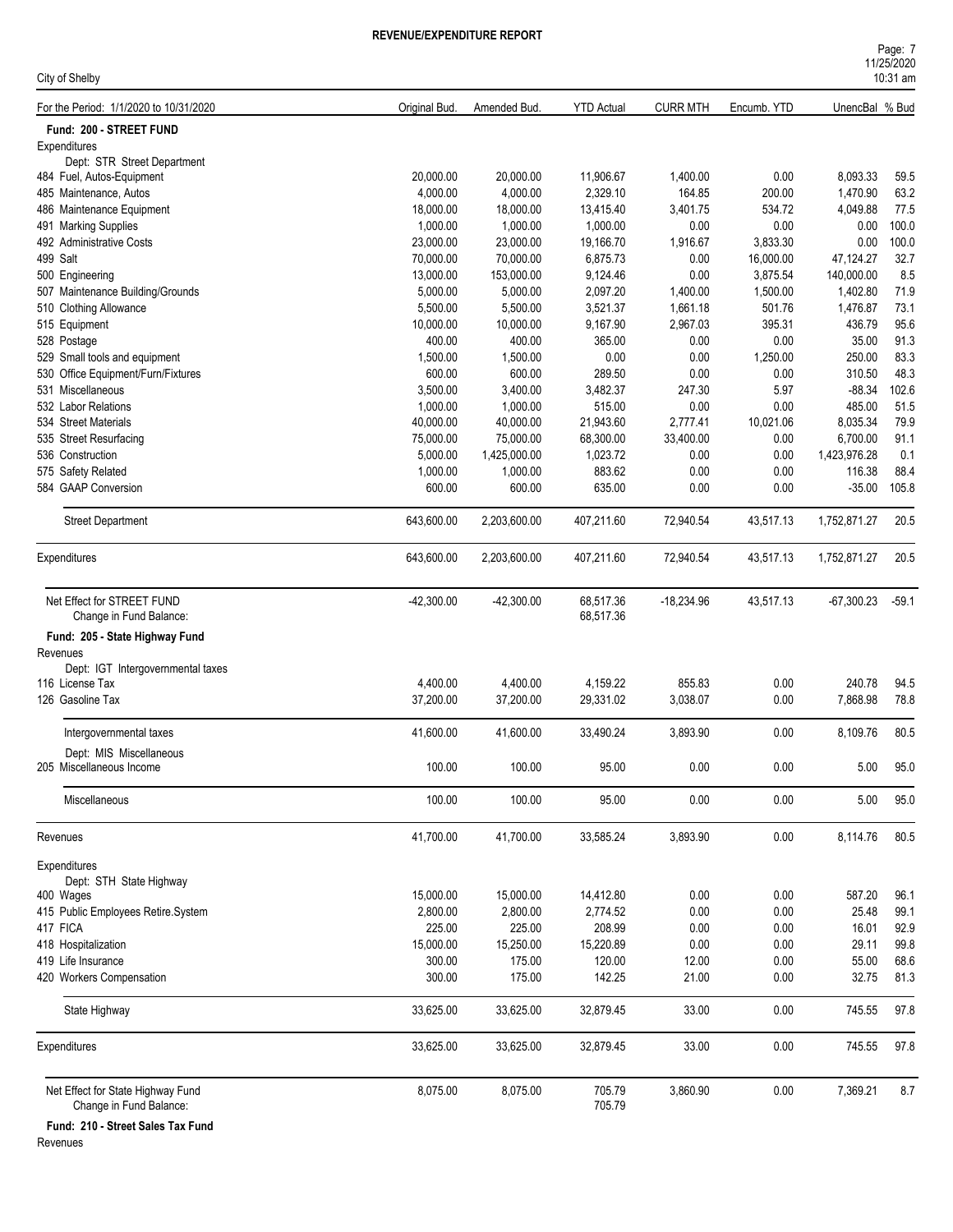| Page: 8    |  |
|------------|--|
| 11/25/2020 |  |
| $10:31$ am |  |
|            |  |

| City of Shelby                                                  |                      |                        |                        |                 |                |                       | 10:31 am      |
|-----------------------------------------------------------------|----------------------|------------------------|------------------------|-----------------|----------------|-----------------------|---------------|
| For the Period: 1/1/2020 to 10/31/2020                          | Original Bud.        | Amended Bud.           | <b>YTD Actual</b>      | <b>CURR MTH</b> | Encumb. YTD    | UnencBal % Bud        |               |
| Fund: 210 - Street Sales Tax Fund<br>Revenues                   |                      |                        |                        |                 |                |                       |               |
| Dept: IGT Intergovernmental taxes<br>144 County Sales Tax       | 81,000.00            | 81,000.00              | 66,722.30              | 6,672.23        | 0.00           | 14,277.70             | 82.4          |
| Intergovernmental taxes                                         | 81,000.00            | 81,000.00              | 66,722.30              | 6,672.23        | 0.00           | 14,277.70             | 82.4          |
| Revenues                                                        | 81,000.00            | 81,000.00              | 66,722.30              | 6,672.23        | 0.00           | 14,277.70             | 82.4          |
| Expenditures                                                    |                      |                        |                        |                 |                |                       |               |
| Dept: SST Street Sales Tax                                      |                      |                        |                        |                 |                |                       |               |
| 491 Marking Supplies<br>492 Administrative Costs                | 6,000.00<br>4,250.00 | 6,000.00<br>4,250.00   | 2,977.84<br>3,541.70   | 68.89<br>354.17 | 0.00<br>708.30 | 3,022.16<br>0.00      | 49.6<br>100.0 |
| 499 Salt                                                        | 60,000.00            | 60,000.00              | 10,246.68              | 0.00            | 0.00           | 49,753.32             | 17.1          |
| 531 Miscellaneous                                               | 500.00               | 500.00                 | 0.00                   | 0.00            | 0.00           | 500.00                | 0.0           |
| 534 Street Materials                                            | 7,500.00             | 7,500.00               | 4,000.00               | 4,000.00        | 3,500.00       | 0.00                  | 100.0         |
| 535 Street Resurfacing                                          | 15,000.00            | 15,000.00              | 15,000.00              | 15,000.00       | 0.00           | 0.00                  | 100.0         |
| <b>Street Sales Tax</b>                                         | 93,250.00            | 93,250.00              | 35,766.22              | 19,423.06       | 4,208.30       | 53,275.48             | 42.9          |
| Expenditures                                                    | 93,250.00            | 93,250.00              | 35,766.22              | 19,423.06       | 4,208.30       | 53,275.48             | 42.9          |
| Net Effect for Street Sales Tax Fund<br>Change in Fund Balance: | $-12,250.00$         | $-12,250.00$           | 30,956.08<br>30,956.08 | $-12,750.83$    | 4,208.30       | -38,997.78 -218.3     |               |
| Fund: 220 - City Income Tax Fund                                |                      |                        |                        |                 |                |                       |               |
| Revenues                                                        |                      |                        |                        |                 |                |                       |               |
| Dept: LTX Local Taxes                                           |                      |                        |                        |                 |                |                       |               |
| 114 Income Tax                                                  | 3,940,000.00         | 3,940,000.00           | 3,323,746.39           | 312,691.03      | 0.00           | 616,253.61            | 84.4          |
| <b>Local Taxes</b>                                              | 3,940,000.00         | 3,940,000.00           | 3,323,746.39           | 312,691.03      | 0.00           | 616,253.61            | 84.4          |
| Dept: MIS Miscellaneous<br>205 Miscellaneous Income             | 2,000.00             | 2,000.00               | 1,107.00               | 0.00            | 0.00           | 893.00                | 55.4          |
| Miscellaneous                                                   | 2,000.00             | 2,000.00               | 1,107.00               | 0.00            | 0.00           | 893.00                | 55.4          |
| Revenues                                                        | 3,942,000.00         | 3,942,000.00           | 3,324,853.39           | 312,691.03      | 0.00           | 617,146.61            | 84.3          |
| Expenditures                                                    |                      |                        |                        |                 |                |                       |               |
| Dept: CIT City Income Tax                                       | 86,000.00            |                        |                        | 6,240.38        |                |                       | 81.4          |
| 400 Wages<br>415 Public Employees Retire.System                 | 12,000.00            | 86,000.00<br>12,000.00 | 69,998.52<br>9,752.46  | 873.67          | 0.00<br>0.00   | 16,001.48<br>2,247.54 | 81.3          |
| 417 FICA                                                        | 1,300.00             | 1,300.00               | 993.42                 | 90.49           | 0.00           | 306.58                | 76.4          |
| 418 Hospitalization                                             | 25,000.00            | 25,000.00              | 25,368.20              | 2,536.82        | 2,536.82       | $-2,905.02$           | 111.6         |
| 419 Life Insurance                                              | 300.00               | 300.00                 | 240.00                 | 24.00           | 0.00           | 60.00                 | 80.0          |
| 420 Workers Compensation                                        | 2,200.00             | 2,200.00               | 1,135.80               | 152.00          | 0.01           | 1,064.19              | 51.6          |
| 428 Telephone                                                   | 1,200.00             | 1,200.00               | 1,070.21               | 97.50           | 21.05          | 108.74                | 90.9          |
| 435 Property and Liability Insuran                              | 2,000.00             | 2,000.00               | 250.00                 | 0.00            | 0.00           | 1,750.00              | 12.5          |
| 471 Education, Mtgs. & Related Exp.                             | 1,000.00             | 1,000.00               | 0.00                   | 0.00            | 0.00           | 1,000.00              | 0.0           |
| 473 Office Supplies                                             | 3,000.00             | 3,000.00               | 2,127.19               | 388.46          | 500.00         | 372.81                | 87.6          |
| 483 State Audit                                                 | 1,000.00             | 1,000.00               | 763.80                 | 546.00          | 0.00           | 236.20                | 76.4          |
| 486 Maintenance Equipment                                       | 300.00               | 300.00                 | 174.95                 | 27.58           | 22.00          | 103.05                | 65.7          |
| 492 Administrative Costs                                        | 100,000.00           | 100,000.00             | 83,333.30              | 8,333.33        | 16,666.70      | 0.00                  | 100.0         |
| 501 Computer support                                            | 6,000.00             | 6,000.00               | 4,444.73               | 200.00          | 0.00           | 1,555.27              | 74.1          |
| 506 Refunds                                                     | 75,000.00            | 75,000.00              | 37,561.82              | 67.00           | 753.00         | 36,685.18             | 51.1          |
| 528 Postage                                                     | 7,000.00             | 7,000.00               | 3,312.83               | 0.00            | 125.83         | 3,561.34              | 49.1          |
| 530 Office Equipment/Furn/Fixtures                              | 1,000.00             | 700.00                 | 0.00                   | 0.00            | 0.00           | 700.00                | $0.0\,$       |
| 531 Miscellaneous                                               | 2,000.00             | 2,000.00               | 1,773.00               | 200.00          | 0.00           | 227.00                | 88.7          |
| 584 GAAP Conversion                                             | 1,200.00             | 1,500.00               | 1,406.00               | 0.00            | 0.00           | 94.00                 | 93.7          |
| City Income Tax                                                 | 327,500.00           | 327,500.00             | 243,706.23             | 19,777.23       | 20,625.41      | 63,168.36             | 80.7          |
| Dept: TRS Transfers                                             |                      |                        |                        |                 |                |                       |               |
| 446 Transfer-General Fund                                       | 2,300,000.00         | 2,300,000.00           | 1,961,150.17           | 186,439.61      | 0.00           | 338,849.83            | 85.3          |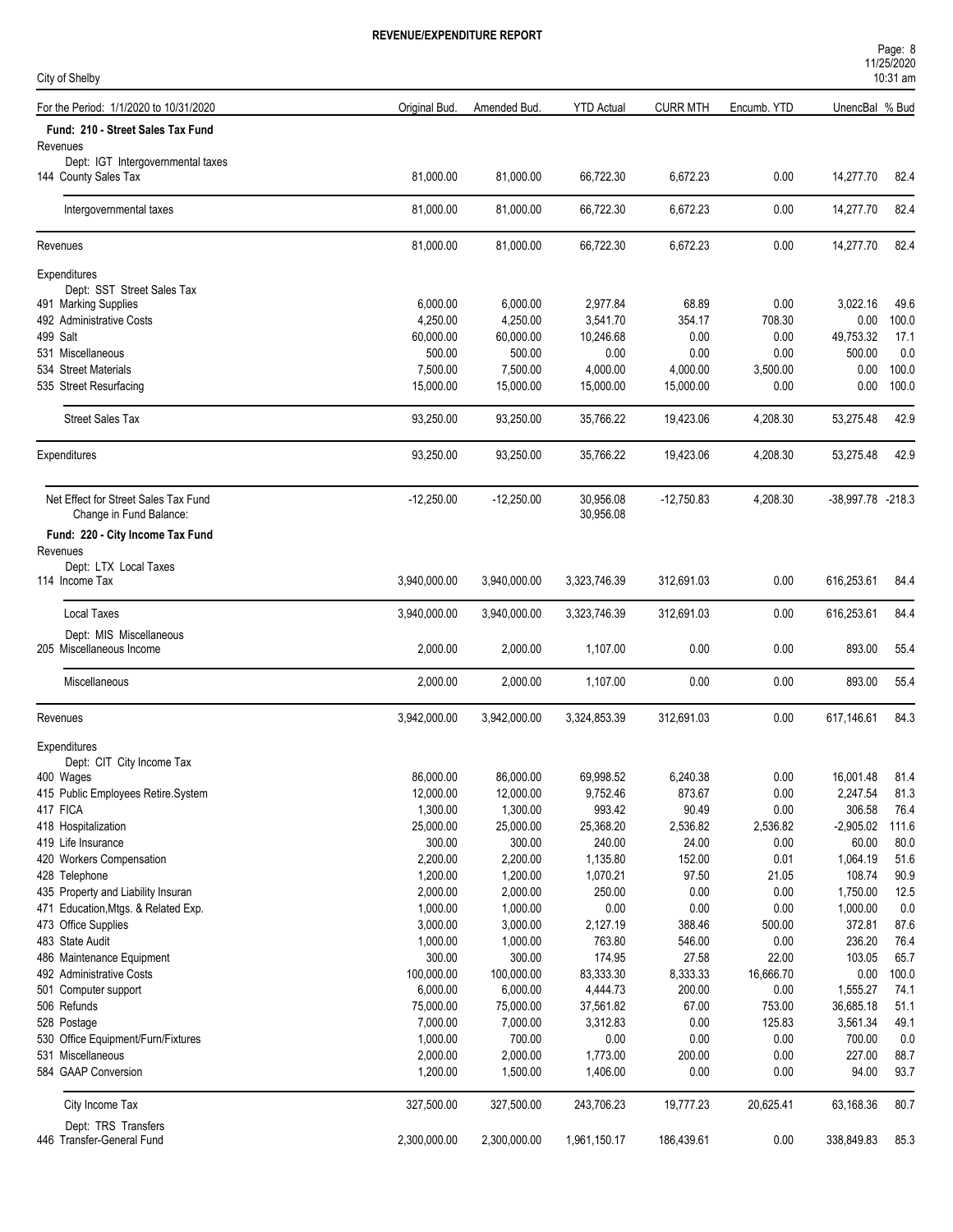| Page: 9    |  |  |
|------------|--|--|
| 11/25/2020 |  |  |
| $10:31$ am |  |  |

| City of Shelby                                                 |               |              |                   |                 |             |                   | 10:31 am |
|----------------------------------------------------------------|---------------|--------------|-------------------|-----------------|-------------|-------------------|----------|
| For the Period: 1/1/2020 to 10/31/2020                         | Original Bud. | Amended Bud. | <b>YTD Actual</b> | <b>CURR MTH</b> | Encumb. YTD | UnencBal % Bud    |          |
| Fund: 220 - City Income Tax Fund                               |               |              |                   |                 |             |                   |          |
| Expenditures                                                   |               |              |                   |                 |             |                   |          |
| Dept: TRS Transfers                                            |               |              |                   |                 |             |                   |          |
| 447 Transfer-Capital Improvement                               | 121,000.00    | 121,000.00   | 103,218.41        | 9,812.61        | 0.00        | 17,781.59         | 85.3     |
| 465 Transfer-Sidewalks (3%)                                    | 14,500.00     | 14,500.00    | 12,016.47         | 1,142.36        | 0.00        | 2,483.53          | 82.9     |
| 466 Trans Streets, Alleys & Basins                             | 456,000.00    | 456,000.00   | 388,532.66        | 36,936.43       | 0.00        | 67,467.34         | 85.2     |
| 467 Transfer Police/Court Const                                | 723,000.00    | 723,000.00   | 616,229.42        | 58,582.76       | 0.00        | 106,770.58        | 85.2     |
| Transfers                                                      | 3,614,500.00  | 3,614,500.00 | 3,081,147.13      | 292,913.77      | 0.00        | 533,352.87        | 85.2     |
| Expenditures                                                   | 3,942,000.00  | 3,942,000.00 | 3,324,853.36      | 312,691.00      | 20,625.41   | 596,521.23        | 84.9     |
| Net Effect for City Income Tax Fund<br>Change in Fund Balance: | 0.00          | 0.00         | 0.03<br>0.03      | 0.03            | 20,625.41   | 20,625.38         | 0.0      |
| Fund: 225 - Health Fund                                        |               |              |                   |                 |             |                   |          |
| Revenues                                                       |               |              |                   |                 |             |                   |          |
| Dept: IGT Intergovernmental taxes                              |               |              |                   |                 |             |                   |          |
| 128 Property tax rollback                                      | 30,000.00     | 30,000.00    | 29,167.31         | 14,602.36       | 0.00        | 832.69            | 97.2     |
| 142 State Grants or Aid                                        | 320,000.00    | 320,000.00   | 8,200.01          | 0.00            | 0.00        | 311,799.99        | 2.6      |
| 143 County Grant or Aid                                        | 4,000.00      | 4,000.00     | 290.00            | 0.00            | 0.00        | 3,710.00          | 7.3      |
| Intergovernmental taxes                                        | 354,000.00    | 354,000.00   | 37,657.32         | 14,602.36       | 0.00        | 316,342.68        | 10.6     |
| Dept: LTX Local Taxes                                          |               |              |                   |                 |             |                   |          |
| <b>111 REAL ESTATE TAXES</b>                                   | 188,000.00    | 188,000.00   | 196,401.70        | 0.00            | 0.00        | -8,401.70         | 104.5    |
| 112 PERSONAL PROPERTY TAX                                      | 3,500.00      | 3,500.00     | 4,274.38          | 0.00            | 0.00        | $-774.38$         | 122.1    |
| 113 Manufactured Home Tax                                      | 500.00        | 500.00       | 487.11            | 0.00            | 0.00        | 12.89             | 97.4     |
| Local Taxes                                                    | 192,000.00    | 192,000.00   | 201,163.19        | 0.00            | 0.00        | $-9,163.19$ 104.8 |          |
| Dept: MIS Miscellaneous                                        |               |              |                   |                 |             |                   |          |
| 205 Miscellaneous Income                                       | 2,000.00      | 2,000.00     | 15,082.89         | 25.00           | 0.00        | -13,082.89 754.1  |          |
| Miscellaneous                                                  | 2,000.00      | 2,000.00     | 15,082.89         | 25.00           | 0.00        | -13,082.89 754.1  |          |
| Dept: PAL Permits and Licenses                                 |               |              |                   |                 |             |                   |          |
| 190 Pool license fees                                          | 650.00        | 650.00       | 640.00            | 0.00            | 0.00        | 10.00             | 98.5     |
| 192 Mobile Food License                                        | 600.00        | 600.00       | 351.00            | 0.00            | 0.00        | 249.00            | 58.5     |
| 193 Vending Licenses                                           | 300.00        | 300.00       | 217.50            | 0.00            | 0.00        | 82.50             | 72.5     |
| 194 Commercial Food Licenses                                   | 15,000.00     | 15,000.00    | 15,072.38         | 253.00          | 0.00        | $-72.38$          | 100.5    |
| 195 Burial Permits                                             | 1,000.00      | 1,000.00     | 456.00            | 66.00           | 0.00        | 544.00            | 45.6     |
| 196 Birth & Death Certificates                                 | 24,000.00     | 24,000.00    | 19,075.00         | 2,000.00        | 0.00        | 4,925.00          | 79.5     |
| 197 Miscellaneous Lic. & Permits                               | 1,500.00      | 1,500.00     | 726.25            | 100.00          | 0.00        | 773.75            | 48.4     |
| Permits and Licenses                                           | 43,050.00     | 43,050.00    | 36,538.13         | 2,419.00        | 0.00        | 6,511.87          | 84.9     |
| Revenues                                                       | 591,050.00    | 591,050.00   | 290,441.53        | 17,046.36       | 0.00        | 300,608.47        | 49.1     |
| Expenditures                                                   |               |              |                   |                 |             |                   |          |
| Dept: HEA Health<br>400 Wages                                  | 130,000.00    | 130,000.00   | 112,807.51        | 10,413.74       | 0.00        | 17,192.49         | 86.8     |
| 415 Public Employees Retire.System                             | 18,500.00     | 18,500.00    | 15,083.41         | 1,407.19        | 0.00        | 3,416.59          | 81.5     |
| 417 FICA                                                       | 1,900.00      | 1,900.00     | 1,635.69          | 150.99          | 0.00        | 264.31            | 86.1     |
| 418 Hospitalization                                            | 38,000.00     | 38,000.00    | 33,824.20         | 3,382.42        | 3,382.42    | 793.38            | 97.9     |
| 419 Life Insurance                                             | 300.00        | 300.00       | 240.00            | 24.00           | 0.00        | 60.00             | 80.0     |
| 420 Workers Compensation                                       | 1,850.00      | 1,850.00     | 995.51            | 127.00          | 0.00        | 854.49            | 53.8     |
| 428 Telephone                                                  | 1,200.00      | 1,200.00     | 1,077.77          | 97.50           | 31.12       | 91.11             | 92.4     |
| 435 Property and Liability Insuran                             | 6,400.00      | 6,400.00     | 250.00            | 0.00            | 0.00        | 6,150.00          | 3.9      |
| 436 Auto Insurance                                             | 1,000.00      | 1,000.00     | $0.00\,$          | 0.00            | 0.00        | 1,000.00          | 0.0      |
| 440 State Admin. Tax Coll. Fee                                 | 100.00        | 100.00       | 0.00              | 0.00            | 0.00        | 100.00            | 0.0      |
| 441 Auditor Fees                                               | 4,500.00      | 4,500.00     | 3,265.32          | 0.00            | 0.00        | 1,234.68          | 72.6     |
| 442 Election Fees                                              | 1,000.00      | 1,000.00     | 746.90            | 0.00            | 0.00        | 253.10            | 74.7     |
| 443 DRETAC Fees                                                | 1,000.00      | 1,500.00     | 1,312.21          | 0.00            | 0.00        | 187.79            | 87.5     |
| 471 Education, Mtgs. & Related Exp.                            | 6,000.00      | 5,800.00     | 937.78            | 0.00            | 347.30      | 4,514.92          | 22.2     |
| 472 Supplies                                                   | 5,000.00      | 5,000.00     | 411.37            | 80.00           | 150.00      | 4,438.63          | 11.2     |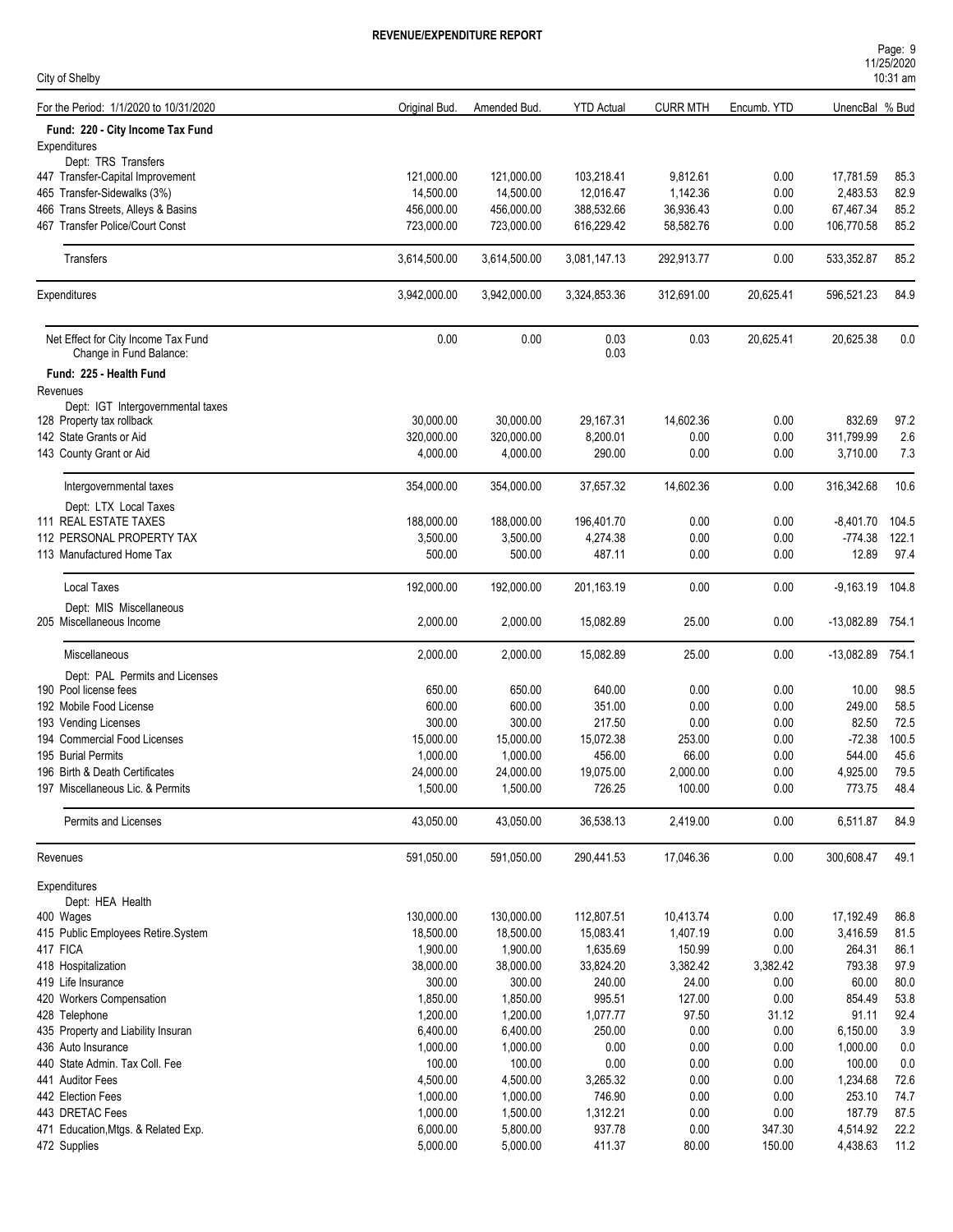| Page: 10   |  |
|------------|--|
| 11/25/2020 |  |
| $10:31$ am |  |

| City of Shelby                                        |                       |                       |                     |                 |                  |                      | $10:31$ am    |
|-------------------------------------------------------|-----------------------|-----------------------|---------------------|-----------------|------------------|----------------------|---------------|
| For the Period: 1/1/2020 to 10/31/2020                | Original Bud.         | Amended Bud.          | <b>YTD Actual</b>   | <b>CURR MTH</b> | Encumb. YTD      | UnencBal % Bud       |               |
| Fund: 225 - Health Fund                               |                       |                       |                     |                 |                  |                      |               |
| Expenditures                                          |                       |                       |                     |                 |                  |                      |               |
| Dept: HEA Health                                      |                       |                       |                     |                 |                  |                      |               |
| 473 Office Supplies                                   | 1,500.00              | 1,500.00              | 678.28              | 0.00            | 72.00            | 749.72               | 50.0<br>31.2  |
| 483 State Audit<br>484 Fuel, Autos-Equipment          | 3,500.00              | 3,500.00              | 1,090.42            | 779.48          | 0.00             | 2,409.58             |               |
|                                                       | 2,000.00<br>1.000.00  | 2,000.00              | 970.00              | 50.00           | 0.00             | 1,030.00             | 48.5          |
| 485 Maintenance, Autos                                | 1,000.00              | 1,000.00              | 238.40              | 0.00            | 180.00<br>132.49 | 581.60               | 41.8<br>72.2  |
| 486 Maintenance Equipment<br>492 Administrative Costs | 20,000.00             | 1,000.00              | 589.70<br>16,666.70 | 75.32           |                  | 277.81               |               |
|                                                       |                       | 20,000.00             |                     | 1,666.67        | 3,333.30         | 0.00                 | 100.0<br>31.0 |
| 493 Health Contract<br>494 Medical Advisor            | 12,000.00<br>6,000.00 | 12,000.00<br>6,000.00 | 741.63<br>0.00      | 0.00<br>0.00    | 2,973.37<br>0.00 | 8,285.00<br>6,000.00 | 0.0           |
| 496 State License Fees                                | 2,500.00              | 2,500.00              | 2,083.00            | 84.00           | 0.00             | 417.00               | 83.3          |
| 497 BC & DC State Fee                                 | 13,000.00             |                       |                     |                 |                  | 348.08               |               |
|                                                       |                       | 13,000.00             | 12,651.92           | 3,313.28        | 0.00             |                      | 97.3<br>60.0  |
| 498 Burial Permits State Fee                          | 1,000.00              | 1,000.00              | 372.50              | 60.00           | 227.50           | 400.00               |               |
| 501 Computer support                                  | 6,000.00              | 6,000.00              | 3,347.17            | 200.00          | 0.00             | 2,652.83             | 55.8          |
| 507 Maintenance Building/Grounds                      | 500.00                | 500.00                | 0.00                | 0.00            | 0.00             | 500.00               | 0.0           |
| 528 Postage                                           | 500.00                | 500.00                | 417.83              | 0.00            | 0.00             | 82.17                | 83.6          |
| 529 Small tools and equipment                         | 500.00                | 500.00                | 77.11               | 0.00            | 0.00             | 422.89               | 15.4          |
| 530 Office Equipment/Furn/Fixtures                    | 3,000.00              | 2,600.00              | 167.40              | 0.00            | 0.00             | 2,432.60             | 6.4           |
| 531 Miscellaneous                                     | 80,000.00             | 79,600.00             | 32,537.72           | 3,087.80        | 13,951.66        | 33,110.62            | 58.4          |
| 584 GAAP Conversion                                   | 1,900.00              | 2,400.00              | 2,353.00            | 0.00            | 0.00             | 47.00                | 98.0          |
| 603 Public Education/Services                         | 2,000.00              | 2,000.00              | 0.00                | 0.00            | 0.00             | 2,000.00             | 0.0           |
| 625 Nuisance Abatement                                | 6,000.00              | 16,000.00             | 2,900.32            | 0.00            | 1,000.00         | 12,099.68            | 24.4          |
| Health                                                | 380,650.00            | 390,650.00            | 250,470.77          | 24,999.39       | 25,781.16        | 114,398.07           | 70.7          |
| Dept: HSA Health Sanitarian                           |                       |                       |                     |                 |                  |                      |               |
| 471 Education, Mtgs. & Related Exp.                   | 200.00                | 200.00                | 0.00                | 0.00            | 0.00             | 200.00               | 0.0           |
| 472 Supplies                                          | 350.00                | 350.00                | 0.00                | 0.00            | 0.00             | 350.00               | 0.0           |
| 530 Office Equipment/Furn/Fixtures                    | 1,000.00              | 1,000.00              | 0.00                | 0.00            | 0.00             | 1,000.00             | 0.0           |
| 531 Miscellaneous                                     | 325,000.00            | 325,000.00            | 5,600.00            | 0.00            | 0.00             | 319,400.00           | 1.7           |
| Health Sanitarian                                     | 326,550.00            | 326,550.00            | 5,600.00            | 0.00            | 0.00             | 320,950.00           | 1.7           |
| Expenditures                                          | 707,200.00            | 717,200.00            | 256,070.77          | 24,999.39       | 25,781.16        | 435,348.07           | 39.3          |
| Net Effect for Health Fund                            | $-116, 150.00$        | $-126, 150.00$        | 34,370.76           | $-7,953.03$     | 25,781.16        | -134,739.60          | $-6.8$        |
| Change in Fund Balance:                               |                       |                       | 34,370.76           |                 |                  |                      |               |
| Fund: 230 - Park Fund                                 |                       |                       |                     |                 |                  |                      |               |
| Revenues                                              |                       |                       |                     |                 |                  |                      |               |
| Dept: CFS Charges for services                        |                       |                       |                     |                 |                  |                      |               |
| 153 Recreation                                        | 60,000.00             | 60,000.00             | 45,581.95           | 0.00            | 0.00             | 14,418.05            | 76.0          |
| Charges for services                                  | 60.000.00             | 60,000.00             | 45,581.95           | 0.00            | 0.00             | 14,418.05            | 76.0          |
| Dept: IGT Intergovernmental taxes                     |                       |                       |                     |                 |                  |                      |               |
| 128 Property tax rollback                             | 25,000.00             | 25,000.00             | 23,806.33           | 11,918.43       | 0.00             | 1,193.67             | 95.2          |
| 142 State Grants or Aid                               | 75,000.00             | 75,000.00             | 67,500.00           | 0.00            | 0.00             | 7,500.00             | 90.0          |
| Intergovernmental taxes                               | 100,000.00            | 100,000.00            | 91,306.33           | 11,918.43       | 0.00             | 8,693.67             | 91.3          |
| Dept: LTX Local Taxes                                 |                       |                       |                     |                 |                  |                      |               |
| 111 REAL ESTATE TAXES                                 | 152,000.00            | 152,000.00            | 158,806.37          | 0.00            | 0.00             | $-6,806.37$          | 104.5         |
| 112 PERSONAL PROPERTY TAX                             | 2,500.00              | 2,500.00              | 3,374.53            | 0.00            | 0.00             | $-874.53$            | 135.0         |
| 113 Manufactured Home Tax                             | 500.00                | 500.00                | 396.17              | 0.00            | 0.00             | 103.83               | 79.2          |
| Local Taxes                                           | 155,000.00            | 155,000.00            | 162,577.07          | 0.00            | 0.00             | -7,577.07 104.9      |               |
|                                                       |                       |                       |                     |                 |                  |                      |               |
| Dept: MIS Miscellaneous<br>200 Interest               | 100.00                | 100.00                | 12.23               | 1.08            | 0.00             | 87.77                | 12.2          |
| 201 Donations                                         | 50,000.00             | 50,000.00             | 180.00              | 0.00            | 0.00             | 49,820.00            | 0.4           |
| 202 Rent                                              | 3,600.00              | 3,600.00              | 2,600.00            | 0.00            | 0.00             | 1,000.00             | 72.2          |
| 204 Sale of Scrap                                     | 25.00                 | 25.00                 | 39.30               | 0.00            | 0.00             | $-14.30$             | 157.2         |
| 205 Miscellaneous Income                              | 5,000.00              | 5,000.00              | 260.10              | 0.00            | 0.00             | 4,739.90             | 5.2           |
|                                                       |                       |                       |                     |                 |                  |                      |               |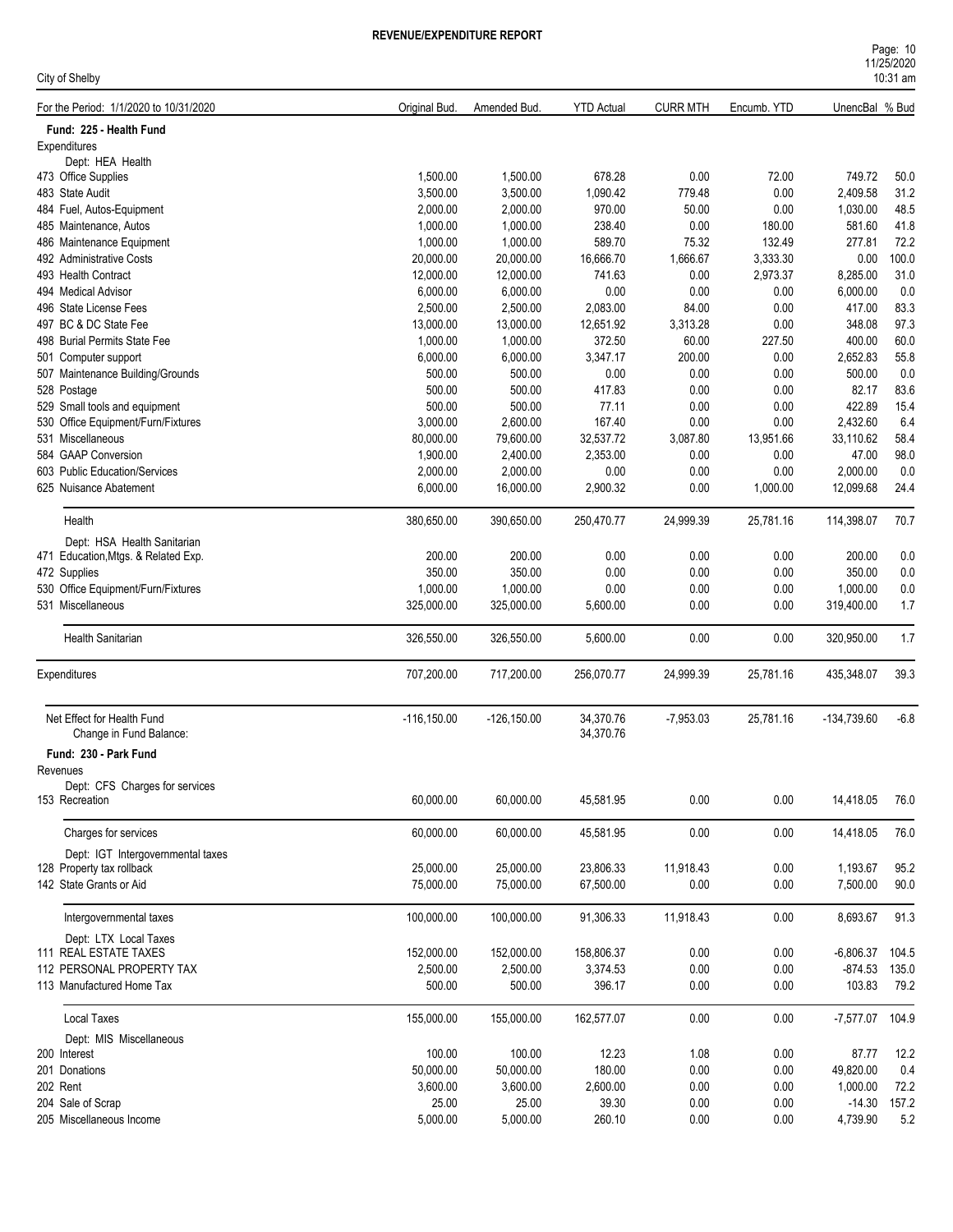| <b>REVENUE/EXPENDITURE REPORT</b> |
|-----------------------------------|
|                                   |

| City of Shelby                         |               |              |                   |                 |             |                | 1112012020<br>10:31 am |
|----------------------------------------|---------------|--------------|-------------------|-----------------|-------------|----------------|------------------------|
| For the Period: 1/1/2020 to 10/31/2020 | Original Bud. | Amended Bud. | <b>YTD Actual</b> | <b>CURR MTH</b> | Encumb. YTD | UnencBal % Bud |                        |
| Fund: 230 - Park Fund                  |               |              |                   |                 |             |                |                        |
| Revenues                               |               |              |                   |                 |             |                |                        |
| Miscellaneous                          | 58,725.00     | 58,725.00    | 3,091.63          | 1.08            | 0.00        | 55,633.37      | 5.3                    |
| Revenues                               | 373,725.00    | 373,725.00   | 302,556.98        | 11,919.51       | 0.00        | 71,168.02      | 81.0                   |
| Expenditures                           |               |              |                   |                 |             |                |                        |
| Dept: CAP Capital Projects             |               |              |                   |                 |             |                |                        |
| 500 Engineering                        | 2,500.00      | 2,500.00     | 0.00              | 0.00            | 0.00        | 2,500.00       | 0.0                    |
| 515 Equipment                          | 42,000.00     | 42,000.00    | 23,307.76         | 0.00            | 0.00        | 18,692.24      | 55.5                   |
| 587 Seltzer Park Rehabilitation        | 2,500.00      | 2,500.00     | 0.00              | 0.00            | 0.00        | 2,500.00       | 0.0                    |
| 593 Veterans Park Rehab                | 2,500.00      | 2,500.00     | 0.00              | 0.00            | 0.00        | 2,500.00       | 0.0                    |
| 594 McBride Park Rehab                 | 3,000.00      | 3,000.00     | 0.00              | 0.00            | 0.00        | 3,000.00       | 0.0                    |
| 627 Easterling Park                    | 500.00        | 500.00       | 0.00              | 0.00            | 0.00        | 500.00         | 0.0                    |
| 628 Rabold Park                        | 10,000.00     | 10,000.00    | 3,375.00          | 0.00            | 0.00        | 6,625.00       | 33.8                   |
| 645 Pool Capital                       | 4,000.00      | 2,000.00     | 0.00              | 0.00            | 0.00        | 2,000.00       | 0.0                    |
| 647 Blackfork Park                     | 61,000.00     | 61,000.00    | 23,501.55         | 3,325.55        | 2,309.00    | 35,189.45      | 42.3                   |
| <b>Capital Projects</b>                | 128,000.00    | 126,000.00   | 50.184.31         | 3,325.55        | 2,309.00    | 73,506.69      | 41.7                   |
| Dept: DBT Debt Payment                 |               |              |                   |                 |             |                |                        |
| 503 Note/Loan Payment                  | 84,000.00     | 84,000.00    | 83,333.33         | 0.00            | 0.00        | 666.67         | 99.2                   |
| 505 Interest Expense                   | 3,500.00      | 3,500.00     | 851.18            | 0.00            | 0.00        | 2,648.82       | 24.3                   |
| Debt Payment                           | 87,500.00     | 87,500.00    | 84,184.51         | 0.00            | 0.00        | 3,315.49       | 96.2                   |
| Dept: PRK Park Department              |               |              |                   |                 |             |                |                        |
| 400 Wages                              | 25,000.00     | 25,000.00    | 20,469.60         | 1,896.60        | 0.00        | 4,530.40       | 81.9                   |
| 415 Public Employees Retire.System     | 3,750.00      | 3,750.00     | 2,806.76          | 260.63          | 0.00        | 943.24         | 74.8                   |
| 417 FICA                               | 400.00        | 400.00       | 296.81            | 27.50           | 0.00        | 103.19         | 74.2                   |
| 419 Life Insurance                     | 100.00        | 100.00       | 60.00             | 6.00            | 0.00        | 40.00          | 60.0                   |
| 420 Workers Compensation               | 500.00        | 500.00       | 234.41            | 34.00           | 0.00        | 265.59         | 46.9                   |
| 428 Telenhone                          | 1,800,00      | 1,800,00     | 166505            | 154 93          | n nn        | 134 95         | 925                    |

| 420 Workers Compensation            | 500.00     | 500.00     | 234.41     | 34.00     | 0.00      | 265.59      | 46.9  |
|-------------------------------------|------------|------------|------------|-----------|-----------|-------------|-------|
| 428 Telephone                       | 1,800.00   | 1,800.00   | 1,665.05   | 154.93    | 0.00      | 134.95      | 92.5  |
| 435 Property and Liability Insuran  | 3,000.00   | 3,000.00   | 325.00     | 0.00      | 0.00      | 2,675.00    | 10.8  |
| 436 Auto Insurance                  | 1,000.00   | 1,000.00   | 186.00     | 0.00      | 0.00      | 814.00      | 18.6  |
| 440 State Admin. Tax Coll. Fee      | 100.00     | 100.00     | 0.00       | 0.00      | 0.00      | 100.00      | 0.0   |
| 441 Auditor Fees                    | 2,700.00   | 2,700.00   | 2,642.70   | 0.00      | 0.00      | 57.30       | 97.9  |
| 442 Election Fees                   | 1,000.00   | 1,000.00   | 746.89     | 0.00      | 0.00      | 253.11      | 74.7  |
| 443 DRETAC Fees                     | 800.00     | 1,000.00   | 1,054.81   | 0.00      | 0.00      | $-54.81$    | 105.5 |
| 471 Education, Mtgs. & Related Exp. | 250.00     | 250.00     | 0.00       | 0.00      | 0.00      | 250.00      | 0.0   |
| 472 Supplies                        | 4,000.00   | 4,000.00   | 2,965.77   | 174.29    | 499.94    | 534.29      | 86.6  |
| 473 Office Supplies                 | 500.00     | 600.00     | 403.94     | 29.90     | 34.50     | 161.56      | 73.1  |
| 483 State Audit                     | 1,700.00   | 1,700.00   | 1,273.00   | 910.00    | 0.00      | 427.00      | 74.9  |
| 484 Fuel, Autos-Equipment           | 2,500.00   | 2,200.00   | 804.74     | 0.00      | 750.00    | 645.26      | 70.7  |
| 485 Maintenance, Autos              | 2,000.00   | 2,000.00   | 395.81     | 0.00      | 0.00      | 1,604.19    | 19.8  |
| 486 Maintenance Equipment           | 2,500.00   | 2,500.00   | 2,232.40   | 1,785.34  | 89.15     | 178.45      | 92.9  |
| 492 Administrative Costs            | 13,000.00  | 13,000.00  | 10,833.30  | 1,083.33  | 2,166.70  | 0.00        | 100.0 |
| 507 Maintenance Building/Grounds    | 4,000.00   | 4,000.00   | 3,403.00   | 0.00      | 0.00      | 597.00      | 85.1  |
| 511 Tree planting                   | 3,000.00   | 3,000.00   | 0.00       | 0.00      | 350.00    | 2,650.00    | 11.7  |
| 512 Tree trimming/removal           | 3,000.00   | 3,000.00   | 1,425.00   | 975.00    | 0.00      | 1,575.00    | 47.5  |
| 526 Diesel Fuel                     | 2,000.00   | 2,000.00   | 530.62     | 0.00      | 600.00    | 869.38      | 56.5  |
| 528 Postage                         | 50.00      | 50.00      | 50.00      | 0.00      | 0.00      | 0.00        | 100.0 |
| 529 Small tools and equipment       | 2,000.00   | 2,500.00   | 1,691.01   | 0.00      | 0.00      | 808.99      | 67.6  |
| 531 Miscellaneous                   | 7,500.00   | 4,300.00   | 2.964.17   | 659.55    | 1.69      | 1,334.14    | 69.0  |
| 533 Maintenance-Parks               | 4,000.00   | 6,500.00   | 4,238.36   | 402.90    | 588.44    | 1,673.20    | 74.3  |
| 584 GAAP Conversion                 | 1,000.00   | 1,200.00   | 1,165.00   | 0.00      | 0.00      | 35.00       | 97.1  |
| 604 Temporary Labor Services        | 62,000.00  | 62,000.00  | 42,509.24  | 5,305.72  | 25,888.17 | $-6,397.41$ | 110.3 |
| Park Department                     | 155,150.00 | 155,150.00 | 107,373.39 | 13,705.69 | 30,968.59 | 16,808.02   | 89.2  |
| Dept: SWM Swimming Pool             |            |            |            |           |           |             |       |
| 428 Telephone                       | 850.00     | 850.00     | 750.94     | 70.64     | 0.00      | 99.06       | 88.3  |
| 435 Property and Liability Insuran  | 2,300.00   | 2,300.00   | 0.00       | 0.00      | 0.00      | 2,300.00    | 0.0   |
| 472 Supplies                        | 200.00     | 200.00     | 13.08      | 0.00      | 111.92    | 75.00       | 62.5  |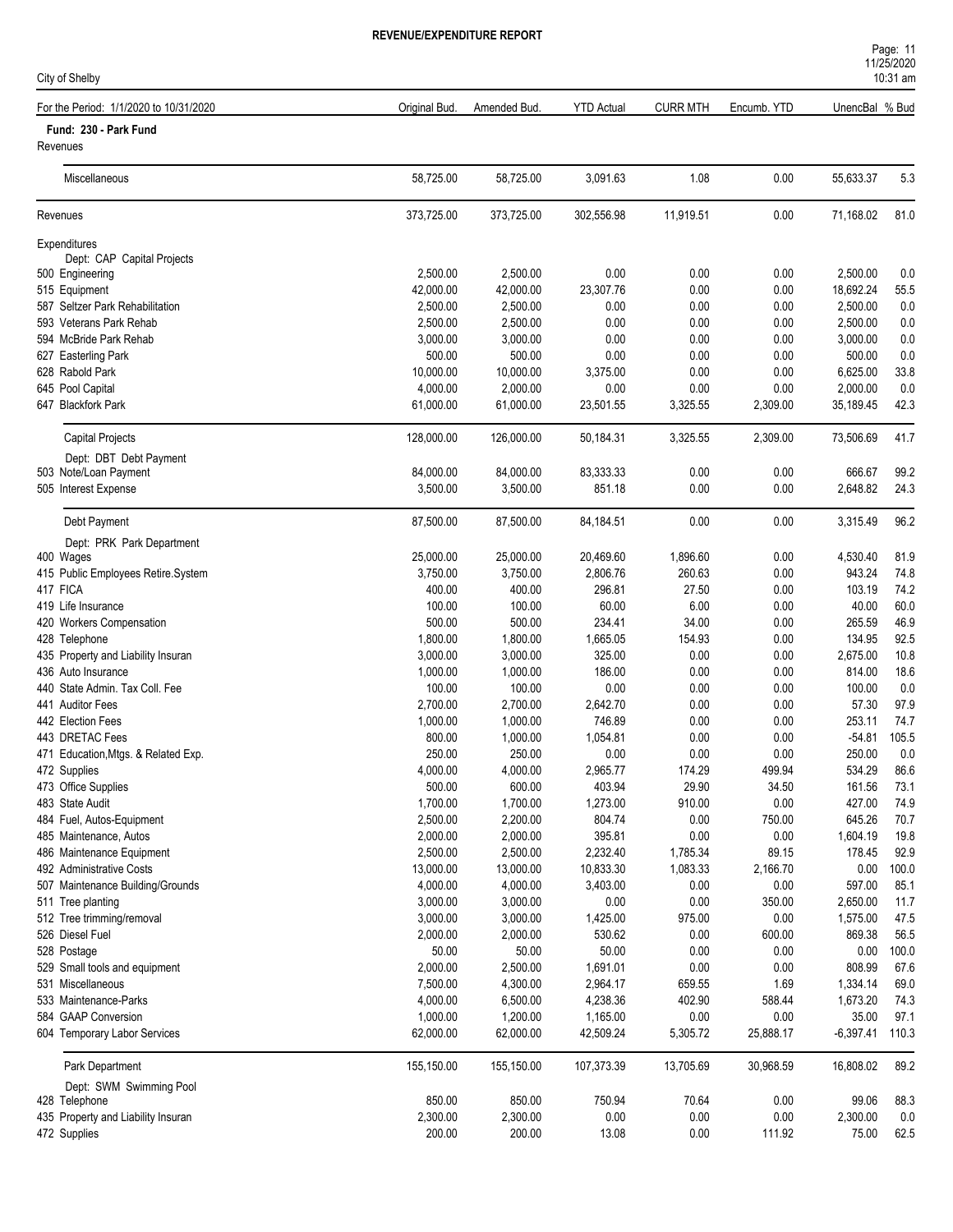| City of Shelby                                                  |               |              |                            |                 |             |                | 1112312020<br>10:31 am |
|-----------------------------------------------------------------|---------------|--------------|----------------------------|-----------------|-------------|----------------|------------------------|
| For the Period: 1/1/2020 to 10/31/2020                          | Original Bud. | Amended Bud. | <b>YTD Actual</b>          | <b>CURR MTH</b> | Encumb. YTD | UnencBal % Bud |                        |
| Fund: 230 - Park Fund                                           |               |              |                            |                 |             |                |                        |
| Expenditures                                                    |               |              |                            |                 |             |                |                        |
| Dept: SWM Swimming Pool                                         |               |              |                            |                 |             |                |                        |
| 473 Office Supplies                                             | 100.00        | 100.00       | 0.00                       | 0.00            | 0.00        | 100.00         | 0.0                    |
| 486 Maintenance Equipment                                       | 2,500.00      | 4,500.00     | 4,090.09                   | 0.00            | 0.00        | 409.91         | 90.9                   |
| 492 Administrative Costs                                        | 2,000.00      | 2,000.00     | 1,666.70                   | 166.67          | 333.30      | 0.00           | 100.0                  |
| 507 Maintenance Building/Grounds                                | 500.00        | 800.00       | 755.74                     | 142.82          | 0.00        | 44.26          | 94.5                   |
| 519 Chemicals                                                   | 7,700.00      | 7,700.00     | 5,187.73                   | 0.00            | 2,059.99    | 452.28         | 94.1                   |
| 529 Small tools and equipment                                   | 650.00        | 650.00       | 318.25                     | 0.00            | 0.00        | 331.75         | 49.0                   |
| 531 Miscellaneous                                               | 1,500.00      | 1,500.00     | 1,340.00                   | 0.00            | 65.00       | 95.00          | 93.7                   |
| 604 Temporary Labor Services                                    | 51,500.00     | 51,200.00    | 39,166.09                  | 0.00            | 0.00        | 12,033.91      | 76.5                   |
| 649 Pool Concession Stand                                       | 6,500.00      | 6,500.00     | 4,194.70                   | 0.00            | 0.00        | 2,305.30       | 64.5                   |
| Swimming Pool                                                   | 76,300.00     | 78,300.00    | 57,483.32                  | 380.13          | 2,570.21    | 18,246.47      | 76.7                   |
| Expenditures                                                    | 446,950.00    | 446,950.00   | 299,225.53                 | 17,411.37       | 35,847.80   | 111,876.67     | 75.0                   |
|                                                                 |               |              |                            |                 |             |                |                        |
| Net Effect for Park Fund<br>Change in Fund Balance:             | $-73,225.00$  | $-73,225.00$ | 3,331.45<br>3,331.45       | $-5.491.86$     | 35,847.80   | -40,708.65     | 44.4                   |
|                                                                 |               |              |                            |                 |             |                |                        |
| Fund: 232 - Rehab Escrow Fund (HOME/CDBG)<br>Revenues           |               |              |                            |                 |             |                |                        |
| Dept: MIS Miscellaneous                                         |               |              |                            |                 |             |                |                        |
| 205 Miscellaneous Income                                        | 26,000.00     | 26,000.00    | 6,136.29                   | 0.00            | 0.00        | 19,863.71      | 23.6                   |
| Miscellaneous                                                   | 26,000.00     | 26,000.00    | 6,136.29                   | 0.00            | 0.00        | 19,863.71      | 23.6                   |
| Revenues                                                        | 26,000.00     | 26,000.00    | 6,136.29                   | 0.00            | 0.00        | 19,863.71      | 23.6                   |
|                                                                 |               |              |                            |                 |             |                |                        |
| Expenditures                                                    |               |              |                            |                 |             |                |                        |
| Dept: CBG Community Devel. Block Grant                          |               |              |                            |                 |             |                |                        |
| 536 Construction                                                | 26,000.00     | 26,000.00    | 7,924.00                   | 0.00            | 0.00        | 18,076.00      | 30.5                   |
|                                                                 |               |              |                            |                 |             |                |                        |
| <b>Community Devel. Block Grant</b>                             | 26,000.00     | 26,000.00    | 7,924.00                   | 0.00            | 0.00        | 18,076.00      | 30.5                   |
| Expenditures                                                    | 26,000.00     | 26,000.00    | 7,924.00                   | 0.00            | 0.00        | 18,076.00      | 30.5                   |
|                                                                 |               |              |                            |                 |             |                |                        |
| Net Effect for Rehab Escrow Fund (HOME/CDBG)                    | 0.00          | 0.00         | $-1,787.71$<br>$-1,787.71$ | 0.00            | 0.00        | 1,787.71       | 0.0                    |
| Change in Fund Balance:                                         |               |              |                            |                 |             |                |                        |
| Fund: 233 - Court Probation Fund                                |               |              |                            |                 |             |                |                        |
| Revenues                                                        |               |              |                            |                 |             |                |                        |
| Dept: CFC Court fines collected<br>178 Miscellaneous Court Fees | 20,000.00     | 20,000.00    | 19,154.61                  | 1,000.00        | 0.00        | 845.39         | 95.8                   |
| Court fines collected                                           | 20,000.00     | 20,000.00    | 19,154.61                  | 1,000.00        | 0.00        | 845.39         | 95.8                   |
| Dept: MIS Miscellaneous                                         |               |              |                            |                 |             |                |                        |
| 205 Miscellaneous Income                                        | 400.00        | 400.00       | 95.00                      | 0.00            | 0.00        | 305.00         | 23.8                   |
| Miscellaneous                                                   | 400.00        | 400.00       | 95.00                      | 0.00            | 0.00        | 305.00         | 23.8                   |
| Revenues                                                        | 20,400.00     | 20,400.00    | 19,249.61                  | 1,000.00        | 0.00        | 1,150.39       | 94.4                   |
| Expenditures                                                    |               |              |                            |                 |             |                |                        |
| Dept: CPF Court Probation                                       |               |              |                            |                 |             |                |                        |
| 405 Court Officers Wages                                        | 13,000.00     | 13,000.00    | 12,997.74                  | 0.00            | 0.00        | 2.26           | 100.0                  |
| 415 Public Employees Retire.System                              | 2,000.00      | 2,100.00     | 2,078.06                   | 0.00            | 0.00        | 21.94          | 99.0                   |
| 417 FICA                                                        | 150.00        | 300.00       | 191.33                     | 0.00            | 0.00        | 108.67         | 63.8                   |
| 420 Workers Compensation                                        | 200.00        | 200.00       | 96.16                      | 14.00           | 0.00        | 103.84         | 48.1                   |
| 421 Unemployment                                                | 3,500.00      | 3,400.00     | 0.00                       | 0.00            | 0.00        | 3,400.00       | 0.0                    |
| 428 Telephone                                                   | 1,200.00      | 1,200.00     | 734.25                     | 69.06           | 0.00        | 465.75         | 61.2                   |
| 471 Education, Mtgs. & Related Exp.                             | 3,000.00      | 3,000.00     | $0.00\,$                   | 0.00            | 0.00        | 3,000.00       | 0.0                    |
| 472 Supplies                                                    | 300.00        | 300.00       | 0.00                       | 0.00            | 0.00        | 300.00         | 0.0                    |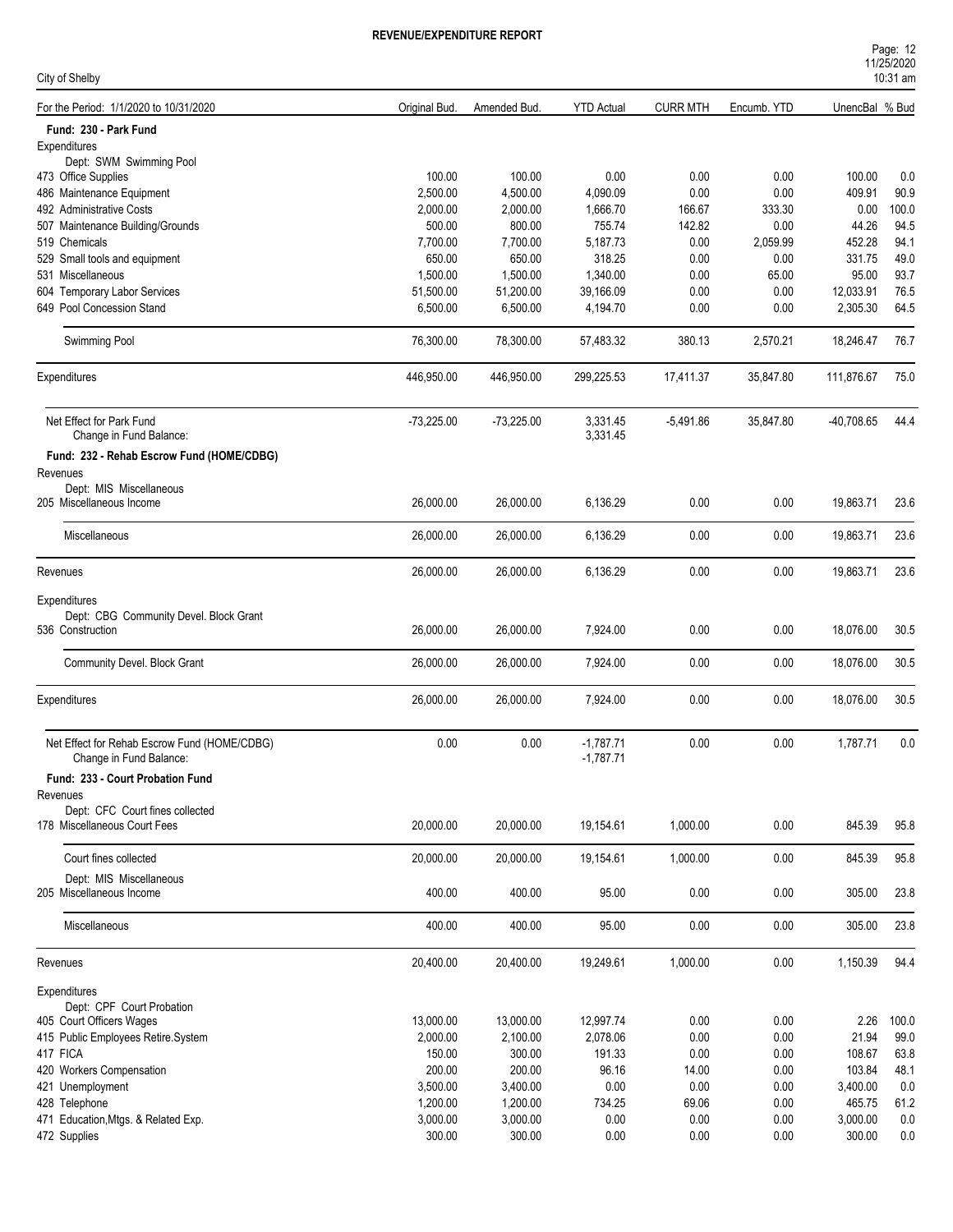| Page: 13             |  |
|----------------------|--|
| 11/25/2020           |  |
| $10.21 \, \text{cm}$ |  |

| City of Shelby                                                  |               |              |                      |                 |             | <b>I ILLUILULU</b><br>$10:31$ am |         |  |
|-----------------------------------------------------------------|---------------|--------------|----------------------|-----------------|-------------|----------------------------------|---------|--|
| For the Period: 1/1/2020 to 10/31/2020                          | Original Bud. | Amended Bud. | <b>YTD Actual</b>    | <b>CURR MTH</b> | Encumb. YTD | UnencBal % Bud                   |         |  |
| Fund: 233 - Court Probation Fund                                |               |              |                      |                 |             |                                  |         |  |
| Expenditures                                                    |               |              |                      |                 |             |                                  |         |  |
| Dept: CPF Court Probation                                       |               |              |                      |                 |             |                                  |         |  |
| 473 Office Supplies                                             | 350.00        | 350.00       | 150.00               | 0.00            | 0.00        | 200.00                           | 42.9    |  |
| 492 Administrative Costs                                        | 1,000.00      | 1,000.00     | 833.30               | 83.33           | 166.70      | 0.00                             | 100.0   |  |
| 528 Postage                                                     | 500.00        | 500.00       | 0.00                 | 0.00            | 0.00        | 500.00                           | 0.0     |  |
| 531 Miscellaneous                                               | 1,000.00      | 850.00       | 82.81                | 0.00            | 218.37      | 548.82                           | 35.4    |  |
| <b>Court Probation</b>                                          | 26,200.00     | 26,200.00    | 17,163.65            | 166.39          | 385.07      | 8,651.28                         | 67.0    |  |
| Expenditures                                                    | 26,200.00     | 26,200.00    | 17,163.65            | 166.39          | 385.07      | 8,651.28                         | 67.0    |  |
| Net Effect for Court Probation Fund<br>Change in Fund Balance:  | $-5,800.00$   | $-5,800.00$  | 2,085.96<br>2,085.96 | 833.61          | 385.07      | $-7,500.89$                      | $-29.3$ |  |
| Fund: 234 - BMV Reimbursement Fund                              |               |              |                      |                 |             |                                  |         |  |
| Revenues                                                        |               |              |                      |                 |             |                                  |         |  |
| Dept: MIS Miscellaneous<br>205 Miscellaneous Income             | 100.00        | 100.00       | 0.00                 | 0.00            | 0.00        | 100.00                           | 0.0     |  |
|                                                                 |               |              |                      |                 |             |                                  |         |  |
| Miscellaneous                                                   | 100.00        | 100.00       | 0.00                 | 0.00            | 0.00        | 100.00                           | 0.0     |  |
| Revenues                                                        | 100.00        | 100.00       | 0.00                 | 0.00            | 0.00        | 100.00                           | 0.0     |  |
| Expenditures                                                    |               |              |                      |                 |             |                                  |         |  |
| Dept: BMV BMV Reimbursement                                     |               |              |                      |                 |             |                                  |         |  |
| 531 Miscellaneous                                               | 1,500.00      | 1,500.00     | 0.00                 | 0.00            | 0.00        | 1,500.00                         | 0.0     |  |
| <b>BMV Reimbursement</b>                                        | 1,500.00      | 1,500.00     | 0.00                 | 0.00            | 0.00        | 1,500.00                         | 0.0     |  |
|                                                                 |               |              |                      |                 |             |                                  |         |  |
| Expenditures                                                    | 1,500.00      | 1,500.00     | 0.00                 | 0.00            | 0.00        | 1,500.00                         | 0.0     |  |
| Net Effect for BMV Reimbursement Fund                           | $-1,400.00$   | $-1,400.00$  | 0.00                 | 0.00            | 0.00        | $-1,400.00$                      | 0.0     |  |
| Change in Fund Balance:                                         |               |              | 0.00                 |                 |             |                                  |         |  |
| Fund: 235 - Law Enforcement Trust Fund                          |               |              |                      |                 |             |                                  |         |  |
| Revenues                                                        |               |              |                      |                 |             |                                  |         |  |
| Dept: MIS Miscellaneous                                         |               |              |                      |                 |             |                                  |         |  |
| 205 Miscellaneous Income                                        | 1,500.00      | 1,500.00     | 223.79               | 160.00          | 0.00        | 1,276.21                         | 14.9    |  |
| Miscellaneous                                                   | 1,500.00      | 1,500.00     | 223.79               | 160.00          | 0.00        | 1,276.21                         | 14.9    |  |
| Revenues                                                        | 1,500.00      | 1,500.00     | 223.79               | 160.00          | 0.00        | 1,276.21                         | 14.9    |  |
|                                                                 |               |              |                      |                 |             |                                  |         |  |
| Expenditures<br>Dept: LET Law Enforcement Trust                 |               |              |                      |                 |             |                                  |         |  |
| 471 Education, Mtgs. & Related Exp.                             | 6,000.00      | 6,000.00     | 0.00                 | 0.00            | 0.00        | 6,000.00                         | 0.0     |  |
| 472 Supplies                                                    | 480.00        | 480.00       | 0.00                 | 0.00            | 0.00        | 480.00                           | $0.0\,$ |  |
| 515 Equipment                                                   | 1,250.00      | 1,250.00     | 0.00                 | 0.00            | 0.00        | 1,250.00                         | 0.0     |  |
| 531 Miscellaneous                                               | 1,000.00      | 1,000.00     | 0.00                 | 0.00            | 0.00        | 1,000.00                         | 0.0     |  |
|                                                                 |               |              |                      |                 |             |                                  |         |  |
| Law Enforcement Trust                                           | 8,730.00      | 8,730.00     | 0.00                 | 0.00            | 0.00        | 8,730.00                         | 0.0     |  |
| Expenditures                                                    | 8,730.00      | 8,730.00     | 0.00                 | 0.00            | 0.00        | 8,730.00                         | 0.0     |  |
| Net Effect for Law Enforcement Trust Fund                       | $-7,230.00$   | $-7,230.00$  | 223.79               | 160.00          | 0.00        | $-7,453.79$                      | $-3.1$  |  |
| Change in Fund Balance:                                         |               |              | 223.79               |                 |             |                                  |         |  |
| Fund: 236 - Court I D A T Fund                                  |               |              |                      |                 |             |                                  |         |  |
| Revenues                                                        |               |              |                      |                 |             |                                  |         |  |
| Dept: CFC Court fines collected<br>178 Miscellaneous Court Fees | 3,000.00      | 3,000.00     | 1,940.61             | 876.61          | 0.00        | 1,059.39                         | 64.7    |  |
|                                                                 |               |              |                      |                 |             |                                  |         |  |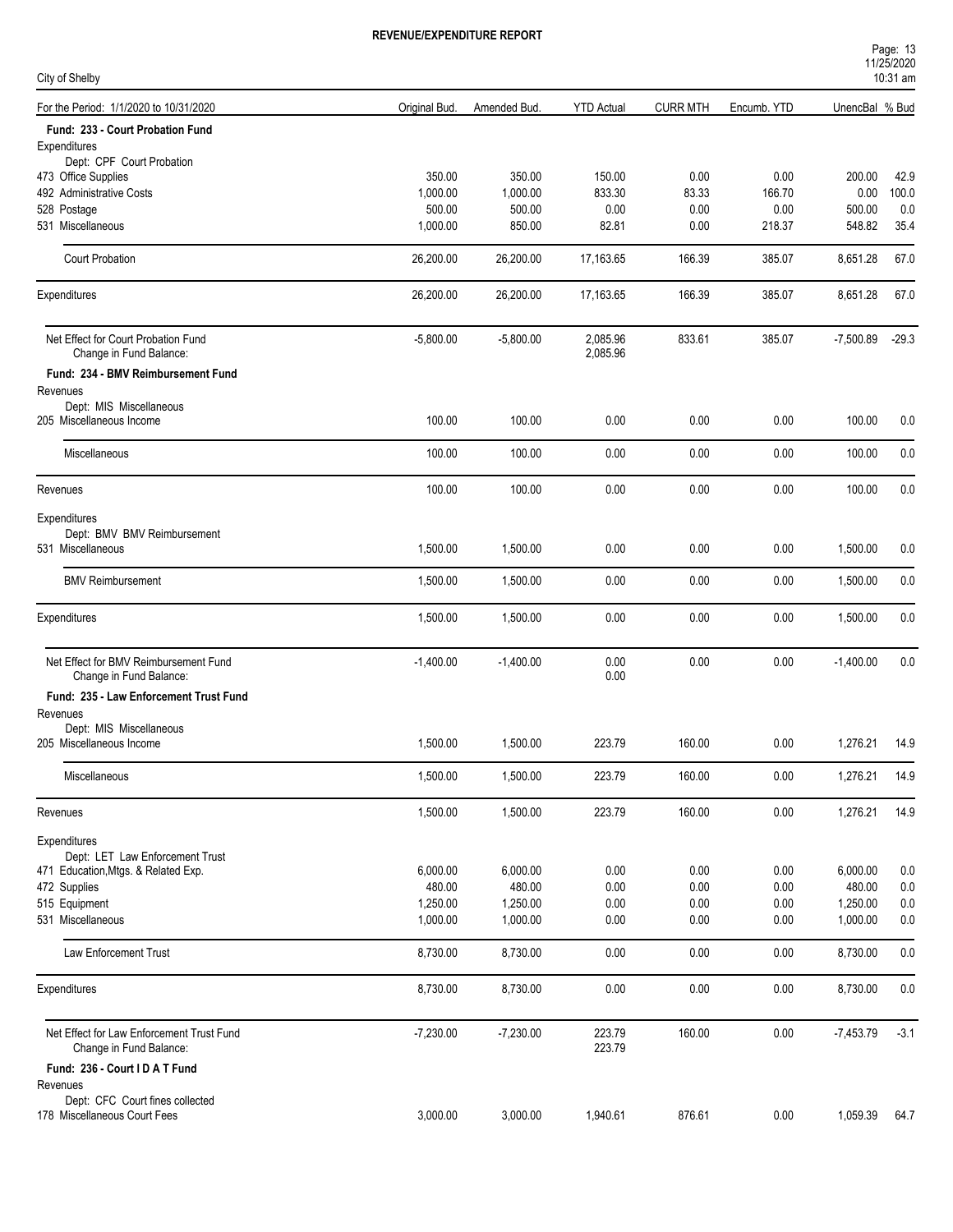| City of Shelby                                                        |                    |                    |                              |                 |              |                  | 10:31 am    |  |
|-----------------------------------------------------------------------|--------------------|--------------------|------------------------------|-----------------|--------------|------------------|-------------|--|
| For the Period: 1/1/2020 to 10/31/2020                                | Original Bud.      | Amended Bud.       | <b>YTD Actual</b>            | <b>CURR MTH</b> | Encumb. YTD  | UnencBal % Bud   |             |  |
| Fund: 236 - Court I D A T Fund<br>Revenues                            |                    |                    |                              |                 |              |                  |             |  |
| Court fines collected                                                 | 3,000.00           | 3,000.00           | 1,940.61                     | 876.61          | 0.00         | 1,059.39         | 64.7        |  |
| Revenues                                                              | 3,000.00           | 3,000.00           | 1,940.61                     | 876.61          | 0.00         | 1,059.39         | 64.7        |  |
| Expenditures                                                          |                    |                    |                              |                 |              |                  |             |  |
| Dept: IDA IDAT Fund<br>471 Education, Mtgs. & Related Exp.            | 2,000.00           | 2,000.00           | 0.00                         | 0.00            | 0.00         | 2,000.00         | 0.0         |  |
| 531 Miscellaneous                                                     | 25,000.00          | 25,000.00          | 13,103.88                    | 779.38          | 10,313.28    | 1,582.84         | 93.7        |  |
| IDATFund                                                              | 27,000.00          | 27,000.00          | 13,103.88                    | 779.38          | 10,313.28    | 3,582.84         | 86.7        |  |
| Expenditures                                                          | 27,000.00          | 27,000.00          | 13,103.88                    | 779.38          | 10,313.28    | 3,582.84         | 86.7        |  |
| Net Effect for Court I D A T Fund<br>Change in Fund Balance:          | $-24,000.00$       | $-24,000.00$       | $-11,163.27$<br>$-11,163.27$ | 97.23           | 10,313.28    | $-2,523.45$      | 89.5        |  |
| Fund: 237 - Court Enforce. & Educ. Fund                               |                    |                    |                              |                 |              |                  |             |  |
| Revenues<br>Dept: CFC Court fines collected                           |                    |                    |                              |                 |              |                  |             |  |
| 178 Miscellaneous Court Fees                                          | 100.00             | 100.00             | 25.00                        | 0.00            | 0.00         | 75.00            | 25.0        |  |
| Court fines collected                                                 | 100.00             | 100.00             | 25.00                        | 0.00            | 0.00         | 75.00            | 25.0        |  |
| Revenues                                                              | 100.00             | 100.00             | 25.00                        | 0.00            | 0.00         | 75.00            | 25.0        |  |
| Expenditures                                                          |                    |                    |                              |                 |              |                  |             |  |
| Dept: EEF Enforcement & Education Fund                                |                    |                    |                              |                 |              |                  |             |  |
| 471 Education, Mtgs. & Related Exp.                                   | 400.00             | 400.00             | 0.00                         | 0.00            | 0.00         | 400.00           | 0.0         |  |
| 531 Miscellaneous                                                     | 300.00             | 300.00             | 0.00                         | 0.00            | 0.00         | 300.00           | 0.0         |  |
| Enforcement & Education Fund                                          | 700.00             | 700.00             | 0.00                         | 0.00            | 0.00         | 700.00           | 0.0         |  |
| Expenditures                                                          | 700.00             | 700.00             | 0.00                         | 0.00            | 0.00         | 700.00           | 0.0         |  |
| Net Effect for Court Enforce. & Educ. Fund<br>Change in Fund Balance: | $-600.00$          | $-600.00$          | 25.00<br>25.00               | 0.00            | 0.00         | $-625.00$        | $-4.2$      |  |
| Fund: 238 - DARE Fund                                                 |                    |                    |                              |                 |              |                  |             |  |
| Revenues                                                              |                    |                    |                              |                 |              |                  |             |  |
| Dept: IGT Intergovernmental taxes<br>142 State Grants or Aid          | 0.00               | 0.00               | 187.78                       | 0.00            | 0.00         | $-187.78$        | 0.0         |  |
| Intergovernmental taxes                                               | 0.00               | 0.00               | 187.78                       | 0.00            | 0.00         | $-187.78$        | 0.0         |  |
| Dept: MIS Miscellaneous<br>201 Donations                              | 5,000.00           | 5,000.00           | 0.00                         | $0.00\,$        | 0.00         | 5,000.00         | 0.0         |  |
| Miscellaneous                                                         | 5,000.00           | 5,000.00           | 0.00                         | $0.00\,$        | 0.00         | 5,000.00         | 0.0         |  |
| Revenues                                                              | 5,000.00           | 5,000.00           | 187.78                       | $0.00\,$        | 0.00         | 4,812.22         | 3.8         |  |
| Expenditures                                                          |                    |                    |                              |                 |              |                  |             |  |
| Dept: DAR DARE Fund                                                   |                    |                    |                              |                 |              |                  |             |  |
| 471 Education, Mtgs. & Related Exp.                                   | 2,500.00           | 2,500.00           | 0.00                         | 0.00            | 0.00         | 2,500.00         | 0.0         |  |
| 472 Supplies<br>530 Office Equipment/Furn/Fixtures                    | 2,000.00<br>500.00 | 2,000.00<br>500.00 | 1,288.50<br>0.00             | 0.00<br>0.00    | 0.00<br>0.00 | 711.50<br>500.00 | 64.4<br>0.0 |  |
|                                                                       |                    |                    |                              |                 |              |                  |             |  |
| DARE Fund                                                             | 5,000.00           | 5,000.00           | 1,288.50                     | 0.00            | 0.00         | 3,711.50         | 25.8        |  |
| Expenditures                                                          | 5,000.00           | 5,000.00           | 1,288.50                     | 0.00            | $0.00\,$     | 3,711.50         | 25.8        |  |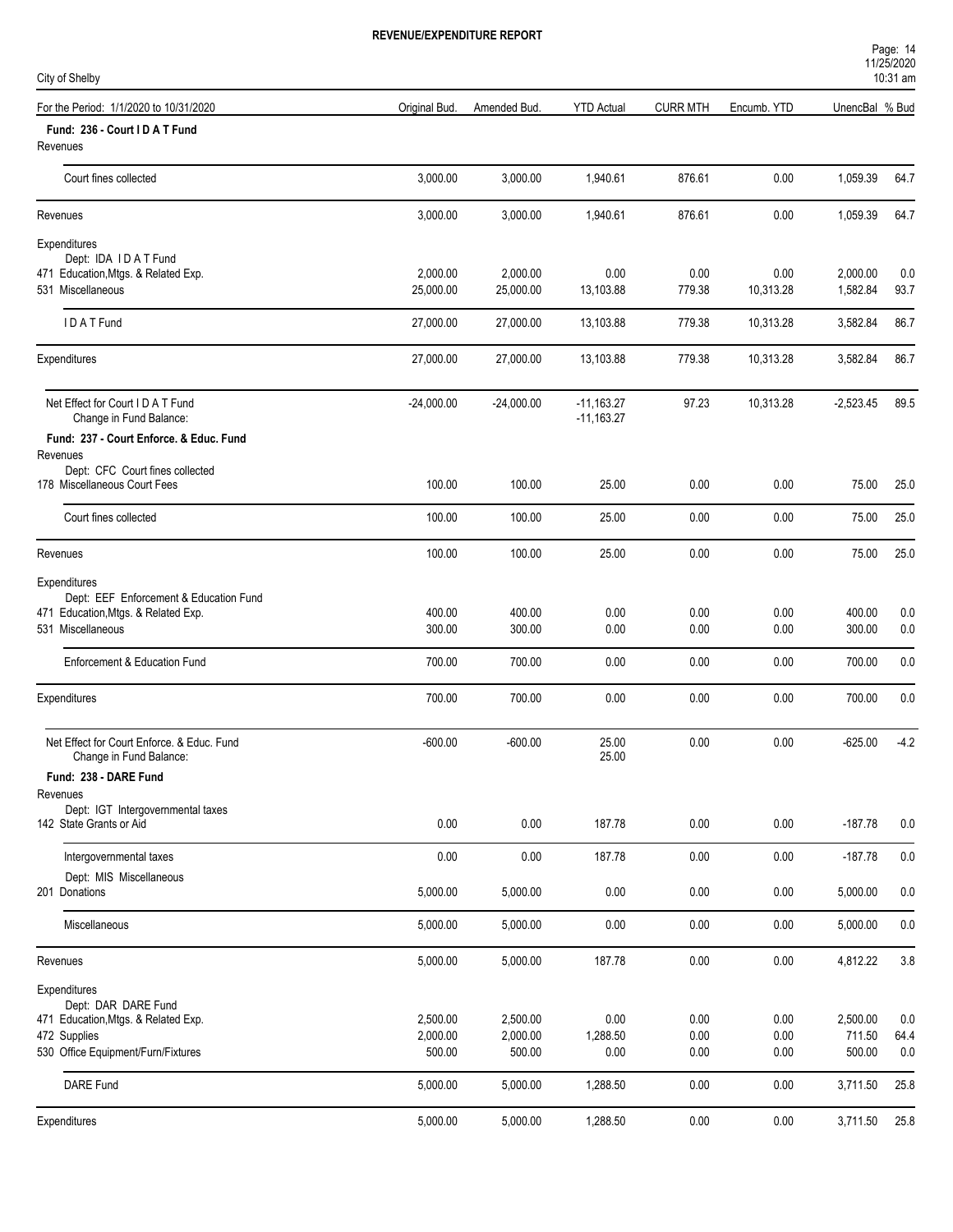| Page: 15   |  |
|------------|--|
| 11/25/2020 |  |
| $10:31$ am |  |

| City of Shelby                                                  |               |              |                            |                 |             |                      | 10:31 am |
|-----------------------------------------------------------------|---------------|--------------|----------------------------|-----------------|-------------|----------------------|----------|
| For the Period: 1/1/2020 to 10/31/2020                          | Original Bud. | Amended Bud. | <b>YTD Actual</b>          | <b>CURR MTH</b> | Encumb. YTD | UnencBal % Bud       |          |
| Net Effect for DARE Fund<br>Change in Fund Balance:             | 0.00          | 0.00         | $-1,100.72$<br>$-1,100.72$ | 0.00            | 0.00        | 1,100.72             | 0.0      |
| Fund: 239 - Court Computer Fund                                 |               |              |                            |                 |             |                      |          |
| Revenues<br>Dept: CFC Court fines collected                     |               |              |                            |                 |             |                      |          |
| 178 Miscellaneous Court Fees                                    | 9,500.00      | 9,500.00     | 7,352.00                   | 813.00          | 0.00        | 2,148.00             | 77.4     |
| Court fines collected                                           | 9,500.00      | 9,500.00     | 7,352.00                   | 813.00          | 0.00        | 2,148.00             | 77.4     |
| Revenues                                                        | 9,500.00      | 9,500.00     | 7,352.00                   | 813.00          | 0.00        | 2,148.00             | 77.4     |
| Expenditures                                                    |               |              |                            |                 |             |                      |          |
| Dept: COM Court Computer<br>501 Computer support                | 13,500.00     | 13,500.00    | 0.00                       | 0.00            | 3,250.00    | 10,250.00            | 24.1     |
|                                                                 |               |              |                            |                 |             |                      |          |
| Court Computer                                                  | 13,500.00     | 13,500.00    | 0.00                       | 0.00            | 3,250.00    | 10,250.00            | 24.1     |
| Expenditures                                                    | 13,500.00     | 13,500.00    | 0.00                       | 0.00            | 3,250.00    | 10,250.00            | 24.1     |
| Net Effect for Court Computer Fund<br>Change in Fund Balance:   | $-4,000.00$   | $-4,000.00$  | 7,352.00<br>7,352.00       | 813.00          | 3,250.00    | $-8,102.00$ $-102.6$ |          |
| Fund: 240 - Unclaimed Monies Fund                               |               |              |                            |                 |             |                      |          |
| Expenditures<br>Dept: UNC Unclaimed Money's                     |               |              |                            |                 |             |                      |          |
| 531 Miscellaneous                                               | 500.00        | 500.00       | 0.00                       | 0.00            | 0.00        | 500.00               | 0.0      |
| Unclaimed Money's                                               | 500.00        | 500.00       | 0.00                       | 0.00            | 0.00        | 500.00               | 0.0      |
| Expenditures                                                    | 500.00        | 500.00       | 0.00                       | 0.00            | 0.00        | 500.00               | 0.0      |
| Net Effect for Unclaimed Monies Fund<br>Change in Fund Balance: | $-500.00$     | $-500.00$    | 0.00<br>0.00               | 0.00            | 0.00        | $-500.00$            | 0.0      |
| Fund: 241 - Police Computer Fund                                |               |              |                            |                 |             |                      |          |
| Revenues<br>Dept: CFC Court fines collected                     |               |              |                            |                 |             |                      |          |
| 178 Miscellaneous Court Fees                                    | 2,000.00      | 2,000.00     | 1,452.00                   | 161.00          | 0.00        | 548.00               | 72.6     |
| Court fines collected                                           | 2,000.00      | 2,000.00     | 1,452.00                   | 161.00          | 0.00        | 548.00               | 72.6     |
| Revenues                                                        | 2,000.00      | 2,000.00     | 1,452.00                   | 161.00          | 0.00        | 548.00               | 72.6     |
| Expenditures                                                    |               |              |                            |                 |             |                      |          |
| Dept: PCF Police Computer Fund<br>501 Computer support          | 750.00        | 750.00       | 310.99                     | 0.00            | 413.73      | 25.28                | 96.6     |
| 531 Miscellaneous                                               | 500.00        | 500.00       | $0.00\,$                   | 0.00            | 0.00        | 500.00               | 0.0      |
| Police Computer Fund                                            | 1,250.00      | 1,250.00     | 310.99                     | 0.00            | 413.73      | 525.28               | 58.0     |
| Expenditures                                                    | 1,250.00      | 1,250.00     | 310.99                     | 0.00            | 413.73      | 525.28               | 58.0     |
| Net Effect for Police Computer Fund<br>Change in Fund Balance:  | 750.00        | 750.00       | 1,141.01<br>1,141.01       | 161.00          | 413.73      | 22.72                | 97.0     |
| Fund: 242 - Court IDAM Fund                                     |               |              |                            |                 |             |                      |          |
| Revenues                                                        |               |              |                            |                 |             |                      |          |
| Dept: CFC Court fines collected<br>178 Miscellaneous Court Fees | 2,000.00      | 2,000.00     | 2,631.19                   | 85.71           | 0.00        | -631.19 131.6        |          |
| Court fines collected                                           | 2,000.00      | 2,000.00     | 2,631.19                   | 85.71           | 0.00        | $-631.19$ 131.6      |          |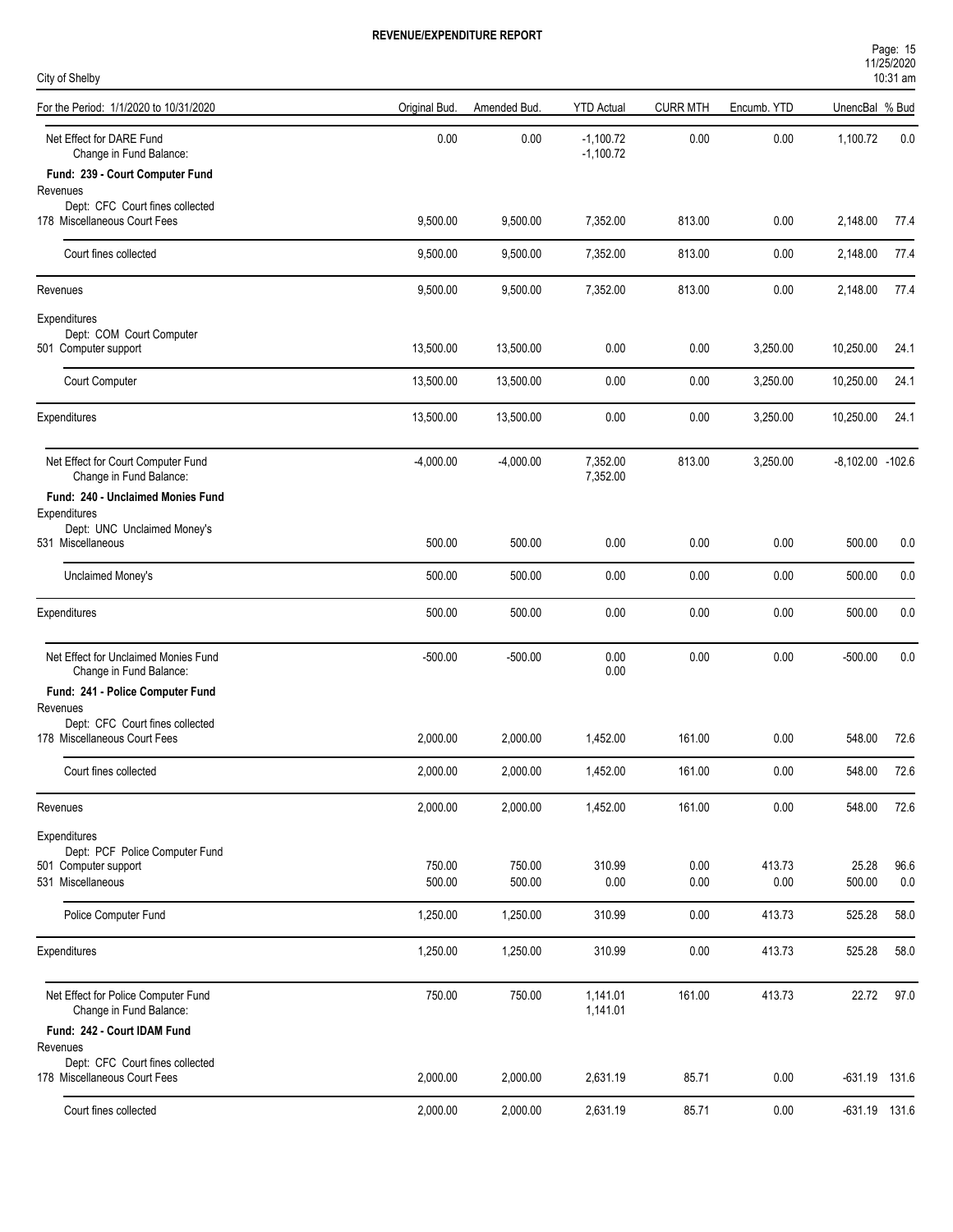| City of Shelby                                               |               |              |                        |                 |             |                | 10:31 am |
|--------------------------------------------------------------|---------------|--------------|------------------------|-----------------|-------------|----------------|----------|
| For the Period: 1/1/2020 to 10/31/2020                       | Original Bud. | Amended Bud. | <b>YTD</b> Actual      | <b>CURR MTH</b> | Encumb. YTD | UnencBal % Bud |          |
| Fund: 242 - Court IDAM Fund                                  |               |              |                        |                 |             |                |          |
| Revenues                                                     | 2,000.00      | 2,000.00     | 2,631.19               | 85.71           | 0.00        | -631.19 131.6  |          |
| Expenditures                                                 |               |              |                        |                 |             |                |          |
| Dept: IDM IDAM Fund                                          |               |              |                        |                 |             |                |          |
| 471 Education, Mtgs. & Related Exp.                          | 500.00        | 500.00       | 0.00                   | 0.00            | 0.00        | 500.00         | 0.0      |
| 531 Miscellaneous                                            | 5,000.00      | 5,000.00     | 0.00                   | 0.00            | 0.00        | 5,000.00       | 0.0      |
| <b>IDAM Fund</b>                                             | 5,500.00      | 5,500.00     | 0.00                   | 0.00            | 0.00        | 5,500.00       | 0.0      |
| Expenditures                                                 | 5,500.00      | 5,500.00     | 0.00                   | 0.00            | 0.00        | 5,500.00       | 0.0      |
| Net Effect for Court IDAM Fund<br>Change in Fund Balance:    | $-3,500.00$   | $-3,500.00$  | 2,631.19<br>2,631.19   | 85.71           | 0.00        | $-6,131.19$    | $-75.2$  |
| Fund: 250 - CDBG General                                     |               |              |                        |                 |             |                |          |
| Revenues                                                     |               |              |                        |                 |             |                |          |
| Dept: IGT Intergovernmental taxes<br>142 State Grants or Aid | 263,237.00    | 263,237.00   | 131,676.00             | 33,064.00       | 0.00        | 131,561.00     | 50.0     |
| Intergovernmental taxes                                      | 263,237.00    | 263,237.00   | 131,676.00             | 33,064.00       | 0.00        | 131,561.00     | 50.0     |
| Revenues                                                     | 263,237.00    | 263,237.00   | 131,676.00             | 33,064.00       | 0.00        | 131,561.00     | 50.0     |
| Expenditures                                                 |               |              |                        |                 |             |                |          |
| Dept: CBG Community Devel. Block Grant                       |               |              |                        |                 |             |                |          |
| 531 Miscellaneous                                            | 5,000.00      | 5,000.00     | 0.00                   | 0.00            | 0.00        | 5,000.00       | 0.0      |
| 578 Private Rehabilitation                                   | 20,000.00     | 20,000.00    | 0.00                   | 0.00            | 0.00        | 20,000.00      | 0.0      |
| 579 Home/Building Repair                                     | 206,534.00    | 206,534.00   | 99,973.00              | 10,260.00       | 0.00        | 106,561.00     | 48.4     |
| 621 General Adminstration                                    | 30,702.00     | 30,702.00    | 30,702.00              | 22,136.00       | 0.00        | 0.00           | 100.0    |
| 650 Fair Housing                                             | 1,001.00      | 1,001.00     | 1,001.00               | 668.00          | 0.00        | 0.00           | 100.0    |
| Community Devel. Block Grant                                 | 263,237.00    | 263,237.00   | 131,676.00             | 33,064.00       | 0.00        | 131,561.00     | 50.0     |
| Expenditures                                                 | 263,237.00    | 263,237.00   | 131,676.00             | 33,064.00       | 0.00        | 131,561.00     | 50.0     |
| Net Effect for CDBG General<br>Change in Fund Balance:       | 0.00          | 0.00         | 0.00<br>0.00           | 0.00            | 0.00        | 0.00           | 0.0      |
| Fund: 251 - Home Program Fund                                |               |              |                        |                 |             |                |          |
| Revenues                                                     |               |              |                        |                 |             |                |          |
| Dept: IGT Intergovernmental taxes                            |               |              |                        |                 |             |                |          |
| 142 State Grants or Aid                                      | 222,968.00    | 222,968.00   | 164,104.20             | 41,176.00       | 0.00        | 58,863.80      | 73.6     |
| Intergovernmental taxes                                      | 222,968.00    | 222,968.00   | 164,104.20             | 41,176.00       | 0.00        | 58,863.80      | 73.6     |
| Revenues                                                     | 222,968.00    | 222,968.00   | 164,104.20             | 41,176.00       | 0.00        | 58,863.80      | 73.6     |
| Expenditures                                                 |               |              |                        |                 |             |                |          |
| Dept: HPM Home Program                                       |               |              |                        |                 |             |                |          |
| 578 Private Rehabilitation                                   | 223,693.00    | 223,693.00   | 122,928.20             | 0.00            | 41,176.00   | 59,588.80      | 73.4     |
| Home Program                                                 | 223,693.00    | 223,693.00   | 122,928.20             | 0.00            | 41,176.00   | 59,588.80      | 73.4     |
| Expenditures                                                 | 223,693.00    | 223,693.00   | 122,928.20             | 0.00            | 41,176.00   | 59,588.80      | 73.4     |
| Net Effect for Home Program Fund<br>Change in Fund Balance:  | $-725.00$     | $-725.00$    | 41,176.00<br>41,176.00 | 41,176.00       | 41,176.00   | $-725.00$      | $0.0\,$  |
| Fund: 253 - Fire Damage Fund                                 |               |              |                        |                 |             |                |          |
| Revenues                                                     |               |              |                        |                 |             |                |          |
| Dept: MIS Miscellaneous                                      |               |              |                        |                 |             |                |          |
| 205 Miscellaneous Income                                     | 5,000.00      | 5,000.00     | 0.00                   | 0.00            | 0.00        | 5,000.00       | $0.0\,$  |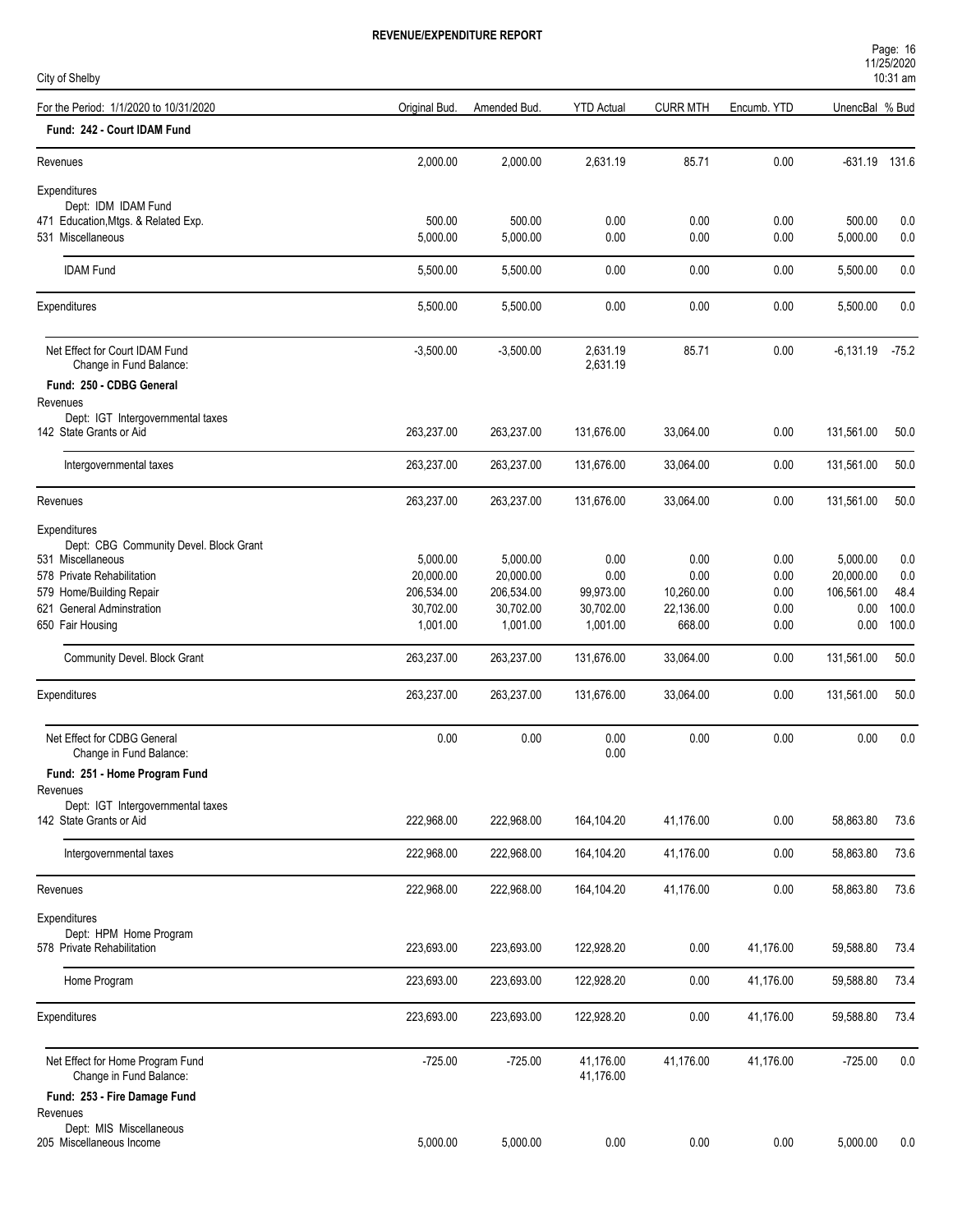| Page: 17           |  |  |
|--------------------|--|--|
| 11/25/2020         |  |  |
| $10.31 \text{ nm}$ |  |  |

| City of Shelby                                                         |               |              |                            |                 |             |                | 10:31 am     |
|------------------------------------------------------------------------|---------------|--------------|----------------------------|-----------------|-------------|----------------|--------------|
| For the Period: 1/1/2020 to 10/31/2020                                 | Original Bud. | Amended Bud. | <b>YTD Actual</b>          | <b>CURR MTH</b> | Encumb. YTD | UnencBal % Bud |              |
| Fund: 253 - Fire Damage Fund<br>Revenues                               |               |              |                            |                 |             |                |              |
| Miscellaneous                                                          | 5,000.00      | 5,000.00     | 0.00                       | 0.00            | 0.00        | 5,000.00       | 0.0          |
| Revenues                                                               | 5,000.00      | 5,000.00     | 0.00                       | 0.00            | 0.00        | 5,000.00       | 0.0          |
| Expenditures<br>Dept: FDF Fire Damage Fund<br>531 Miscellaneous        | 5,000.00      | 5,000.00     | 2,000.00                   | 0.00            | 0.00        | 3,000.00       | 40.0         |
| Fire Damage Fund                                                       | 5,000.00      | 5,000.00     | 2,000.00                   | 0.00            | 0.00        | 3,000.00       | 40.0         |
| Expenditures                                                           | 5,000.00      | 5,000.00     | 2,000.00                   | 0.00            | 0.00        | 3,000.00       | 40.0         |
| Net Effect for Fire Damage Fund<br>Change in Fund Balance:             | 0.00          | 0.00         | $-2,000.00$<br>$-2,000.00$ | 0.00            | 0.00        | 2,000.00       | 0.0          |
| Fund: 275 - Special Bond Retirement Fund                               |               |              |                            |                 |             |                |              |
| Revenues<br>Dept: MIS Miscellaneous                                    |               |              |                            |                 |             |                |              |
| 200 Interest                                                           | 250.00        | 250.00       | 41.23                      | 0.00            | 0.00        | 208.77         | 16.5         |
| Miscellaneous                                                          | 250.00        | 250.00       | 41.23                      | 0.00            | 0.00        | 208.77         | 16.5         |
| Revenues                                                               | 250.00        | 250.00       | 41.23                      | 0.00            | 0.00        | 208.77         | 16.5         |
| Expenditures                                                           |               |              |                            |                 |             |                |              |
| Dept: SBR Special Bond Retirement<br>531 Miscellaneous                 | 200.00        | 200.00       | 50.00                      | 0.00            | 0.00        | 150.00         | 25.0         |
| Special Bond Retirement                                                | 200.00        | 200.00       | 50.00                      | 0.00            | 0.00        | 150.00         | 25.0         |
| Dept: TRS Transfers                                                    |               |              |                            |                 |             |                |              |
| 462 Transfer-Miscellaneous                                             | 300.00        | 300.00       | 186.95                     | 0.00            | 0.00        | 113.05         | 62.3         |
| <b>Transfers</b>                                                       | 300.00        | 300.00       | 186.95                     | 0.00            | 0.00        | 113.05         | 62.3         |
| Expenditures                                                           | 500.00        | 500.00       | 236.95                     | 0.00            | 0.00        | 263.05         | 47.4         |
| Net Effect for Special Bond Retirement Fund<br>Change in Fund Balance: | $-250.00$     | $-250.00$    | $-195.72$<br>$-195.72$     | 0.00            | 0.00        | $-54.28$       | 78.3         |
| Fund: 283 - LOCAL CORONAVIRUS RELIEF FUND                              |               |              |                            |                 |             |                |              |
| Revenues<br>Dept: IGT Intergovernmental taxes                          |               |              |                            |                 |             |                |              |
| 143 County Grant or Aid                                                | 0.00          | 700,000.00   | 622,946.77                 | 325,438.81      | 0.00        | 77,053.23      | 89.0         |
| Intergovernmental taxes                                                | 0.00          | 700,000.00   | 622,946.77                 | 325,438.81      | 0.00        | 77,053.23      | 89.0         |
| Revenues                                                               | 0.00          | 700,000.00   | 622,946.77                 | 325,438.81      | 0.00        | 77,053.23      | 89.0         |
| Expenditures                                                           |               |              |                            |                 |             |                |              |
| Dept: LCR Local Coronavirus Relief<br>400 Wages                        | 0.00          | 172,396.59   | 0.00                       | 0.00            | 0.00        | 172,396.59     | 0.0          |
| 472 Supplies                                                           | 0.00          | 6,876.33     | 4,371.96                   | 4,371.96        | 1,883.79    | 620.58         | 91.0         |
| 473 Office Supplies                                                    | 0.00          | 267.48       | 267.48                     | 267.48          | 0.00        | 0.00           | 100.0        |
| 485 Maintenance, Autos                                                 | 0.00          | 450.00       | 0.00                       | 0.00            | 450.00      | 0.00           | 100.0        |
| 501 Computer support                                                   | 0.00          | 51,304.82    | 25,292.70                  | 13,122.71       | 26,011.90   | 0.22           | 100.0        |
| 507 Maintenance Building/Grounds                                       | 0.00          | 114,795.39   | 9,141.64                   | 9,141.64        | 91,170.50   | 14,483.25      | 87.4         |
| 515 Equipment                                                          | 0.00          | 122,241.21   | 0.00                       | 0.00            | 83,210.21   | 39,031.00      | 68.1         |
| 529 Small tools and equipment                                          | 0.00          | 750.00       | $0.00\,$                   | 0.00            | 750.00      | 0.00           | 100.0        |
| 530 Office Equipment/Furn/Fixtures                                     | 0.00          | 17,127.55    | 1,651.90                   | 1,651.90        | 15,259.26   | 216.39         | 98.7         |
| 531 Miscellaneous                                                      | 0.00          | 1,737.40     | 1,737.40                   | 1,737.40        | 0.00        |                | $0.00$ 100.0 |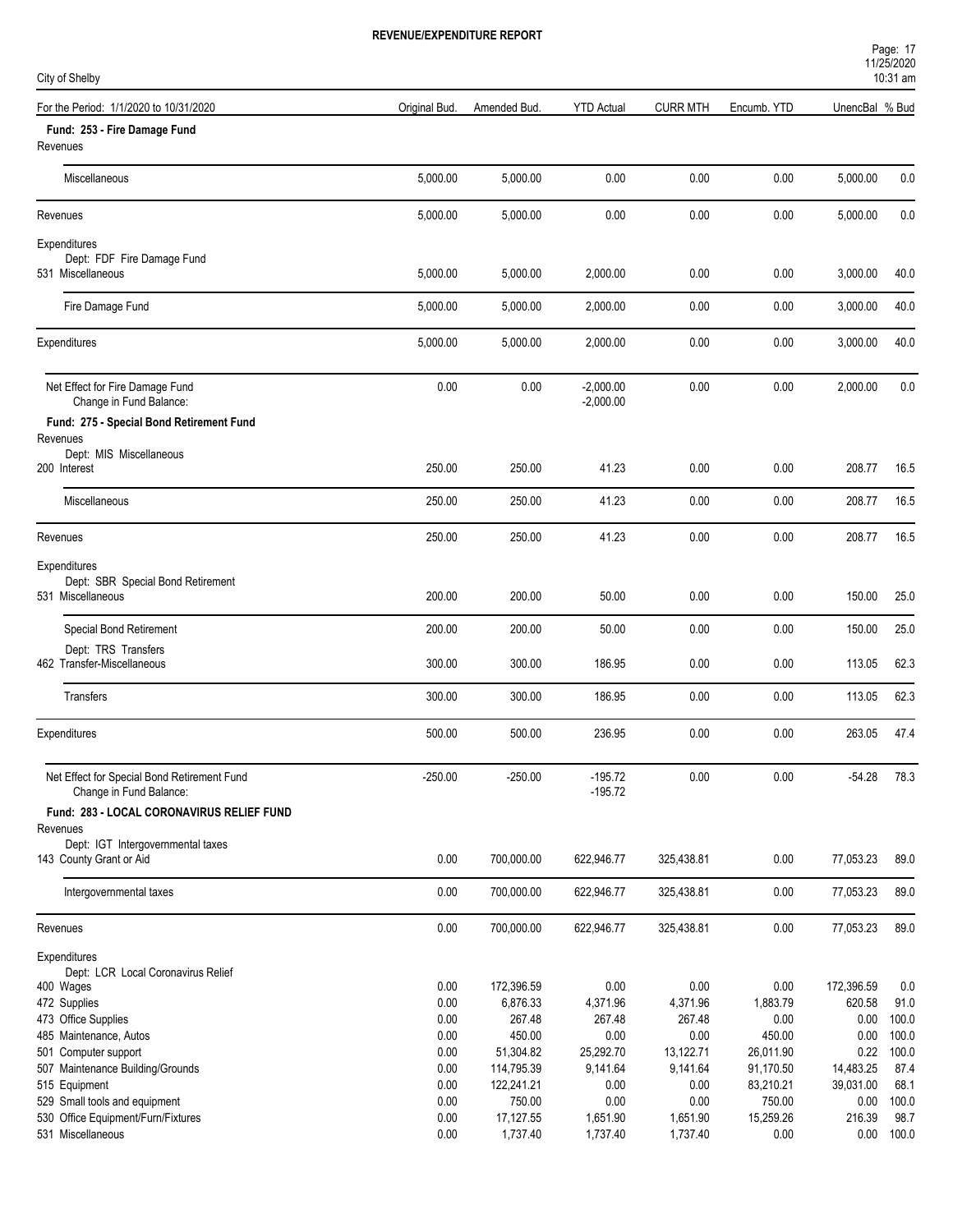| Page: 18   |  |
|------------|--|
| 11/25/2020 |  |
| 10.21 cm   |  |

| City of Shelby                                                          |                       |                       |                                |                 |              |                   | 1112312020<br>10:31 am |
|-------------------------------------------------------------------------|-----------------------|-----------------------|--------------------------------|-----------------|--------------|-------------------|------------------------|
| For the Period: 1/1/2020 to 10/31/2020                                  | Original Bud.         | Amended Bud.          | <b>YTD Actual</b>              | <b>CURR MTH</b> | Encumb. YTD  | UnencBal % Bud    |                        |
| Fund: 283 - LOCAL CORONAVIRUS RELIEF FUND                               |                       |                       |                                |                 |              |                   |                        |
| Expenditures                                                            |                       |                       |                                |                 |              |                   |                        |
| Dept: LCR Local Coronavirus Relief<br>546 Economic Development          | 0.00                  | 135,000.00            | 100,000.00                     | 0.00            | 0.00         | 35,000.00         | 74.1                   |
| <b>Local Coronavirus Relief</b>                                         | 0.00                  | 622,946.77            | 142,463.08                     | 30,293.09       | 218,735.66   | 261,748.03        | 58.0                   |
| Expenditures                                                            | 0.00                  | 622,946.77            | 142,463.08                     | 30,293.09       | 218,735.66   | 261,748.03        | 58.0                   |
| Net Effect for LOCAL CORONAVIRUS RELIEF FUND<br>Change in Fund Balance: | 0.00                  | 77,053.23             | 480,483.69<br>480,483.69       | 295,145.72      | 218,735.66   | -184,694.80 339.7 |                        |
| Fund: 300 - Capital Improvement Fund<br>Revenues                        |                       |                       |                                |                 |              |                   |                        |
| Dept: MIS Miscellaneous                                                 |                       |                       |                                |                 |              |                   |                        |
| 200 Interest<br>205 Miscellaneous Income                                | 1,100.00<br>25,000.00 | 1,100.00<br>25,000.00 | 573.74<br>25,000.00            | 124.50<br>0.00  | 0.00<br>0.00 | 526.26<br>0.00    | 52.2<br>100.0          |
| Miscellaneous                                                           | 26,100.00             | 26,100.00             | 25,573.74                      | 124.50          | 0.00         | 526.26            | 98.0                   |
| Dept: TRS Transfers<br>240 Transfer City Income Tax                     | 121,000.00            | 121,000.00            | 103,218.41                     | 9,812.61        | 0.00         | 17,781.59         | 85.3                   |
| Transfers                                                               | 121,000.00            | 121,000.00            | 103,218.41                     | 9,812.61        | 0.00         | 17,781.59         | 85.3                   |
| Revenues                                                                | 147,100.00            | 147,100.00            | 128,792.15                     | 9,937.11        | 0.00         | 18,307.85         | 87.6                   |
| Expenditures                                                            |                       |                       |                                |                 |              |                   |                        |
| Dept: CAB City Administration Buildings<br>515 Equipment                | 10,000.00             | 10,000.00             | 0.00                           | 0.00            | 0.00         | 10,000.00         | 0.0                    |
| <b>City Administration Buildings</b>                                    | 10,000.00             | 10,000.00             | 0.00                           | 0.00            | 0.00         | 10,000.00         | 0.0                    |
| Dept: MIS Miscellaneous<br>483 State Audit                              | 800.00                | 800.00                | 581.95                         | 416.00          | 0.00         | 218.05            | 72.7                   |
| 492 Administrative Costs                                                | 7,500.00              | 7,500.00              | 6,250.00                       | 625.00          | 1,250.00     | 0.00              | 100.0                  |
| 561 GIS System                                                          | 15,000.00             | 15,000.00             | 6,000.00                       | 0.00            | 0.00         | 9,000.00          | 40.0                   |
| 584 GAAP Conversion                                                     | 2,200.00              | 2,200.00              | 2,687.00                       | 0.00            | 0.00         | $-487.00$         | 122.1                  |
| Miscellaneous                                                           | 25,500.00             | 25,500.00             | 15,518.95                      | 1,041.00        | 1,250.00     | 8,731.05          | 65.8                   |
| Dept: POL Police<br>515 Equipment                                       | 31,375.00             | 31,375.00             | 30,404.57                      | 114.95          | 98.00        | 872.43            | 97.2                   |
| 529 Small tools and equipment                                           | 1,000.00              | 1,500.00              | 940.63                         | 61.66           | 459.37       | 100.00            | 93.3                   |
| 530 Office Equipment/Furn/Fixtures                                      | 6,000.00              | 6,000.00              | 0.00                           | 0.00            | 0.00         | 6,000.00          | 0.0                    |
| 531 Miscellaneous                                                       | 6,475.00              | 6,475.00              | 6,215.64                       | 740.64          | 78.04        | 181.32            | 97.2                   |
| 558 Police Cruisers                                                     | 111,055.00            | 110,555.00            | 108,737.03                     | 41,507.03       | 0.00         | 1,817.97          | 98.4                   |
| Police<br>Dept: PRO Projects                                            | 155,905.00            | 155,905.00            | 146,297.87                     | 42,424.28       | 635.41       | 8,971.72          | 94.2                   |
| 515 Equipment                                                           | 20,000.00             | 20,000.00             | 0.00                           | 0.00            | 0.00         | 20,000.00         | 0.0                    |
| 586 Whitney Ave. Bridge                                                 | 50,000.00             | 50,000.00             | 47,726.32                      | 47,726.32       | 330.00       | 1,943.68          | 96.1                   |
| Projects                                                                | 70,000.00             | 70,000.00             | 47,726.32                      | 47,726.32       | 330.00       | 21,943.68         | 68.7                   |
| Dept: STR Street Department<br>515 Equipment                            | 2,000.00              | 2,000.00              | 2,000.00                       | 0.00            | 0.00         | 0.00              | 100.0                  |
| 565 Pick-up Truck                                                       | 35,000.00             | 35,000.00             | 35,000.00                      | 5,680.04        | 0.00         | 0.00              | 100.0                  |
| <b>Street Department</b>                                                | 37,000.00             | 37,000.00             | 37,000.00                      | 5,680.04        | 0.00         | 0.00              | 100.0                  |
| Expenditures                                                            | 298,405.00            | 298,405.00            | 246,543.14                     | 96,871.64       | 2,215.41     | 49,646.45         | 83.4                   |
| Net Effect for Capital Improvement Fund<br>Change in Fund Balance:      | $-151,305.00$         | $-151,305.00$         | $-117,750.99$<br>$-117,750.99$ | $-86,934.53$    | 2,215.41     | $-31,338.60$      | 79.3                   |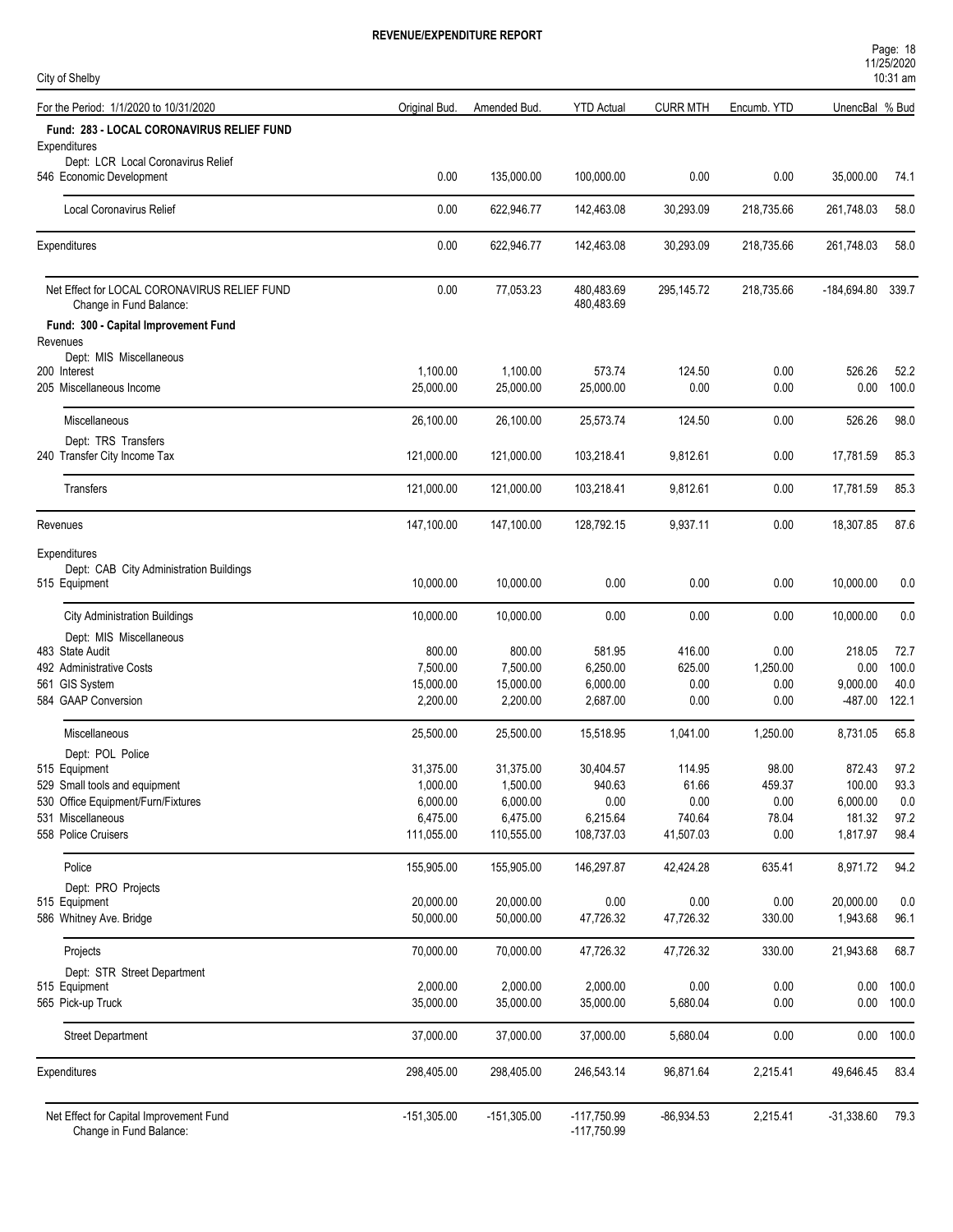| Page: 19           |  |
|--------------------|--|
| 11/25/2020         |  |
| $10.31 \text{ nm}$ |  |

| City of Shelby                                              |               |              |                      |                 |             |                | 10:31 am |
|-------------------------------------------------------------|---------------|--------------|----------------------|-----------------|-------------|----------------|----------|
| For the Period: 1/1/2020 to 10/31/2020                      | Original Bud. | Amended Bud. | <b>YTD Actual</b>    | <b>CURR MTH</b> | Encumb. YTD | UnencBal % Bud |          |
| Fund: 304 - Court Capital Improvement Fund                  |               |              |                      |                 |             |                |          |
| Revenues                                                    |               |              |                      |                 |             |                |          |
| Dept: CFC Court fines collected<br>170 Court Criminal Fines | 9,000.00      | 9,000.00     | 5,448.00             | 635.00          | 0.00        | 3,552.00       | 60.5     |
| 173 Civil Court                                             | 2,500.00      | 2,500.00     | 1,240.00             | 115.00          | 0.00        | 1,260.00       | 49.6     |
|                                                             |               |              |                      |                 |             |                |          |
| Court fines collected                                       | 11,500.00     | 11,500.00    | 6,688.00             | 750.00          | 0.00        | 4,812.00       | 58.2     |
| Revenues                                                    | 11,500.00     | 11,500.00    | 6,688.00             | 750.00          | 0.00        | 4,812.00       | 58.2     |
| Expenditures                                                |               |              |                      |                 |             |                |          |
| Dept: CCI Court Capital Improvement                         |               |              |                      |                 |             |                |          |
| 515 Equipment                                               | 10,000.00     | 10,000.00    | 7,500.00             | 0.00            | 0.00        | 2,500.00       | 75.0     |
| 531 Miscellaneous                                           | 3,000.00      | 3,000.00     | 0.00                 | 0.00            | 0.00        | 3,000.00       | 0.0      |
| Court Capital Improvement                                   | 13,000.00     | 13,000.00    | 7,500.00             | 0.00            | 0.00        | 5,500.00       | 57.7     |
| Expenditures                                                | 13,000.00     | 13,000.00    | 7,500.00             | 0.00            | 0.00        | 5,500.00       | 57.7     |
| Net Effect for Court Capital Improvement Fund               | $-1,500.00$   | $-1,500.00$  | $-812.00$            | 750.00          | 0.00        | $-688.00$      | 54.1     |
| Change in Fund Balance:                                     |               |              | $-812.00$            |                 |             |                |          |
| Fund: 352 - Sidewalk Fund                                   |               |              |                      |                 |             |                |          |
| Revenues                                                    |               |              |                      |                 |             |                |          |
| Dept: TRS Transfers<br>240 Transfer City Income Tax         | 14,500.00     | 14,500.00    | 12,016.47            | 1,142.36        | 0.00        | 2,483.53       | 82.9     |
|                                                             |               |              |                      |                 |             |                |          |
| Transfers                                                   | 14,500.00     | 14,500.00    | 12,016.47            | 1,142.36        | 0.00        | 2,483.53       | 82.9     |
| Revenues                                                    | 14,500.00     | 14,500.00    | 12,016.47            | 1,142.36        | 0.00        | 2,483.53       | 82.9     |
| Expenditures                                                |               |              |                      |                 |             |                |          |
| Dept: SWF Sidewalk Fund                                     |               |              |                      |                 |             |                |          |
| 483 State Audit                                             | 150.00        | 150.00       | 109.12               | 78.00           | 0.00        | 40.88          | 72.7     |
| 492 Administrative Costs                                    | 750.00        | 750.00       | 625.00               | 62.50           | 125.00      | 0.00           | 100.0    |
| 536 Construction                                            | 24,000.00     | 24,000.00    | 4,300.00             | 0.00            | 19,300.00   | 400.00         | 98.3     |
| Sidewalk Fund                                               | 24,900.00     | 24,900.00    | 5,034.12             | 140.50          | 19,425.00   | 440.88         | 98.2     |
| Expenditures                                                | 24,900.00     | 24,900.00    | 5,034.12             | 140.50          | 19,425.00   | 440.88         | 98.2     |
|                                                             |               |              |                      |                 |             |                |          |
| Net Effect for Sidewalk Fund<br>Change in Fund Balance:     | $-10,400.00$  | $-10,400.00$ | 6,982.35<br>6,982.35 | 1,001.86        | 19,425.00   | 2,042.65 119.6 |          |
| Fund: 353 - Streets, Alleys & Basin Rehab                   |               |              |                      |                 |             |                |          |
| Revenues                                                    |               |              |                      |                 |             |                |          |
| Dept: TRS Transfers                                         |               |              |                      |                 |             |                |          |
| 240 Transfer City Income Tax                                | 456,000.00    | 456,000.00   | 388,532.66           | 36,936.43       | 0.00        | 67,467.34      | 85.2     |
| Transfers                                                   | 456,000.00    | 456,000.00   | 388,532.66           | 36,936.43       | 0.00        | 67,467.34      | 85.2     |
| Revenues                                                    | 456,000.00    | 456,000.00   | 388,532.66           | 36,936.43       | 0.00        | 67,467.34      | 85.2     |
| Expenditures                                                |               |              |                      |                 |             |                |          |
| Dept: SAC Streets, Alleys & Catch Basins                    |               |              |                      |                 |             |                |          |
| 480 Legal Advertising                                       | 200.00        | 200.00       | 0.00                 | 0.00            | 0.00        | 200.00         | 0.0      |
| 483 State Audit                                             | 700.00        | 700.00       | 545.57               | 390.00          | 0.00        | 154.43         | 77.9     |
| 492 Administrative Costs                                    | 22,250.00     | 22,250.00    | 18,541.70            | 1,854.17        | 3,708.30    | 0.00           | 100.0    |
| 500 Engineering                                             | 15,000.00     | 15,000.00    | 10,190.00            | 0.00            | 510.00      | 4,300.00       | 71.3     |
| 514 Catch Basins                                            | 10,000.00     | 10,000.00    | 0.00                 | 0.00            | 0.00        | 10,000.00      | 0.0      |
| 531 Miscellaneous                                           | 500.00        | 500.00       | 0.00                 | 0.00            | 0.00        | 500.00         | 0.0      |
| 535 Street Resurfacing                                      | 460,000.00    | 460,000.00   | 71,397.94            | 15,236.52       | 324,330.67  | 64,271.39      | 86.0     |
| 536 Construction                                            | 10,000.00     | 10,000.00    | 0.00                 | 0.00            | 0.00        | 10,000.00      | 0.0      |
| 601 Inspection Fees                                         | 11,000.00     | 11,000.00    | 5,573.35             | 0.00            | 800.00      | 4,626.65       | 57.9     |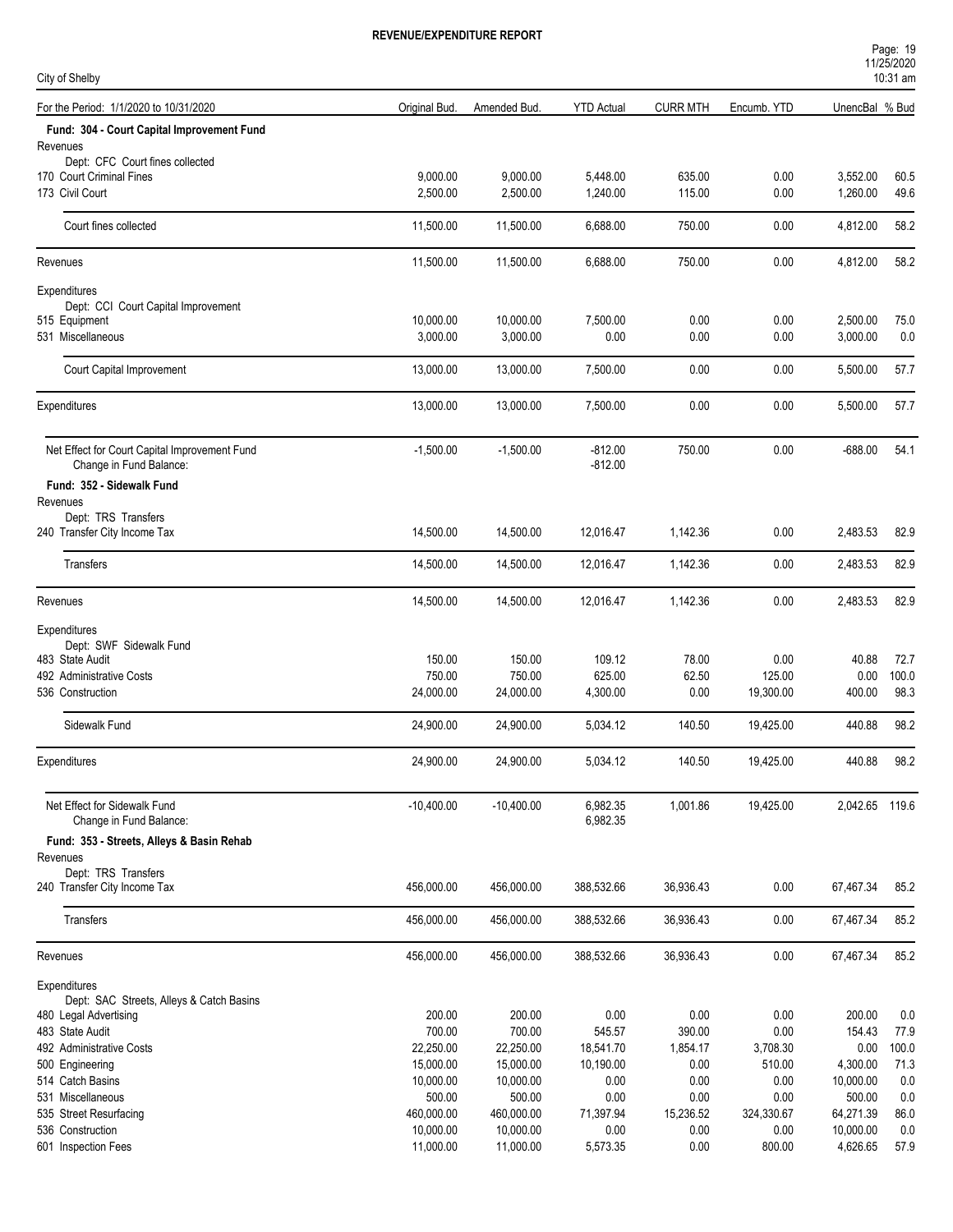| Page: 20   |  |
|------------|--|
| 11/25/2020 |  |
| 10.21 cm   |  |

| City of Shelby                                                           |               |              |                          |                 |             |                | 10:31 am |
|--------------------------------------------------------------------------|---------------|--------------|--------------------------|-----------------|-------------|----------------|----------|
| For the Period: 1/1/2020 to 10/31/2020                                   | Original Bud. | Amended Bud  | <b>YTD Actual</b>        | <b>CURR MTH</b> | Encumb. YTD | UnencBal % Bud |          |
| Fund: 353 - Streets, Alleys & Basin Rehab<br>Expenditures                |               |              |                          |                 |             |                |          |
| Streets, Alleys & Catch Basins                                           | 529,650.00    | 529,650.00   | 106,248.56               | 17,480.69       | 329,348.97  | 94,052.47      | 82.2     |
| Expenditures                                                             | 529,650.00    | 529,650.00   | 106,248.56               | 17,480.69       | 329,348.97  | 94,052.47      | 82.2     |
| Net Effect for Streets, Alleys & Basin Rehab<br>Change in Fund Balance:  | $-73,650.00$  | $-73,650.00$ | 282,284.10<br>282,284.10 | 19,455.74       | 329,348.97  | $-26,585.13$   | 63.9     |
| Fund: 354 - Police/Court Construction Fund<br>Revenues                   |               |              |                          |                 |             |                |          |
| Dept: MIS Miscellaneous<br>205 Miscellaneous Income                      | 0.00          | 0.00         | 951.08                   | 951.08          | 0.00        | $-951.08$      | 0.0      |
| <b>Miscellaneous</b>                                                     | 0.00          | 0.00         | 951.08                   | 951.08          | 0.00        | $-951.08$      | 0.0      |
| Dept: TRS Transfers<br>240 Transfer City Income Tax                      | 723,000.00    | 723,000.00   | 616,229.42               | 58,582.76       | 0.00        | 106,770.58     | 85.2     |
| Transfers                                                                | 723,000.00    | 723,000.00   | 616,229.42               | 58,582.76       | 0.00        | 106,770.58     | 85.2     |
| Revenues                                                                 | 723,000.00    | 723,000.00   | 617,180.50               | 59,533.84       | 0.00        | 105,819.50     | 85.4     |
| Expenditures<br>Dept: DBT Debt Payment<br>504 Bond Payment               | 190,000.00    | 190,000.00   | 190,000.00               | 190,000.00      | 0.00        | 0.00           | 100.0    |
| 505 Interest Expense                                                     | 210,800.00    | 210,800.00   | 210,800.00               | 105,400.00      | 0.00        | 0.00           | 100.0    |
| 531 Miscellaneous                                                        | 5,000.00      | 5,000.00     | 4,250.00                 | 4,250.00        | 0.00        | 750.00         | 85.0     |
| Debt Payment<br>Dept: PCC Police/Court Construction                      | 405,800.00    | 405,800.00   | 405,050.00               | 299,650.00      | 0.00        | 750.00         | 99.8     |
| 483 State Audit                                                          | 1,400.00      | 1,400.00     | 1,069.32                 | 764.40          | 0.00        | 330.68         | 76.4     |
| 492 Administrative Costs                                                 | 37,000.00     | 37,000.00    | 30,833.30                | 3,083.33        | 6,166.70    | 0.00           | 100.0    |
| 531 Miscellaneous                                                        | 10,000.00     | 10,000.00    | 1,798.04                 | 0.00            | 0.00        | 8,201.96       | 18.0     |
| 536 Construction                                                         | 20,000.00     | 40,000.00    | 16,568.58                | 0.00            | 18,055.00   | 5,376.42       | 86.6     |
| 601 Inspection Fees                                                      | 2,000.00      | 2,000.00     | 0.00                     | 0.00            | 0.00        | 2,000.00       | 0.0      |
| Police/Court Construction                                                | 70,400.00     | 90,400.00    | 50,269.24                | 3,847.73        | 24,221.70   | 15,909.06      | 82.4     |
| Expenditures                                                             | 476,200.00    | 496,200.00   | 455,319.24               | 303,497.73      | 24,221.70   | 16,659.06      | 96.6     |
| Net Effect for Police/Court Construction Fund<br>Change in Fund Balance: | 246,800.00    | 226,800.00   | 161,861.26<br>161,861.26 | $-243,963.89$   | 24,221.70   | 89,160.44      | 60.7     |
| Fund: 400 - Sewer Fund<br>Revenues<br>Dept: CFS Charges for services     |               |              |                          |                 |             |                |          |
| 154 Collections                                                          | 1,240,000.00  | 1,240,000.00 | 950,530.54               | 98,403.95       | 0.00        | 289,469.46     | 76.7     |
| 163 Misc Pumping/Leachate                                                | 40,000.00     | 40,000.00    | 24,063.03                | 0.00            | 0.00        | 15,936.97      | 60.2     |
| 167 Septage Collection                                                   | 15,000.00     | 15,000.00    | 11,602.00                | 5,057.00        | 0.00        | 3,398.00       | 77.3     |
| Charges for services                                                     | 1,295,000.00  | 1,295,000.00 | 986,195.57               | 103,460.95      | 0.00        | 308,804.43     | 76.2     |
| Dept: MIS Miscellaneous<br>205 Miscellaneous Income                      | 20,000.00     | 20,000.00    | 5,327.26                 | 28.15           | 0.00        | 14,672.74      | 26.6     |
| Miscellaneous                                                            | 20,000.00     | 20,000.00    | 5,327.26                 | 28.15           | 0.00        | 14,672.74      | 26.6     |
| Revenues                                                                 | 1,315,000.00  | 1,315,000.00 | 991,522.83               | 103,489.10      | 0.00        | 323,477.17     | 75.4     |
| Expenditures                                                             |               |              |                          |                 |             |                |          |
| Dept: CAP Capital Projects<br>507 Maintenance Building/Grounds           | 600.00        | 600.00       | 560.88                   | 0.00            | 0.00        | 39.12          | 93.5     |
| 515 Equipment                                                            | 5,000.00      | 5,000.00     | 0.00                     | 0.00            | 0.00        | 5,000.00       | $0.0\,$  |
|                                                                          |               |              |                          |                 |             |                |          |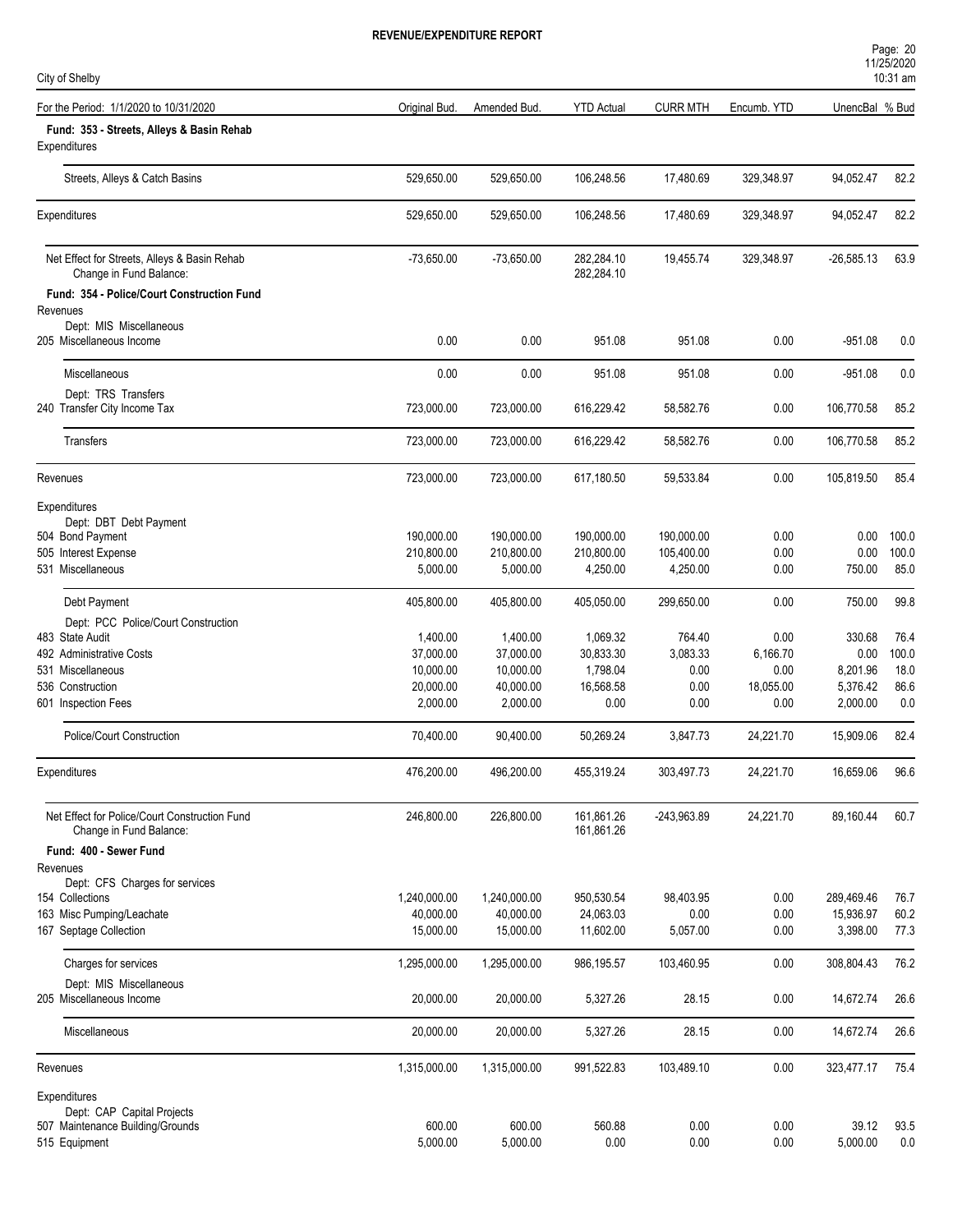| Page: 21                          |  |  |
|-----------------------------------|--|--|
| 11/25/2020                        |  |  |
| $\lambda$ $\sim$ $\sim$ $\lambda$ |  |  |

| City of Shelby                                      |                       |                       |                       |                    |                  |                       | 10:31 am     |
|-----------------------------------------------------|-----------------------|-----------------------|-----------------------|--------------------|------------------|-----------------------|--------------|
| For the Period: 1/1/2020 to 10/31/2020              | Original Bud.         | Amended Bud.          | <b>YTD Actual</b>     | <b>CURR MTH</b>    | Encumb. YTD      | UnencBal % Bud        |              |
| Fund: 400 - Sewer Fund<br>Expenditures              |                       |                       |                       |                    |                  |                       |              |
| <b>Capital Projects</b>                             | 5,600.00              | 5,600.00              | 560.88                | 0.00               | 0.00             | 5,039.12              | 10.0         |
| Dept: CPO Capital Projects Office                   |                       |                       |                       |                    |                  |                       |              |
| 507 Maintenance Building/Grounds                    | 2,000.00              | 2,000.00              | 0.00                  | 0.00               | 0.00             | 2,000.00              | 0.0          |
| 530 Office Equipment/Furn/Fixtures                  | 7,500.00              | 7,500.00              | 843.67                | 0.00               | 0.00             | 6,656.33              | 11.2         |
| Capital Projects Office                             | 9,500.00              | 9,500.00              | 843.67                | 0.00               | 0.00             | 8,656.33              | 8.9          |
| Dept: DCP Distribution Capital Projects             |                       |                       |                       |                    |                  |                       |              |
| 500 Engineering                                     | 1,500.00              | 1,500.00              | 0.00                  | 0.00               | 0.00             | 1,500.00              | 0.0          |
| 507 Maintenance Building/Grounds                    | 1,500.00              | 1,500.00              | 0.00                  | 0.00               | 0.00             | 1,500.00              | 0.0          |
| 515 Equipment                                       | 60,000.00             | 60,000.00             | 24,975.00             | 0.00               | 0.00             | 35,025.00             | 41.6         |
| 531 Miscellaneous                                   | 1,000.00              | 1,000.00              | 0.00                  | 0.00               | 0.00             | 1,000.00              | 0.0          |
| 630 Sewer Repairs                                   | 20,000.00             | 20,000.00             | 0.00                  | 0.00               | 0.00             | 20,000.00             | 0.0          |
| Distribution Capital Projects                       | 84,000.00             | 84,000.00             | 24,975.00             | 0.00               | 0.00             | 59,025.00             | 29.7         |
| Dept: DIS Distribution                              |                       |                       |                       |                    |                  |                       |              |
| 400 Wages                                           | 175,000.00            | 175,000.00            | 159,110.99            | 14,013.84          | 0.00             | 15,889.01             | 90.9         |
| 415 Public Employees Retire.System                  | 24,000.00<br>2,200.00 | 24,000.00             | 21,582.95             | 1,968.51<br>147.05 | 0.00             | 2,417.05              | 89.9<br>75.4 |
| 417 FICA<br>418 Hospitalization                     | 77,000.00             | 2,200.00<br>77,000.00 | 1,659.45<br>74,244.10 | 7,424.41           | 0.00<br>7,424.41 | 540.55<br>$-4,668.51$ | 106.1        |
| 419 Life Insurance                                  | 600.00                | 600.00                | 388.80                | 38.88              | 0.00             | 211.20                | 64.8         |
| 420 Workers Compensation                            | 3,500.00              | 3,500.00              | 2,527.86              | 241.00             | 0.00             | 972.14                | 72.2         |
| 425 Natural Gas                                     | 2,000.00              | 2,000.00              | 1,530.46              | 62.65              | 0.00             | 469.54                | 76.5         |
| 428 Telephone                                       | 750.00                | 750.00                | 685.41                | 61.15              | 45.18            | 19.41                 | 97.4         |
| 429 Propane                                         | 100.00                | 100.00                | 0.00                  | 0.00               | 0.00             | 100.00                | 0.0          |
| 435 Property and Liability Insuran                  | 1,900.00              | 1,900.00              | 0.00                  | 0.00               | 0.00             | 1,900.00              | 0.0          |
| 436 Auto Insurance                                  | 2,800.00              | 2,800.00              | 0.00                  | 0.00               | 0.00             | 2,800.00              | 0.0          |
| 471 Education, Mtgs. & Related Exp.                 | 1,400.00              | 1,400.00              | 169.46                | 0.00               | 0.00             | 1,230.54              | 12.1         |
| 472 Supplies                                        | 1,100.00              | 1,100.00              | 756.16                | 64.47              | 140.00           | 203.84                | 81.5         |
| 473 Office Supplies                                 | 200.00                | 300.00                | 244.16                | 0.00               | 0.00<br>0.00     | 55.84                 | 81.4<br>66.7 |
| 484 Fuel, Autos-Equipment<br>485 Maintenance, Autos | 7,500.00<br>2,600.00  | 7,500.00<br>2,600.00  | 5,000.00<br>2,033.93  | 700.00<br>177.03   | 200.00           | 2,500.00<br>366.07    | 85.9         |
| 486 Maintenance Equipment                           | 15,000.00             | 14,900.00             | 6,305.48              | 1,851.70           | 4,676.90         | 3,917.62              | 73.7         |
| 500 Engineering                                     | 2,500.00              | 2,800.00              | 2,169.45              | 277.77             | 555.55           | 75.00                 | 97.3         |
| 507 Maintenance Building/Grounds                    | 2,000.00              | 2,000.00              | 1,776.12              | 0.00               | 0.00             | 223.88                | 88.8         |
| 510 Clothing Allowance                              | 2,000.00              | 2,000.00              | 0.00                  | 0.00               | 0.00             | 2,000.00              | 0.0          |
| 512 Tree trimming/removal                           | 250.00                | 250.00                | 0.00                  | 0.00               | 0.00             | 250.00                | 0.0          |
| 515 Equipment                                       | 2,000.00              | 2,000.00              | 1,060.65              | $0.00\,$           | 1,308.54         | $-369.19$             | 118.5        |
| 529 Small tools and equipment                       | 1,500.00              | 1,200.00              | 0.00                  | 0.00               | 0.00             | 1,200.00              | 0.0          |
| 530 Office Equipment/Furn/Fixtures                  | 500.00                | 500.00                | 482.50                | 0.00               | 0.00             | 17.50                 | 96.5         |
| 531 Miscellaneous<br>575 Safety Related             | 1,200.00<br>1,500.00  | 1,200.00<br>1,500.00  | 437.83<br>901.33      | 81.67<br>0.00      | 218.33<br>129.00 | 543.84<br>469.67      | 54.7<br>68.7 |
| 630 Sewer Repairs                                   | 10,000.00             | 10,000.00             | 5,900.80              | 0.00               | 1,830.74         | 2,268.46              | 77.3         |
| Distribution                                        | 341,100.00            | 341,100.00            | 288,967.89            | 27,110.13          | 16,528.65        | 35,603.46             | 89.6         |
| Dept: MFG Manufacturing                             |                       |                       |                       |                    |                  |                       |              |
| 400 Wages                                           | 320,000.00            | 320,000.00            | 252,622.09            | 22,618.73          | $-0.01$          | 67,377.92             | 78.9         |
| 415 Public Employees Retire.System                  | 43,000.00             | 43,000.00             | 35,605.65             | 3,234.37           | 0.00             | 7,394.35              | 82.8         |
| 417 FICA                                            | 4,500.00              | 4,500.00              | 3,663.02              | 327.96             | 0.00             | 836.98                | 81.4         |
| 418 Hospitalization                                 | 88,000.00             | 88,000.00             | 75,328.00             | 7,532.80           | 7,532.80         | 5,139.20              | 94.2         |
| 419 Life Insurance<br>420 Workers Compensation      | 800.00<br>6,000.00    | 800.00<br>6,000.00    | 600.00<br>3,243.91    | 60.00<br>413.00    | 0.00<br>0.00     | 200.00<br>2,756.09    | 75.0<br>54.1 |
| 426 Electric                                        | 185,000.00            | 185,000.00            | 98,289.88             | 9,959.28           | 14,000.00        | 72,710.12             | 60.7         |
| 427 Water and Sewer                                 | 20,000.00             | 20,000.00             | 9,647.93              | 1,166.33           | 1,200.00         | 9,152.07              | 54.2         |
| 428 Telephone                                       | 2,500.00              | 2,500.00              | 1,825.88              | 163.77             | 90.31            | 583.81                | 76.6         |
| 429 Propane                                         | 10,500.00             | 10,500.00             | 6,950.64              | 103.89             | 0.00             | 3,549.36              | 66.2         |
| 435 Property and Liability Insuran                  | 15,000.00             | 15,000.00             | 0.00                  | 0.00               | $0.00\,$         | 15,000.00             | 0.0          |
| 471 Education, Mtgs. & Related Exp.                 | 2,000.00              | 2,000.00              | 456.72                | 0.00               | 90.00            | 1,453.28              | 27.3         |
| 472 Supplies                                        | 3,500.00              | 3,500.00              | 1,044.33              | 106.97             | 296.75           | 2,158.92              | 38.3         |
| 473 Office Supplies                                 | 600.00                | 600.00                | 492.79                | 0.00               | 40.98            | 66.23                 | 89.0         |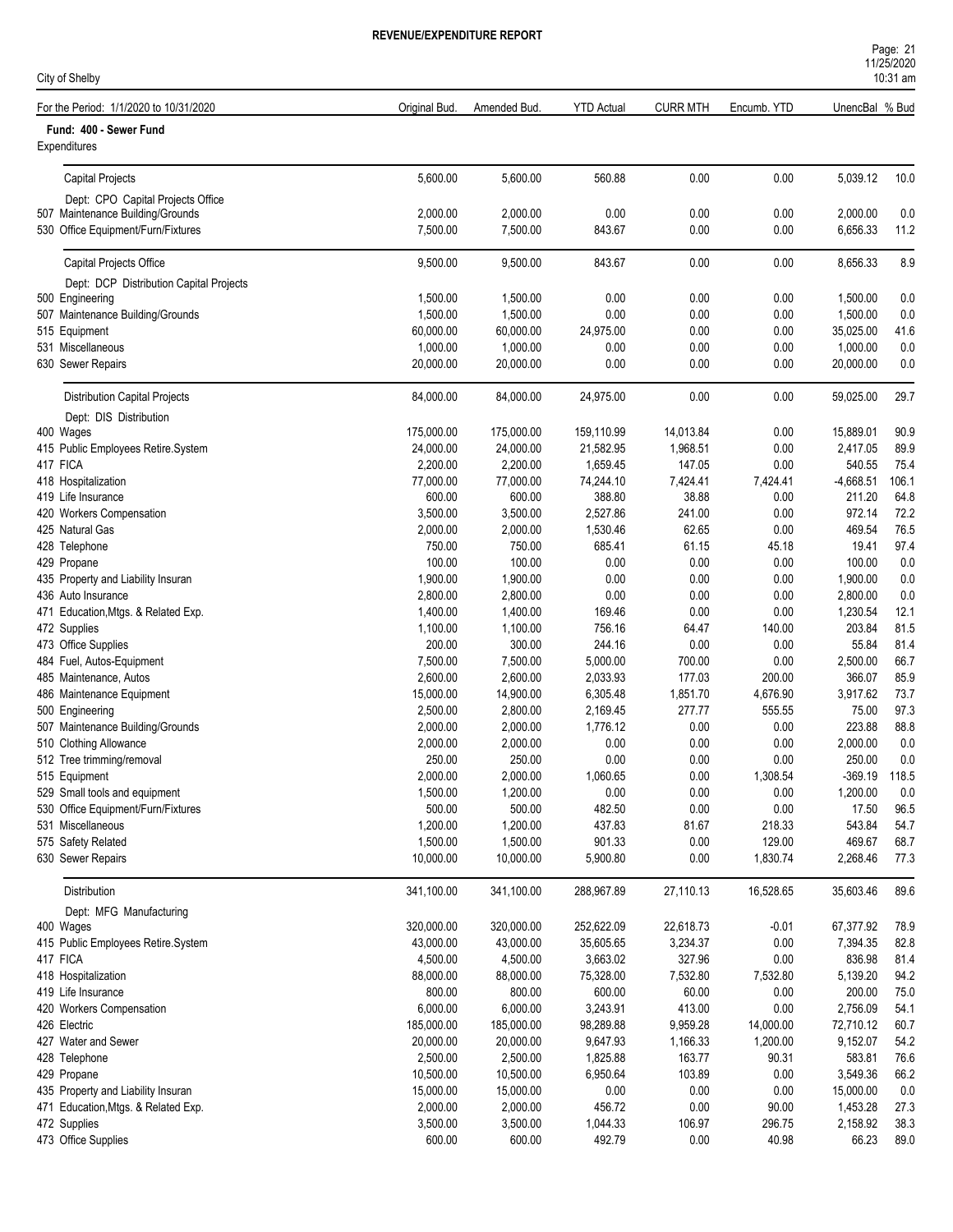| Page: 22   |  |
|------------|--|
| 11/25/2020 |  |
| $10:31$ am |  |

| City of Shelby                         |               |              |                   |                 |             |                | 10:31 am |
|----------------------------------------|---------------|--------------|-------------------|-----------------|-------------|----------------|----------|
| For the Period: 1/1/2020 to 10/31/2020 | Original Bud. | Amended Bud. | <b>YTD Actual</b> | <b>CURR MTH</b> | Encumb. YTD | UnencBal % Bud |          |
| Fund: 400 - Sewer Fund                 |               |              |                   |                 |             |                |          |
| Expenditures                           |               |              |                   |                 |             |                |          |
| Dept: MFG Manufacturing                |               |              |                   |                 |             |                |          |
| 501 Computer support                   | 500.00        | 500.00       | 195.00            | 0.00            | 0.00        | 305.00         | 39.0     |
| 510 Clothing Allowance                 | 1,500.00      | 1,500.00     | 178.98            | 178.98          | 0.00        | 1,321.02       | 11.9     |
| 515 Equipment                          | 2,000.00      | 2,000.00     | 1,395.81          | 0.00            | 0.00        | 604.19         | 69.8     |
| 517 Lab/Misc. Testing                  | 12,000.00     | 12,000.00    | 11,009.55         | 487.00          | 0.00        | 990.45         | 91.7     |
| 518 Lab Supplies                       | 14,000.00     | 14,000.00    | 10,647.89         | 783.43          | 89.99       | 3,262.12       | 76.7     |
| 519 Chemicals                          | 0.00          | 0.00         | 0.00              | 0.00            | $-0.01$     | 0.01           | 0.0      |
| 526 Diesel Fuel                        | 5,000.00      | 5,000.00     | 732.36            | 0.00            | 1,401.51    | 2,866.13       | 42.7     |
| 529 Small tools and equipment          | 2,000.00      | 2,000.00     | 647.76            | 647.76          | 327.02      | 1,025.22       | 48.7     |
| 530 Office Equipment/Furn/Fixtures     | 1,000.00      | 1,000.00     | 991.43            | 900.00          | 0.00        | 8.57           | 99.1     |
| 531 Miscellaneous                      | 5,000.00      | 5,000.00     | 3,716.75          | 1,323.00        | 520.00      | 763.25         | 84.7     |
| 537 EPA Fees and Permits               | 7,000.00      | 7,000.00     | 5,926.53          | 0.00            | 68.25       | 1,005.22       | 85.6     |
| 575 Safety Related                     | 1,200.00      | 1,200.00     | 161.41            | 0.00            | 325.01      | 713.58         | 40.5     |
| Manufacturing                          | 752,600.00    | 752,600.00   | 525,374.31        | 50,007.27       | 25,982.60   | 201,243.09     | 73.3     |
| Dept: MTN Maintenance                  |               |              |                   |                 |             |                |          |
| 436 Auto Insurance                     | 1,200.00      | 1,200.00     | 0.00              | 0.00            | 0.00        | 1,200.00       | 0.0      |
| 472 Supplies                           | 3,200.00      | 3,200.00     | 2,647.06          | 198.40          | 0.00        | 552.94         | 82.7     |
| 484 Fuel, Autos-Equipment              | 4,500.00      | 4,000.00     | 1,597.23          | 0.00            | 0.00        | 2,402.77       | 39.9     |
| 485 Maintenance, Autos                 | 1,500.00      | 1,500.00     | 197.73            | 0.00            | 0.00        | 1,302.27       | 13.2     |
| 486 Maintenance Equipment              | 20,000.00     | 20,000.00    | 13,574.76         | 1,371.74        | 1,394.65    | 5,030.59       | 74.8     |
| 507 Maintenance Building/Grounds       | 5,000.00      | 5,500.00     | 4,705.55          | 145.04          | 754.83      | 39.62          | 99.3     |
| 520 Sludge Removal                     | 100,000.00    | 100,000.00   | 61,378.44         | 0.00            | 0.00        | 38,621.56      | 61.4     |
| 531 Miscellaneous                      | 500.00        | 500.00       | 689.50            | 0.00            | 0.00        | $-189.50$      | 137.9    |
| Maintenance                            | 135,900.00    | 135,900.00   | 84,790.27         | 1,715.18        | 2,149.48    | 48,960.25      | 64.0     |
|                                        |               |              |                   |                 |             |                |          |
| Dept: OFC Office                       | 10,750.00     | 10,350.00    |                   | 1,778.36        | 0.00        | 5,660.04       | 45.3     |
| 400 Wages                              |               |              | 4,689.96          |                 |             | 9,677.97       |          |
| 404 Clerks wages                       | 38,000.00     | 38,000.00    | 28,322.03         | 2,467.94        | 0.00        |                | 74.5     |
| 409 Meter Reader Wages                 | 36,750.00     | 36,750.00    | 20,133.96         | 1,830.18        | 0.00        | 16,616.04      | 54.8     |
| 410 Janitors Wages                     | 2,500.00      | 2,900.00     | 2,810.43          | 0.00            | 0.00        | 89.57          | 96.9     |
| 415 Public Employees Retire.System     | 10,500.00     | 10,500.00    | 8,014.14          | 728.93          | 0.00        | 2,485.86       | 76.3     |
| 417 FICA                               | 1,100.00      | 1,100.00     | 831.57            | 75.59           | 0.00        | 268.43         | 75.6     |
| 418 Hospitalization                    | 24,500.00     | 24,500.00    | 20,463.60         | 2,046.36        | 2,046.36    | 1,990.04       | 91.9     |
| 419 Life Insurance                     | 250.00        | 250.00       | 177.60            | 17.76           | 0.00        | 72.40          | 71.0     |
| 420 Workers Compensation               | 1,300.00      | 1,300.00     | 698.06            | 90.00           | 0.00        | 601.94         | 53.7     |
| 428 Telephone                          | 1,000.00      | 1,000.00     | 522.94            | 45.93           | 45.17       | 431.89         | 56.8     |
| 435 Property and Liability Insuran     | 10,500.00     | 10,500.00    | 1,350.50          | 0.00            | 0.00        | 9,149.50       | 12.9     |
| 436 Auto Insurance                     | 600.00        | 600.00       | 0.00              | 0.00            | 0.00        | 600.00         | 0.0      |
| 471 Education, Mtgs. & Related Exp.    | 125.00        | 125.00       | $0.00\,$          | 0.00            | 60.00       | 65.00          | 48.0     |
| 472 Supplies                           | 100.00        | 100.00       | 48.73             | 0.00            | 24.31       | 26.96          | 73.0     |
| 473 Office Supplies                    | 3,000.00      | 3,000.00     | 1,867.37          | 0.00            | 72.00       | 1,060.63       | 64.6     |
| 483 State Audit                        | 2,000.00      | 2,000.00     | 1,528.33          | 1,092.52        | 0.00        | 471.67         | 76.4     |
| 484 Fuel, Autos-Equipment              | 400.00        | 400.00       | 225.00            | $0.00\,$        | 0.00        | 175.00         | 56.3     |
| 485 Maintenance, Autos                 | 250.00        | 250.00       | 0.00              | 0.00            | 0.00        | 250.00         | $0.0\,$  |
| 486 Maintenance Equipment              | 1,200.00      | 1,200.00     | 608.78            | 41.25           | 150.00      | 441.22         | 63.2     |
| 492 Administrative Costs               | 62,500.00     | 62,500.00    | 52,083.30         | 5,208.33        | 10,416.70   | 0.00           | 100.0    |
| 501 Computer support                   | 4,000.00      | 3,900.00     | 2,488.97          | 0.00            | 0.00        | 1,411.03       | 63.8     |
| 502 Hand meter contract                | 1,500.00      | 1,500.00     | 0.00              | 0.00            | 0.00        | 1,500.00       | 0.0      |
| 506 Refunds                            | 250.00        | 250.00       | 0.00              | 0.00            | 0.00        | 250.00         | 0.0      |
| 507 Maintenance Building/Grounds       | 250.00        | 250.00       | 110.56            | 100.00          | 157.00      | $-17.56$       | 107.0    |
| 508 Real estate taxes                  | 875.00        | 925.00       | 879.22            | 0.00            | 0.00        | 45.78          | 95.1     |
| 510 Clothing Allowance                 | 100.00        | 100.00       | 0.00              | 0.00            | 0.00        | 100.00         | 0.0      |
| 515 Equipment                          | 200.00        | 100.00       | 0.00              | 0.00            | 0.00        | 100.00         | 0.0      |
| 528 Postage                            | 8,250.00      | 8,250.00     | 6,790.60          | 654.12          | 125.00      | 1,334.40       | 83.8     |
| 530 Office Equipment/Furn/Fixtures     | 300.00        | 200.00       | $0.00\,$          | 0.00            | 0.00        | 200.00         | 0.0      |
| 531 Miscellaneous                      | 3,000.00      | 2,950.00     | 2,505.88          | 83.40           | 5.12        | 439.00         | 85.1     |
| 532 Labor Relations                    | 1,200.00      | 1,200.00     | 750.50            | 0.00            | 0.00        | 449.50         | 62.5     |
| 575 Safety Related                     | 400.00        | 600.00       | 266.25            | 0.00            | 0.00        | 333.75         | 44.4     |
| 584 GAAP Conversion                    | 1,900.00      | 2,000.00     | 2,355.00          | 0.00            | 0.00        | -355.00 117.8  |          |
|                                        |               |              |                   |                 |             |                |          |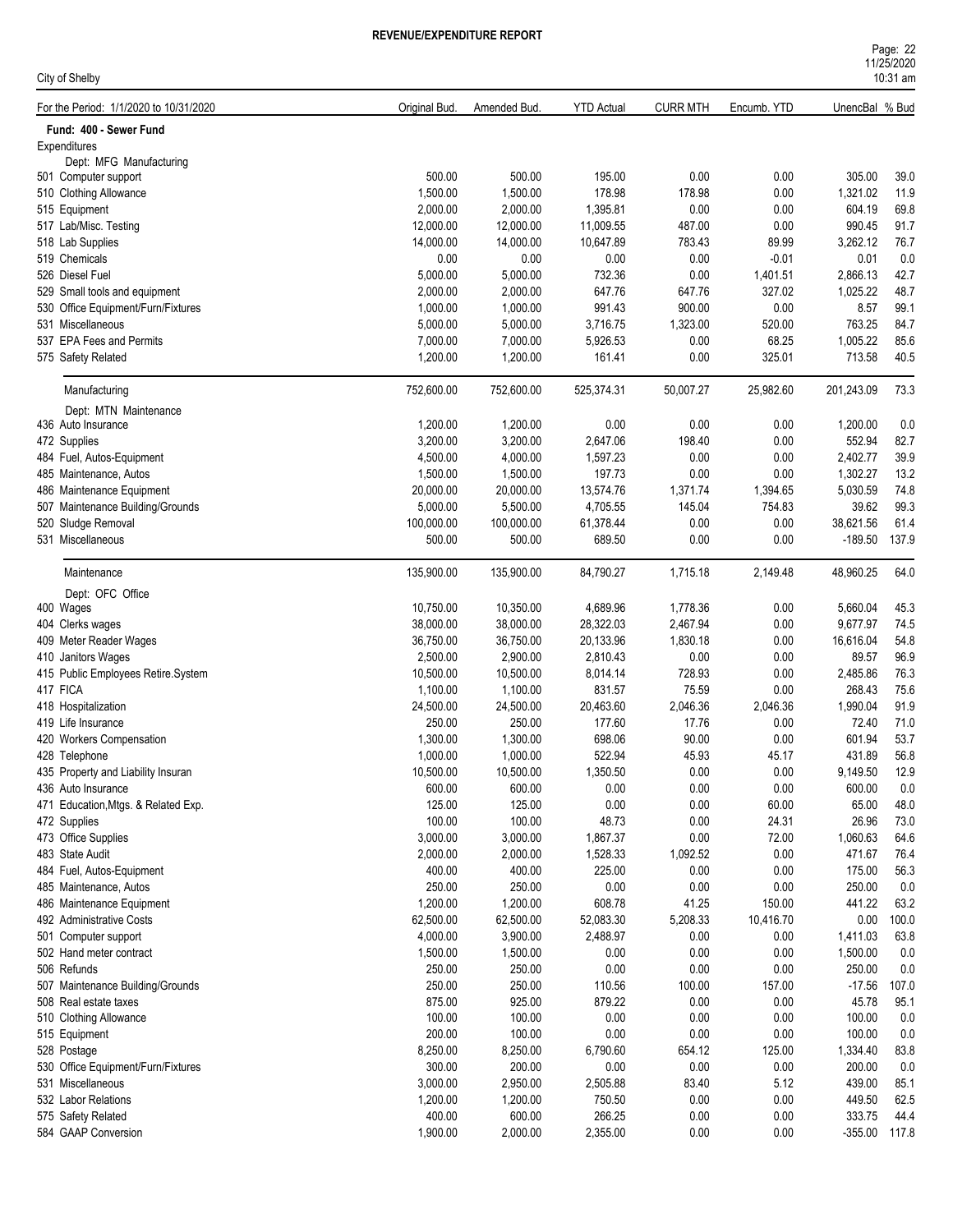| City of Shelby                                                           |                       |                       |                                |                    |                  |                 | <b>I IILUILULU</b><br>10:31 am |
|--------------------------------------------------------------------------|-----------------------|-----------------------|--------------------------------|--------------------|------------------|-----------------|--------------------------------|
| For the Period: 1/1/2020 to 10/31/2020                                   | Original Bud.         | Amended Bud.          | <b>YTD Actual</b>              | <b>CURR MTH</b>    | Encumb. YTD      | UnencBal % Bud  |                                |
| Fund: 400 - Sewer Fund<br>Expenditures                                   |                       |                       |                                |                    |                  |                 |                                |
| Office                                                                   | 229,550.00            | 229,550.00            | 160,523.28                     | 16,260.67          | 13,101.66        | 55,925.06       | 75.6                           |
| Expenditures                                                             | 1,558,250.00          | 1,558,250.00          | 1,086,035.30                   | 95,093.25          | 57,762.39        | 414,452.31      | 73.4                           |
| Net Effect for Sewer Fund<br>Change in Fund Balance:                     | $-243,250.00$         | $-243,250.00$         | $-94,512.47$<br>$-94,512.47$   | 8,395.85           | 57,762.39        | $-90,975.14$    | 62.6                           |
| Fund: 401 - San. Sewer Capital Improvement                               |                       |                       |                                |                    |                  |                 |                                |
| Revenues<br>Dept: CFS Charges for services<br>154 Collections            | 490,000.00            | 490,000.00            | 407,074.63                     | 40,815.06          | 0.00             | 82,925.37       | 83.1                           |
| Charges for services                                                     | 490,000.00            | 490,000.00            | 407,074.63                     | 40,815.06          | 0.00             | 82,925.37       | 83.1                           |
| Dept: OFI Other finances<br>226 Sale of Notes/Loans                      | 180,000.00            | 180,000.00            | 28,475.00                      | 0.00               | 0.00             | 151,525.00      | 15.8                           |
| Other finances                                                           | 180,000.00            | 180,000.00            | 28,475.00                      | 0.00               | 0.00             | 151,525.00      | 15.8                           |
| Revenues                                                                 | 670,000.00            | 670,000.00            | 435,549.63                     | 40,815.06          | 0.00             | 234,450.37      | 65.0                           |
| Expenditures                                                             |                       |                       |                                |                    |                  |                 |                                |
| Dept: DBT Debt Payment<br>503 Note/Loan Payment                          | 445,500.00            | 445,500.00            | 445,417.23                     | 0.00               | 0.00             | 82.77           | 100.0                          |
| 505 Interest Expense                                                     | 8,900.00              | 8,900.00              | 8,882.17                       | 0.00               | 0.00             | 17.83           | 99.8                           |
| Debt Payment                                                             | 454,400.00            | 454,400.00            | 454,299.40                     | 0.00               | 0.00             | 100.60          | 100.0                          |
| Dept: SCI Sewer Capital Improvement                                      |                       |                       |                                |                    |                  |                 |                                |
| 483 State Audit<br>492 Administrative Costs                              | 1,000.00<br>23,500.00 | 1,000.00<br>23,500.00 | 763.80<br>19,583.30            | 546.00<br>1,958.33 | 0.00<br>3,916.70 | 236.20<br>0.00  | 76.4<br>100.0                  |
| 500 Engineering                                                          | 75,000.00             | 75,000.00             | 28,475.00                      | 0.00               | 0.00             | 46,525.00       | 38.0                           |
| 515 Equipment                                                            | 32,000.00             | 32,000.00             | 17,847.74                      | 382.00             | 0.00             | 14,152.26       | 55.8                           |
| 531 Miscellaneous                                                        | 1,000.00              | 3,000.00              | 2,795.00                       | 0.00               | 0.00             | 205.00          | 93.2                           |
| 536 Construction                                                         | 180,000.00            | 178,000.00            | 35,579.74                      | 4,478.88           | 5,360.52         | 137,059.74      | 23.0                           |
| Sewer Capital Improvement                                                | 312,500.00            | 312,500.00            | 105,044.58                     | 7,365.21           | 9,277.22         | 198,178.20      | 36.6                           |
| Expenditures                                                             | 766,900.00            | 766,900.00            | 559,343.98                     | 7,365.21           | 9,277.22         | 198,278.80      | 74.1                           |
| Net Effect for San. Sewer Capital Improvement<br>Change in Fund Balance: | $-96,900.00$          | $-96,900.00$          | $-123,794.35$<br>$-123,794.35$ | 33,449.85          | 9,277.22         | 36,171.57 137.3 |                                |
| Fund: 402 - Sewer Improvement Fund                                       |                       |                       |                                |                    |                  |                 |                                |
| Revenues<br>Dept: CFS Charges for services                               |                       |                       |                                |                    |                  |                 |                                |
| 154 Collections                                                          | 220,000.00            | 220,000.00            | 167,417.56                     | 18,316.22          | 0.00             | 52,582.44       | 76.1                           |
| Charges for services                                                     | 220,000.00            | 220,000.00            | 167,417.56                     | 18,316.22          | 0.00             | 52,582.44       | 76.1                           |
| Dept: IGT Intergovernmental taxes<br>142 State Grants or Aid             | 370,000.00            | 370,000.00            | 226,015.86                     | $0.00\,$           | 0.00             | 143,984.14      | 61.1                           |
| Intergovernmental taxes                                                  | 370,000.00            | 370,000.00            | 226,015.86                     | 0.00               | 0.00             | 143,984.14      | 61.1                           |
| Dept: MIS Miscellaneous<br>205 Miscellaneous Income                      | 500.00                | 500.00                | 4,978.07                       | $0.00\,$           | $0.00\,$         | -4,478.07       | 995.6                          |
| Miscellaneous                                                            | 500.00                | 500.00                | 4,978.07                       | 0.00               | 0.00             | -4,478.07 995.6 |                                |
| Revenues                                                                 | 590,500.00            | 590,500.00            | 398,411.49                     | 18,316.22          | 0.00             | 192,088.51      | 67.5                           |
|                                                                          |                       |                       |                                |                    |                  |                 |                                |

Dept: SIF Sewer Improvement Fund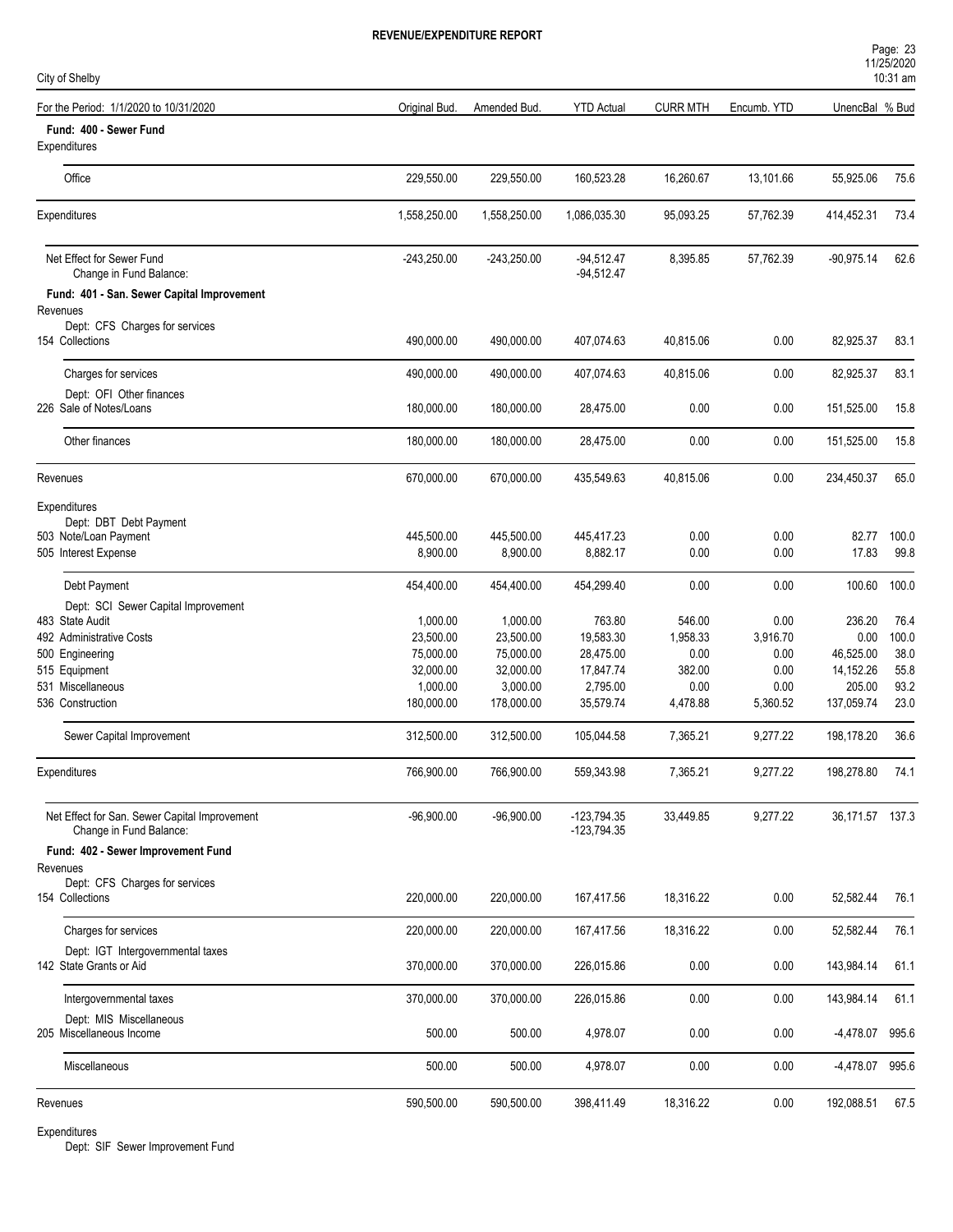| Page: 24   |  |
|------------|--|
| 11/25/2020 |  |
| $10:31$ am |  |

| City of Shelby                           |                                         |               |              |                   |                 |             |                  | $10:31$ am |
|------------------------------------------|-----------------------------------------|---------------|--------------|-------------------|-----------------|-------------|------------------|------------|
| For the Period: 1/1/2020 to 10/31/2020   |                                         | Original Bud. | Amended Bud  | <b>YTD Actual</b> | <b>CURR MTH</b> | Encumb. YTD | UnencBal % Bud   |            |
|                                          | Fund: 402 - Sewer Improvement Fund      |               |              |                   |                 |             |                  |            |
| Expenditures                             |                                         |               |              |                   |                 |             |                  |            |
|                                          | Dept: SIF Sewer Improvement Fund        | 250.00        | 250.00       | 0.00              | 0.00            | 0.00        | 250.00           | 0.0        |
| 480 Legal Advertising<br>483 State Audit |                                         | 700.00        | 700.00       | 543.39            | 388.44          | 0.00        | 156.61           | 77.6       |
| 492 Administrative Costs                 |                                         | 11,300.00     | 11,300.00    | 9,416.70          | 941.67          | 1,883.30    | 0.00             | 100.0      |
| 500 Engineering                          |                                         | 25,000.00     | 25,000.00    | 7,070.00          | 0.00            | 5,230.00    | 12,700.00        | 49.2       |
| 515 Equipment                            |                                         | 185,000.00    | 189,000.00   | 188,953.96        | 3,953.96        | 0.00        | 46.04            | 100.0      |
| 531 Miscellaneous                        |                                         | 22,000.00     | 22,000.00    | 10,261.00         | 380.00          | 10,985.00   | 754.00           | 96.6       |
| 536 Construction                         |                                         | 225,000.00    | 301,000.00   | 153,161.72        | 2,274.40        | 38,041.61   | 109,796.67       | 63.5       |
| 630 Sewer Repairs                        |                                         | 20,000.00     | 20,000.00    | 8,297.40          | 0.00            | 385.00      | 11,317.60        | 43.4       |
| Sewer Improvement Fund                   |                                         | 489,250.00    | 569,250.00   | 377,704.17        | 7,938.47        | 56,524.91   | 135,020.92       | 76.3       |
| Expenditures                             |                                         | 489,250.00    | 569,250.00   | 377,704.17        | 7,938.47        | 56,524.91   | 135,020.92       | 76.3       |
|                                          | Net Effect for Sewer Improvement Fund   | 101,250.00    | 21,250.00    | 20,707.32         | 10,377.75       | 56,524.91   | 57.067.59 -168.6 |            |
| Change in Fund Balance:                  |                                         |               |              | 20,707.32         |                 |             |                  |            |
| Fund: 500 - Water Fund                   |                                         |               |              |                   |                 |             |                  |            |
| Revenues                                 |                                         |               |              |                   |                 |             |                  |            |
|                                          | Dept: CFS Charges for services          |               |              |                   |                 |             |                  |            |
| 154 Collections                          |                                         | 1,800,000.00  | 1,800,000.00 | 1,375,488.38      | 154,620.43      | 0.00        | 424,511.62       | 76.4       |
| 156 Taps                                 |                                         | 1,000.00      | 1,000.00     | 959.39            | 0.00            | 0.00        | 40.61            | 95.9       |
| 157 Bulk Water Sales                     |                                         | 35,000.00     | 35,000.00    | 48,134.14         | 2,566.73        | 0.00        | $-13,134.14$     | 137.5      |
| 161 Labor and Material                   |                                         | 4,100.00      | 4,100.00     | 11,187.34         | 10.00           | 0.00        | $-7,087.34$      | 272.9      |
| 162 On & Off                             |                                         | 4,200.00      | 4,200.00     | 2,785.00          | 300.00          | 0.00        | 1,415.00         | 66.3       |
| Charges for services                     |                                         | 1,844,300.00  | 1,844,300.00 | 1,438,554.25      | 157,497.16      | 0.00        | 405,745.75       | 78.0       |
| Dept: MIS Miscellaneous                  |                                         |               |              |                   |                 |             |                  |            |
| 204 Sale of Scrap                        |                                         | 3,000.00      | 3,000.00     | 3,382.70          | 2,214.50        | 0.00        | $-382.70$        | 112.8      |
| 205 Miscellaneous Income                 |                                         | 13,000.00     | 13,000.00    | 49,244.00         | 290.00          | 0.00        | $-36,244.00$     | 378.8      |
| Miscellaneous                            |                                         | 16,000.00     | 16,000.00    | 52,626.70         | 2,504.50        | 0.00        | $-36,626.70$     | 328.9      |
| Revenues                                 |                                         | 1,860,300.00  | 1,860,300.00 | 1,491,180.95      | 160,001.66      | 0.00        | 369,119.05       | 80.2       |
| Expenditures                             |                                         |               |              |                   |                 |             |                  |            |
|                                          | Dept: CPO Capital Projects Office       |               |              |                   |                 |             |                  |            |
| 507 Maintenance Building/Grounds         |                                         | 2,000.00      | 2,000.00     | 0.00              | 0.00            | 0.00        | 2,000.00         | 0.0        |
| 530 Office Equipment/Furn/Fixtures       |                                         | 7,500.00      | 7,500.00     | 790.67            | 0.00            | 0.00        | 6,709.33         | 10.5       |
| Capital Projects Office                  |                                         | 9,500.00      | 9,500.00     | 790.67            | 0.00            | 0.00        | 8,709.33         | 8.3        |
|                                          | Dept: DCP Distribution Capital Projects |               |              |                   |                 |             |                  |            |
| 490 Hydrants                             |                                         | 5,000.00      | 5,000.00     | 0.00              | 0.00            | 1,272.83    | 3,727.17         | 25.5       |
| 500 Engineering                          |                                         | 500.00        | 500.00       | 0.00              | 0.00            | 0.00        | 500.00           | 0.0        |
| 507 Maintenance Building/Grounds         |                                         | 1,500.00      | 1,500.00     | 0.00              | 0.00            | 0.00        | 1,500.00         | 0.0        |
| 515 Equipment                            |                                         | 45,000.00     | 45,000.00    | 9,600.00          | 0.00            | 0.00        | 35,400.00        | 21.3       |
| 563 Street Valves                        |                                         | 5,000.00      | 5,000.00     | 0.00              | 0.00            | 0.00        | 5,000.00         | $0.0\,$    |
| <b>Distribution Capital Projects</b>     |                                         | 57,000.00     | 57,000.00    | 9,600.00          | 0.00            | 1,272.83    | 46,127.17        | 19.1       |
| Dept: DIS Distribution                   |                                         |               |              |                   |                 |             |                  |            |
| 400 Wages                                |                                         | 265,000.00    | 265,000.00   | 224,032.51        | 20,456.90       | 0.00        | 40,967.49        | 84.5       |
| 415 Public Employees Retire.System       |                                         | 38,000.00     | 38,000.00    | 31,051.78         | 2,863.53        | 0.01        | 6,948.21         | 81.7       |
| 417 FICA                                 |                                         | 4,000.00      | 4,000.00     | 3,248.51          | 296.64          | 0.00        | 751.49           | 81.2       |
| 418 Hospitalization                      |                                         | 61,000.00     | 61,000.00    | 52,296.70         | 5,229.67        | 5,229.67    | 3,473.63         | 94.3       |
| 419 Life Insurance                       |                                         | 675.00        | 675.00       | 561.60            | 56.16           | 0.00        | 113.40           | 83.2       |
| 420 Workers Compensation                 |                                         | 5,500.00      | 5,500.00     | 2,998.50          | 379.00          | 0.00        | 2,501.50         | 54.5       |
| 425 Natural Gas                          |                                         | 2,500.00      | 2,500.00     | 1,530.43          | 62.64           | 0.00        | 969.57           | 61.2       |
| 426 Electric                             |                                         | 1,500.00      | 1,500.00     | 0.00              | 0.00            | 0.00        | 1,500.00         | 0.0        |
| 428 Telephone                            |                                         | 850.00        | 850.00       | 733.92            | 61.16           | $-54.85$    | 170.93           | 79.9       |
| 435 Property and Liability Insuran       |                                         | 5,000.00      | 5,000.00     | 0.00              | 0.00            | 0.00        | 5,000.00         | $0.0\,$    |
| 436 Auto Insurance                       |                                         | 1,500.00      | 1,500.00     | 0.00              | 0.00            | 0.00        | 1,500.00         | 0.0        |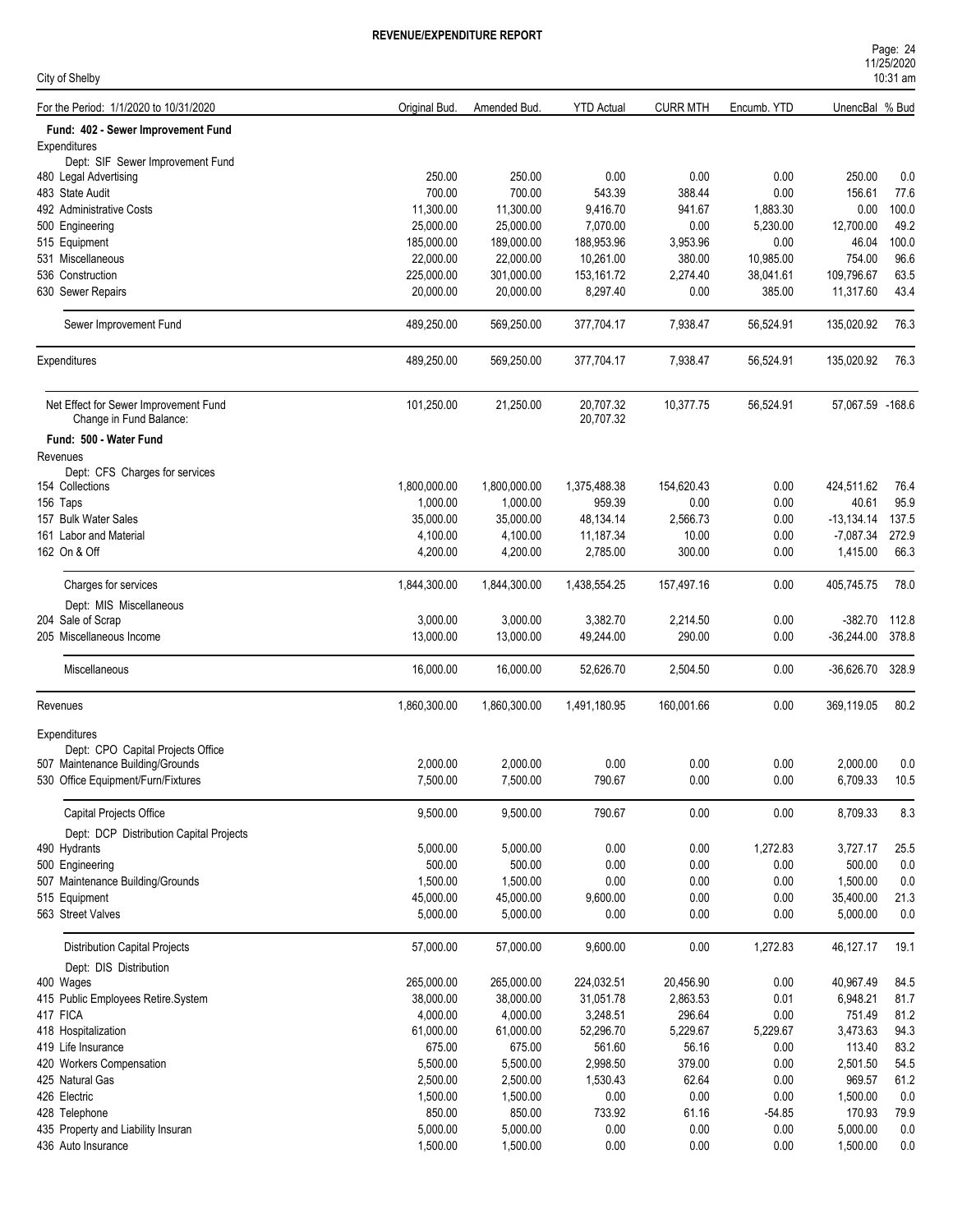| City of Shelby                                                   |                      |                       |                    |                 |                  |                    | 10:31 am     |
|------------------------------------------------------------------|----------------------|-----------------------|--------------------|-----------------|------------------|--------------------|--------------|
| For the Period: 1/1/2020 to 10/31/2020                           | Original Bud.        | Amended Bud.          | <b>YTD Actual</b>  | <b>CURR MTH</b> | Encumb. YTD      | UnencBal % Bud     |              |
| Fund: 500 - Water Fund                                           |                      |                       |                    |                 |                  |                    |              |
| Expenditures                                                     |                      |                       |                    |                 |                  |                    |              |
| Dept: DIS Distribution                                           |                      |                       |                    |                 |                  |                    |              |
| 471 Education, Mtgs. & Related Exp.                              | 2,700.00             | 2,700.00              | 0.00               | 0.00            | 1,130.00         | 1,570.00           | 41.9         |
| 472 Supplies                                                     | 1,700.00             | 1,700.00              | 932.00             | 64.46           | 184.95           | 583.05             | 65.7         |
| 473 Office Supplies                                              | 300.00               | 300.00                | 196.88             | 0.00            | 0.00             | 103.12             | 65.6         |
| 484 Fuel, Autos-Equipment                                        | 11,000.00            | 11,000.00             | 4,250.00           | 700.00          | 0.00             | 6,750.00           | 38.6         |
| 485 Maintenance, Autos                                           | 3,000.00             | 3,000.00              | 1,998.78           | 180.00          | 200.00           | 801.22             | 73.3         |
| 486 Maintenance Equipment                                        | 20,000.00            | 20,000.00             | 4,701.04           | 2,281.98        | 2,606.48         | 12,692.48          | 36.5         |
| 490 Hydrants                                                     | 4,000.00<br>1,500.00 | 4,000.00<br>3,000.00  | 3,102.39           | 0.00<br>277.77  | 277.63<br>555.55 | 619.98<br>275.00   | 84.5<br>90.8 |
| 500 Engineering<br>507 Maintenance Building/Grounds              | 2,000.00             | 2,000.00              | 2,169.45<br>525.72 | 0.00            | 0.00             | 1,474.28           | 26.3         |
|                                                                  | 2,500.00             | 2,500.00              | 395.27             | 0.00            | 0.00             | 2,104.73           | 15.8         |
| 510 Clothing Allowance<br>515 Equipment                          | 2,000.00             | 2,000.00              | 514.37             | 0.00            | 0.00             | 1,485.63           | 25.7         |
|                                                                  | 25,000.00            |                       | 8,776.59           | 0.00            | 0.00             | 14,723.41          | 37.3         |
| 521 Meters and Related Supplies<br>529 Small tools and equipment | 1,200.00             | 23,500.00<br>1,200.00 | 0.00               | 0.00            | 0.00             | 1,200.00           | 0.0          |
| 530 Office Equipment/Furn/Fixtures                               | 500.00               | 500.00                | 0.00               | 0.00            | 0.00             | 500.00             | 0.0          |
| 531 Miscellaneous                                                | 1,000.00             | 1,000.00              | 728.00             | 0.00            | 250.00           | 22.00              | 97.8         |
| 538 Repair water mains                                           | 25,000.00            | 25,000.00             | 18,541.54          | 11,132.15       | 2,817.75         | 3,640.71           | 85.4         |
| 575 Safety Related                                               | 1,250.00             | 1,250.00              | 901.89             | 0.00            | 325.00           | 23.11              | 98.2         |
|                                                                  |                      |                       |                    |                 |                  |                    |              |
| Distribution                                                     | 490,175.00           | 490,175.00            | 364, 187.87        | 44,042.06       | 13,522.19        | 112,464.94         | 77.1         |
| Dept: MFG Manufacturing                                          |                      |                       |                    |                 |                  |                    |              |
| 400 Wages                                                        | 360,000.00           | 360,000.00            | 280,911.14         | 25,075.50       | 0.00             | 79,088.86          | 78.0         |
| 415 Public Employees Retire.System                               | 48,000.00            | 48,000.00             | 39,120.59          | 3,449.37        | 0.00             | 8,879.41           | 81.5         |
| 417 FICA                                                         | 5,300.00             | 5,300.00              | 4,073.21           | 363.60          | 0.00             | 1,226.79           | 76.9         |
| 418 Hospitalization                                              | 100,000.00           | 100,000.00            | 75,258.87          | 8,033.25        | 8,033.25         | 16,707.88          | 83.3         |
| 419 Life Insurance                                               | 800.00<br>6,400.00   | 800.00                | 534.80<br>3,219.24 | 57.00<br>441.00 | 0.00<br>0.00     | 265.20<br>3,180.76 | 66.9<br>50.3 |
| 420 Workers Compensation                                         |                      | 6,400.00              |                    |                 |                  |                    |              |
| 426 Electric                                                     | 165,000.00           | 165,000.00            | 130,712.06         | 8,278.53        | 0.00             | 34,287.94          | 79.2         |
| 428 Telephone<br>429 Propane                                     | 3,500.00<br>250.00   | 3,500.00<br>250.00    | 2,873.60<br>0.00   | 269.44<br>0.00  | 90.30<br>0.00    | 536.10<br>250.00   | 84.7<br>0.0  |
|                                                                  | 33,000.00            | 33,000.00             |                    | 0.00            | 0.00             | 29,598.00          | 10.3         |
| 435 Property and Liability Insuran<br>436 Auto Insurance         | 1,200.00             | 1,200.00              | 3,402.00<br>0.00   | 0.00            | 0.00             | 1,200.00           | 0.0          |
| 471 Education, Mtgs. & Related Exp.                              | 4,000.00             | 4,000.00              | 974.00             | 0.00            | 0.00             | 3,026.00           | 24.4         |
| 472 Supplies                                                     | 6,000.00             | 6,500.00              | 3,817.61           | 374.18          | 2,704.91         | $-22.52$           | 100.3        |
| 473 Office Supplies                                              | 2,000.00             | 2,000.00              | 655.82             | 0.00            | 500.00           | 844.18             | 57.8         |
| 500 Engineering                                                  | 1,000.00             | 1,000.00              | 0.00               | 0.00            | 0.00             | 1,000.00           | 0.0          |
| 501 Computer support                                             | 400.00               | 400.00                | 195.00             | 0.00            | 0.00             | 205.00             | 48.8         |
| 510 Clothing Allowance                                           | 3,500.00             | 3,500.00              | 2,269.57           | 0.00            | 159.99           | 1,070.44           | 69.4         |
| 515 Equipment                                                    | 45,000.00            | 43,850.00             | 11,929.38          | 1,979.70        | 6,941.30         | 24,979.32          | 43.0         |
| 517 Lab/Misc. Testing                                            | 15,000.00            | 17,500.00             | 9,152.00           | 1,576.00        | 7,584.00         | 764.00             | 95.6         |
| 518 Lab Supplies                                                 | 13,500.00            | 13,500.00             | 5,198.68           | 0.00            | 1,061.91         | 7,239.41           | 46.4         |
| 519 Chemicals                                                    | 225,000.00           | 230,000.00            | 173,756.53         | 27,305.15       | 48,241.48        | 8,001.99           | 96.5         |
| 529 Small tools and equipment                                    | 1,500.00             | 1,500.00              | 626.79             | 0.00            | 0.00             | 873.21             | 41.8         |
| 530 Office Equipment/Furn/Fixtures                               | 1,000.00             | 500.00                | 0.00               | 0.00            | 0.00             | 500.00             | 0.0          |
| 531 Miscellaneous                                                | 2,500.00             | 2,500.00              | 1,065.24           | 233.98          | 582.82           | 851.94             | 65.9         |
| 537 EPA Fees and Permits                                         | 12,000.00            | 9,500.00              | 3,684.08           | 0.00            | 0.00             | 5,815.92           | 38.8         |
| 575 Safety Related                                               | 1,000.00             | 1,500.00              | 529.50             | 0.00            | 655.50           | 315.00             | 79.0         |
| 601 Inspection Fees                                              | 2,000.00             | 2,000.00              | 0.00               | 0.00            | 0.00             | 2,000.00           | 0.0          |
| 653 Reservoir Chemicals                                          | 60,000.00            | 55,000.00             | 12,732.00          | 0.00            | 20,000.00        | 22,268.00          | 59.5         |
| Manufacturing                                                    | 1,118,850.00         | 1,118,200.00          | 766,691.71         | 77,436.70       | 96,555.46        | 254,952.83         | 77.2         |
| Dept: MTN Maintenance                                            |                      |                       |                    |                 |                  |                    |              |
| 436 Auto Insurance                                               | 500.00               | 500.00                | $0.00\,$           | 0.00            | 0.00             | 500.00             | $0.0\,$      |
| 472 Supplies                                                     | 1,000.00             | 1,000.00              | 0.00               | 0.00            | 0.00             | 1,000.00           | 0.0          |
| 484 Fuel, Autos-Equipment                                        | 4,200.00             | 4,200.00              | 2,050.00           | 200.00          | 0.00             | 2,150.00           | 48.8         |
| 485 Maintenance, Autos                                           | 2,500.00             | 2,500.00              | 85.00              | 0.00            | 149.60           | 2,265.40           | 9.4          |
| 486 Maintenance Equipment                                        | 50,000.00            | 45,000.00             | 13,822.15          | 1,838.56        | 11,597.44        | 19,580.41          | 56.5         |
| 507 Maintenance Building/Grounds                                 | 4,000.00             | 4,000.00              | 2,039.66           | 645.21          | 110.06           | 1,850.28           | 53.7         |
| 520 Sludge Removal                                               | 50,000.00            | 50,000.00             | 47,400.00          | 0.00            | 0.00             | 2,600.00           | 94.8         |
| 531 Miscellaneous                                                | 0.00                 | 3,000.00              | 3,305.00           | 150.00          | 125.00           | -430.00 114.3      |              |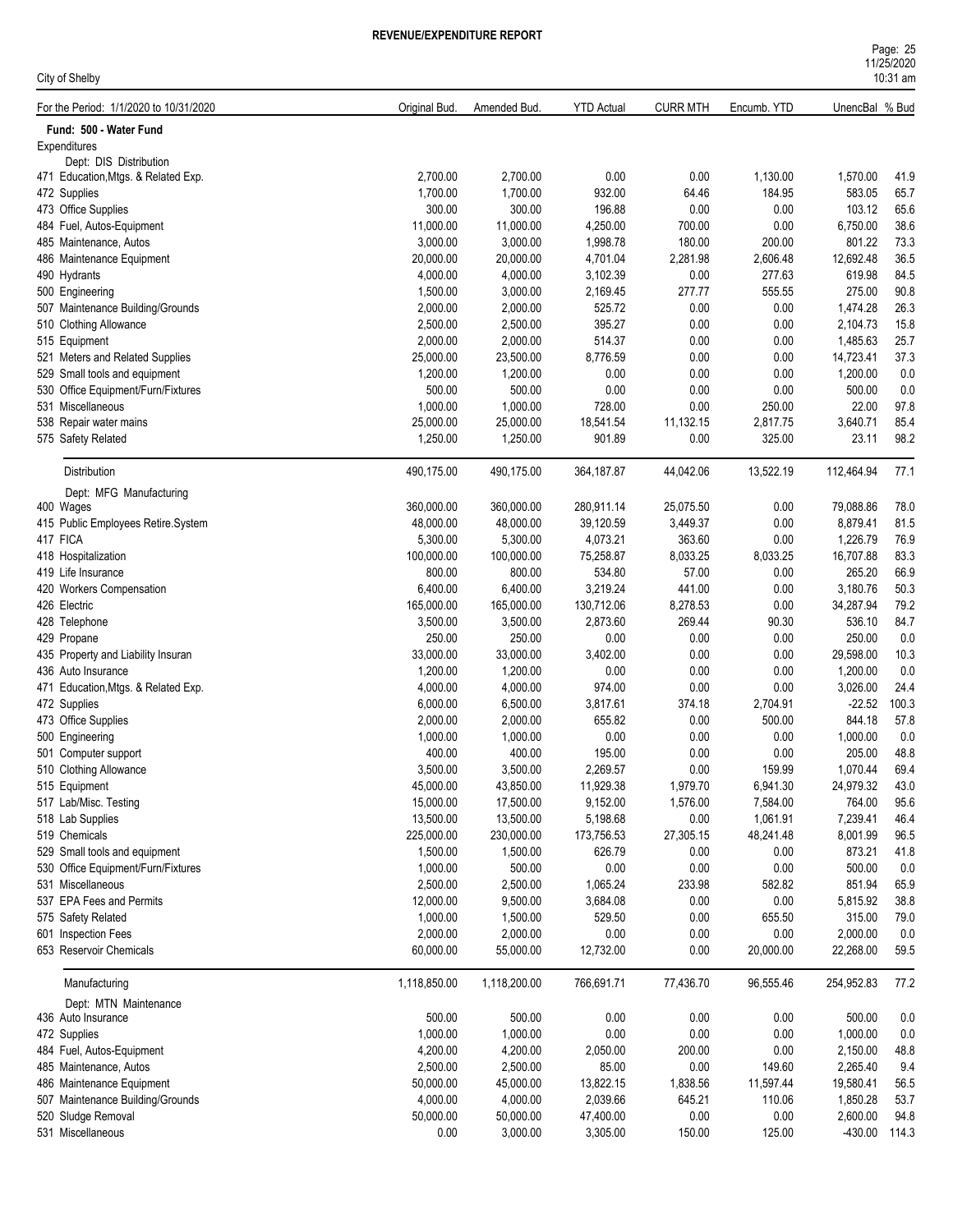| Page: 26   |  |  |  |
|------------|--|--|--|
| 11/25/2020 |  |  |  |
| $10:31$ am |  |  |  |

| City of Shelby                                          |                    |                    |                        |                 |                |                  | 10:31 am    |
|---------------------------------------------------------|--------------------|--------------------|------------------------|-----------------|----------------|------------------|-------------|
| For the Period: 1/1/2020 to 10/31/2020                  | Original Bud.      | Amended Bud.       | <b>YTD Actual</b>      | <b>CURR MTH</b> | Encumb. YTD    | UnencBal % Bud   |             |
| Fund: 500 - Water Fund<br>Expenditures                  |                    |                    |                        |                 |                |                  |             |
| Maintenance                                             | 112,200.00         | 110,200.00         | 68,701.81              | 2,833.77        | 11,982.10      | 29,516.09        | 73.2        |
| Dept: OFC Office                                        |                    |                    |                        |                 |                |                  |             |
| 400 Wages                                               | 10,750.00          | 11,750.00          | 12,811.26              | 1,164.66        | 0.00           | $-1,061.26$      | 109.0       |
| 404 Clerks wages                                        | 40,000.00          | 40,000.00          | 39,216.28              | 3,565.29        | 0.00           | 783.72           | 98.0        |
| 409 Meter Reader Wages                                  | 37,500.00          | 37,300.00          | 21,690.68              | 1,830.62        | 0.00           | 15,609.32        | 58.2        |
| 410 Janitors Wages                                      | 2,500.00           | 2,700.00           | 2,602.79               | 0.00            | 0.00           | 97.21            | 96.4        |
| 415 Public Employees Retire.System                      | 13,500.00          | 13,500.00          | 11,371.43              | 1,021.12        | 0.00           | 2,128.57         | 84.2        |
| 417 FICA                                                | 1,300.00           | 1,300.00           | 1,187.61               | 105.94          | 0.00           | 112.39           | 91.4        |
| 418 Hospitalization                                     | 33,000.00          | 33,000.00          | 27,059.40              | 2,705.94        | 2,705.94       | 3,234.66         | 90.2        |
| 419 Life Insurance                                      | 300.00             | 300.00             | 238.80                 | 23.88           | 0.00           | 61.20<br>950.53  | 79.6        |
| 420 Workers Compensation                                | 1,800.00<br>0.00   | 1,800.00<br>0.00   | 849.47<br>86.23        | 124.00<br>86.23 | 0.00<br>0.00   | $-86.23$         | 47.2        |
| 421 Unemployment<br>428 Telephone                       | 1,000.00           | 1,000.00           | 522.94                 | 45.93           | 45.17          | 431.89           | 0.0<br>56.8 |
| 435 Property and Liability Insuran                      | 13,300.00          | 11,300.00          | 1,350.50               | 0.00            | 0.00           | 9,949.50         | 12.0        |
| 436 Auto Insurance                                      | 500.00             | 500.00             | 0.00                   | 0.00            | 0.00           | 500.00           | 0.0         |
| 471 Education, Mtgs. & Related Exp.                     | 300.00             | 300.00             | 0.00                   | 0.00            | 60.00          | 240.00           | 20.0        |
| 472 Supplies                                            | 100.00             | 100.00             | 44.13                  | 0.00            | 37.96          | 17.91            | 82.1        |
| 473 Office Supplies                                     | 2,600.00           | 2,000.00           | 1,854.11               | 0.00            | 125.54         | 20.35            | 99.0        |
| 483 State Audit                                         | 2,400.00           | 2,400.00           | 1,889.13               | 1,350.44        | 0.00           | 510.87           | 78.7        |
| 484 Fuel, Autos-Equipment                               | 250.00             | 400.00             | 350.00                 | 0.00            | 0.00           | 50.00            | 87.5        |
| 485 Maintenance, Autos                                  | 300.00             | 300.00             | 0.00                   | 0.00            | 0.00           | 300.00           | 0.0         |
| 486 Maintenance Equipment                               | 1,100.00           | 1,100.00           | 609.00                 | 41.26           | 150.00         | 341.00           | 69.0        |
| 492 Administrative Costs                                | 76,000.00          | 76,000.00          | 63,333.30              | 6,333.33        | 12,666.70      | 0.00             | 100.0       |
| 501 Computer support                                    | 3,500.00           | 3,500.00           | 2,488.99               | 0.00            | 0.00           | 1,011.01         | 71.1        |
| 502 Hand meter contract                                 | 1,500.00           | 1,500.00           | 0.00                   | 0.00            | 0.00           | 1,500.00         | 0.0         |
| 506 Refunds                                             | 1,000.00           | 1,000.00           | 616.42                 | 0.00            | 0.00           | 383.58           | 61.6        |
| 507 Maintenance Building/Grounds                        | 500.00             | 500.00             | 110.56                 | 100.00          | 158.00         | 231.44           | 53.7        |
| 510 Clothing Allowance                                  | 100.00             | 100.00             | 0.00                   | 0.00            | 0.00           | 100.00           | 0.0         |
| 515 Equipment                                           | 200.00             | 100.00             | 0.00                   | 0.00            | 0.00           | 100.00           | 0.0         |
| 528 Postage                                             | 8,500.00           | 8,500.00           | 6,805.65               | 654.13          | 125.00         | 1,569.35         | 81.5        |
| 530 Office Equipment/Furn/Fixtures<br>531 Miscellaneous | 300.00<br>3,000.00 | 200.00<br>8,000.00 | 0.00<br>7,707.93       | 0.00<br>139.01  | 0.00<br>185.06 | 200.00<br>107.01 | 0.0<br>98.7 |
| 532 Labor Relations                                     | 1,000.00           | 1,000.00           | 667.75                 | 0.00            | 0.00           | 332.25           | 66.8        |
| 575 Safety Related                                      | 400.00             | 300.00             | 266.25                 | 0.00            | 0.00           | 33.75            | 88.8        |
| 584 GAAP Conversion                                     | 2,100.00           | 2,600.00           | 2,542.00               | 0.00            | 0.00           | 58.00            | 97.8        |
| 604 Temporary Labor Services                            | 1,500.00           | 0.00               | 0.00                   | 0.00            | 0.00           | 0.00             | 0.0         |
| 612 Easements                                           | 1,700.00           | 1,700.00           | 0.00                   | 0.00            | 1,700.00       | 0.00             | 100.0       |
| 617 Leases-Equipment                                    | 250.00             | 250.00             | 0.00                   | 0.00            | 0.00           | 250.00           | 0.0         |
| Office                                                  |                    |                    |                        |                 |                |                  |             |
|                                                         | 264,050.00         | 266,300.00         | 208,272.61             | 19,291.78       | 17,959.37      | 40,068.02        | 85.0        |
| Expenditures                                            | 2,051,775.00       | 2,051,375.00       | 1,418,244.67           | 143,604.31      | 141,291.95     | 491,838.38       | 76.0        |
| Net Effect for Water Fund<br>Change in Fund Balance:    | $-191,475.00$      | $-191,075.00$      | 72,936.28<br>72,936.28 | 16,397.35       | 141,291.95     | $-122,719.33$    | 35.8        |
| Fund: 501 - Water Treatment Plant Const.                |                    |                    |                        |                 |                |                  |             |
| Revenues                                                |                    |                    |                        |                 |                |                  |             |
| Dept: CFS Charges for services                          |                    |                    |                        |                 |                |                  |             |
| 154 Collections                                         | 300,000.00         | 300,000.00         | 251,859.84             | 25,024.26       | 0.00           | 48,140.16        | 84.0        |
| Charges for services                                    | 300,000.00         | 300,000.00         | 251,859.84             | 25,024.26       | 0.00           | 48,140.16        | 84.0        |
| Revenues                                                | 300,000.00         | 300,000.00         | 251,859.84             | 25,024.26       | 0.00           | 48,140.16        | 84.0        |
|                                                         |                    |                    |                        |                 |                |                  |             |
| Expenditures<br>Dept: DBT Debt Payment                  |                    |                    |                        |                 |                |                  |             |
| 503 Note/Loan Payment                                   | 278,000.00         | 278,110.00         | 278,109.35             | 0.00            | 0.00           | 0.65             | 100.0       |
| 505 Interest Expense                                    | 10,000.00          | 9,890.00           | 9,652.11               | 0.00            | 0.00           | 237.89           | 97.6        |
|                                                         |                    |                    |                        |                 |                |                  |             |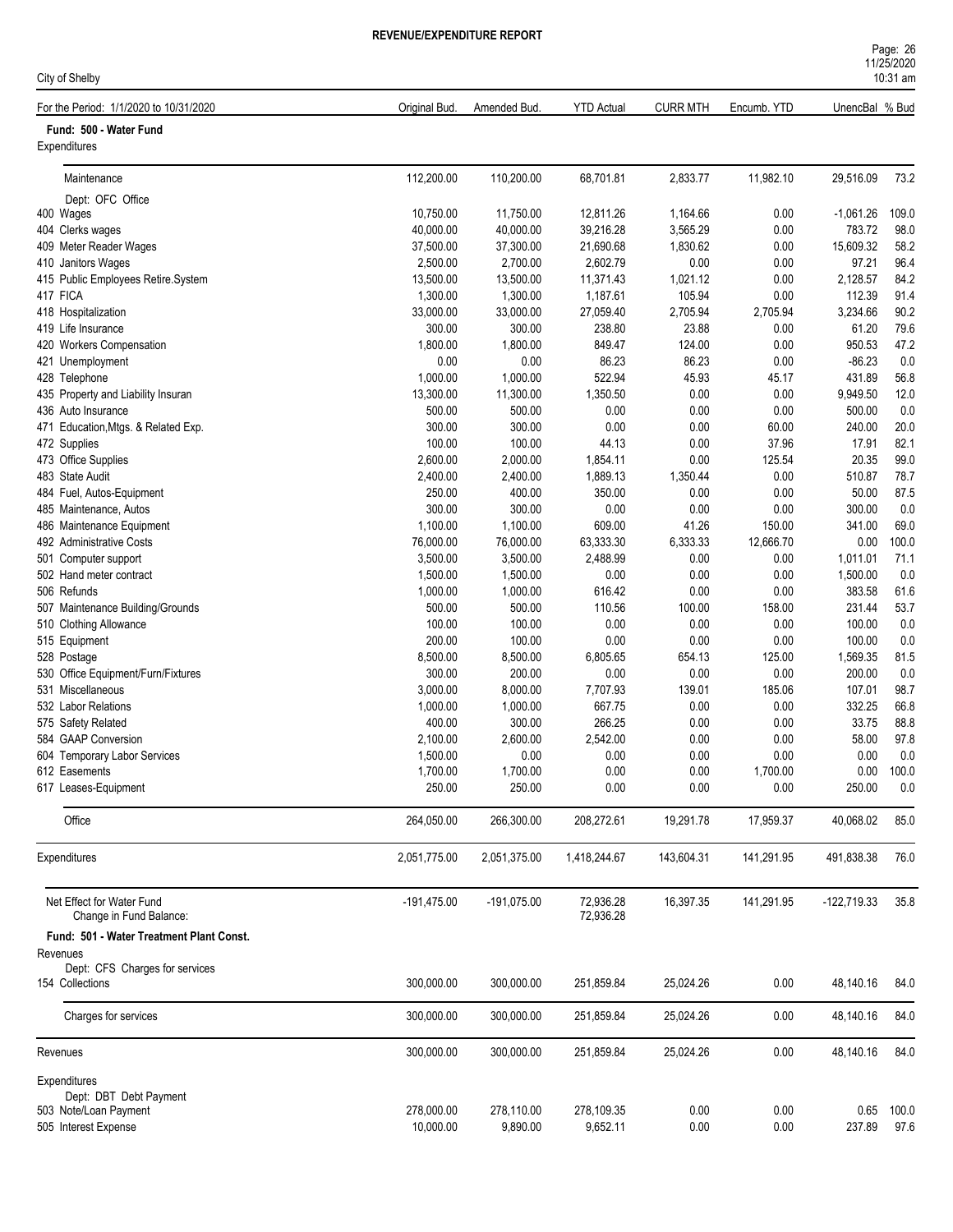| City of Shelby                                                         |               |               |                              |                 |             |                 | 10:31 am |
|------------------------------------------------------------------------|---------------|---------------|------------------------------|-----------------|-------------|-----------------|----------|
| For the Period: 1/1/2020 to 10/31/2020                                 | Original Bud. | Amended Bud.  | <b>YTD Actual</b>            | <b>CURR MTH</b> | Encumb. YTD | UnencBal % Bud  |          |
| Fund: 501 - Water Treatment Plant Const.<br>Expenditures               |               |               |                              |                 |             |                 |          |
| Debt Payment                                                           | 288,000.00    | 288,000.00    | 287,761.46                   | 0.00            | 0.00        | 238.54          | 99.9     |
| Dept: WTP Water Treatment Plant                                        |               |               |                              |                 |             |                 |          |
| 483 State Audit                                                        | 500.00        | 500.00        | 362.25                       | 258.96          | 0.00        | 137.75          | 72.5     |
| 492 Administrative Costs                                               | 15,000.00     | 15,000.00     | 12,500.00                    | 1,250.00        | 2,500.00    | 0.00            | 100.0    |
| 500 Engineering                                                        | 10,000.00     | 10,000.00     | 0.00                         | 0.00            | 0.00        | 10,000.00       | 0.0      |
| 515 Equipment                                                          | 10,000.00     | 10,000.00     | 3,402.00                     | 0.00            | 245.00      | 6,353.00        | 36.5     |
| 531 Miscellaneous                                                      | 10,000.00     | 10,000.00     | 0.00                         | 0.00            | 0.00        | 10,000.00       | 0.0      |
| 536 Construction                                                       | 5,000.00      | 5,000.00      | 0.00                         | 0.00            | 0.00        | 5,000.00        | 0.0      |
| <b>Water Treatment Plant</b>                                           | 50,500.00     | 50,500.00     | 16,264.25                    | 1,508.96        | 2,745.00    | 31,490.75       | 37.6     |
| Expenditures                                                           | 338,500.00    | 338,500.00    | 304,025.71                   | 1,508.96        | 2,745.00    | 31,729.29       | 90.6     |
| Net Effect for Water Treatment Plant Const.<br>Change in Fund Balance: | $-38,500.00$  | $-38,500.00$  | $-52,165.87$<br>$-52,165.87$ | 23,515.30       | 2,745.00    | 16,410.87 142.6 |          |
| Fund: 502 - Water Capital Improvement<br>Revenues                      |               |               |                              |                 |             |                 |          |
| Dept: CFS Charges for services                                         |               |               |                              |                 |             |                 |          |
| 154 Collections                                                        | 285,000.00    | 285,000.00    | 247,738.32                   | 28,262.54       | 0.00        | 37,261.68       | 86.9     |
| Charges for services                                                   | 285,000.00    | 285,000.00    | 247,738.32                   | 28,262.54       | 0.00        | 37,261.68       | 86.9     |
| Revenues                                                               | 285,000.00    | 285,000.00    | 247,738.32                   | 28,262.54       | 0.00        | 37,261.68       | 86.9     |
| Expenditures                                                           |               |               |                              |                 |             |                 |          |
| Dept: DBT Debt Payment                                                 |               |               |                              |                 |             |                 |          |
| 503 Note/Loan Payment                                                  | 18,300.00     | 18,300.00     | 9,147.75                     | 0.00            | 0.00        | 9,152.25        | 50.0     |
|                                                                        |               |               |                              |                 |             |                 |          |
| Debt Payment                                                           | 18,300.00     | 18,300.00     | 9,147.75                     | 0.00            | 0.00        | 9,152.25        | 50.0     |
| Dept: WCI Water Capital Improvement                                    |               |               |                              |                 |             |                 |          |
| 483 State Audit                                                        | 2,000.00      | 2,000.00      | 1,452.67                     | 1,038.44        | 0.00        | 547.33          | 72.6     |
| 490 Hydrants                                                           | 10,000.00     | 10,000.00     | 7,282.15                     | 0.00            | 2,685.82    | 32.03           | 99.7     |
| 492 Administrative Costs                                               | 14,250.00     | 14,250.00     | 11,875.00                    | 1,187.50        | 2,375.00    | 0.00            | 100.0    |
| 500 Engineering                                                        | 10,000.00     | 5,000.00      | 0.00                         | 0.00            | 0.00        | 5,000.00        | 0.0      |
| 515 Equipment                                                          | 75,000.00     | 80,000.00     | 70,444.00                    | 479.00          | 8,600.00    | 956.00          | 98.8     |
| 531 Miscellaneous                                                      | 25,000.00     | 25,000.00     | 5,365.00                     | 1,315.00        | 875.00      | 18,760.00       | 25.0     |
| 536 Construction                                                       | 195,000.00    | 195,000.00    | 172,466.00                   | 0.00            | 0.00        | 22,534.00       | 88.4     |
| 563 Street Valves                                                      | 5,000.00      | 5,000.00      | 4,915.05                     | 0.00            | 9.54        | 75.41           | 98.5     |
| 615 Waterline Replacement                                              | 20,000.00     | 20,000.00     | 331.60                       | 0.00            | 0.00        | 19,668.40       | 1.7      |
| Water Capital Improvement                                              | 356,250.00    | 356,250.00    | 274,131.47                   | 4,019.94        | 14,545.36   | 67,573.17       | 81.0     |
| Expenditures                                                           | 374,550.00    | 374,550.00    | 283,279.22                   | 4,019.94        | 14,545.36   | 76,725.42       | 79.5     |
| Net Effect for Water Capital Improvement<br>Change in Fund Balance:    | $-89,550.00$  | $-89,550.00$  | $-35,540.90$<br>$-35,540.90$ | 24,242.60       | 14,545.36   | $-39,463.74$    | 55.9     |
| Fund: 600 - Electric Fund                                              |               |               |                              |                 |             |                 |          |
| Revenues                                                               |               |               |                              |                 |             |                 |          |
| Dept: CFS Charges for services                                         |               |               |                              |                 |             |                 |          |
| 154 Collections                                                        | 11,060,000.00 | 11,060,000.00 | 8,547,225.86                 | 983,431.43      | 0.00        | 2,512,774.14    | 77.3     |
| 159 Other services                                                     | 0.00          | 0.00          | 35.00                        | 0.00            | 0.00        | $-35.00$        | 0.0      |
| 161 Labor and Material                                                 | 16,000.00     | 16,000.00     | 57,783.98                    | 1,463.79        | 0.00        | -41,783.98      | 361.1    |
| 162 On & Off                                                           | 14,000.00     | 14,000.00     | 11,675.62                    | 2,331.87        | 0.00        | 2,324.38        | 83.4     |
| Charges for services                                                   | 11,090,000.00 | 11,090,000.00 | 8,616,720.46                 | 987,227.09      | 0.00        | 2,473,279.54    | 77.7     |
| Dept: MIS Miscellaneous                                                |               |               |                              |                 |             |                 |          |
| 200 Interest                                                           | 98,000.00     | 98,000.00     | 48,765.03                    | 2,527.52        | 0.00        | 49,234.97       | 49.8     |
| 201 Donations                                                          | 3,700.00      | 3,700.00      | 3,143.83                     | 310.80          | 0.00        | 556.17          | 85.0     |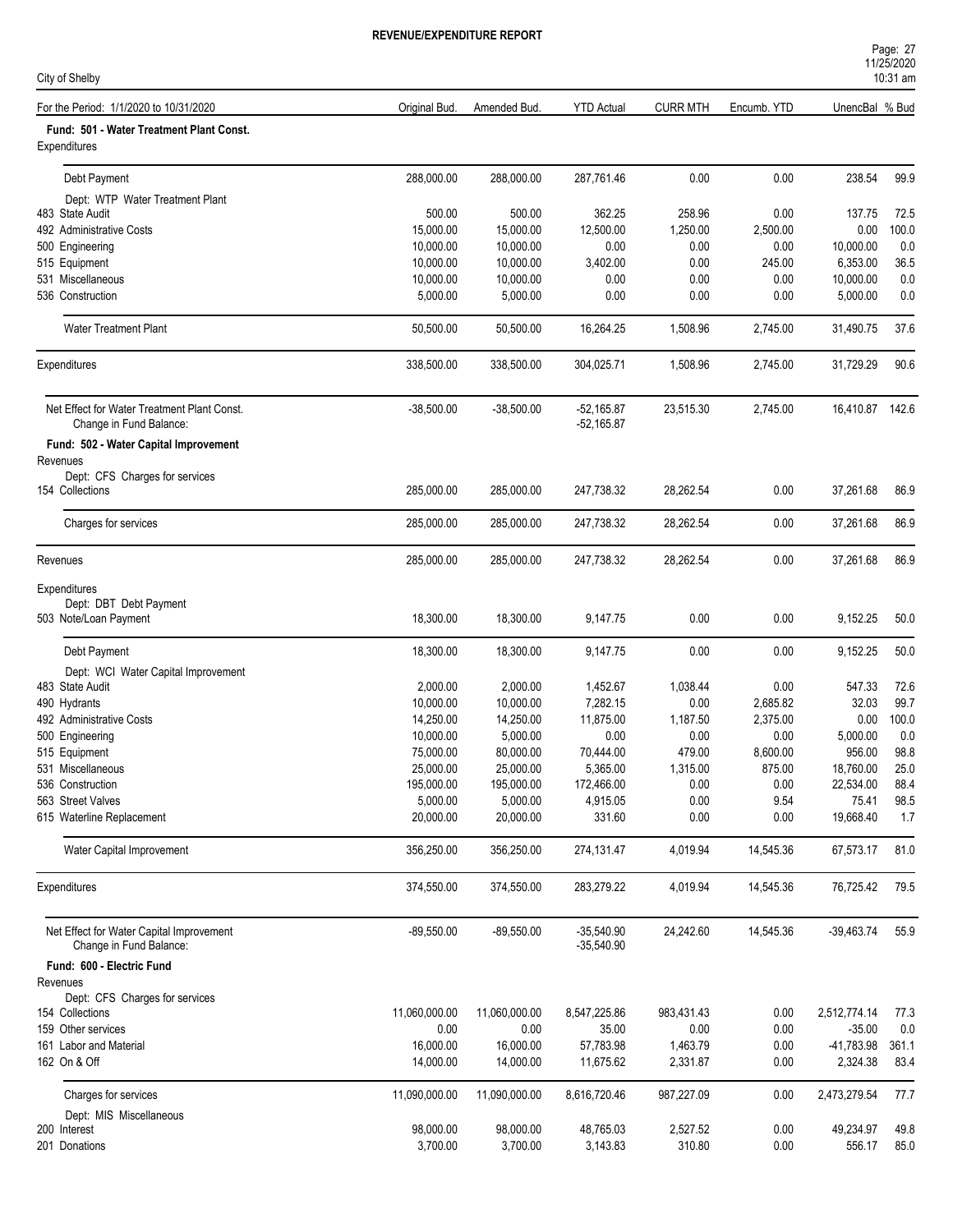| Page: 28   |  |  |
|------------|--|--|
| 11/25/2020 |  |  |
| 10.21 cm   |  |  |

| City of Shelby                                     |                         |                         |                         |                       | 1112312020<br>$10:31$ am |                                 |              |  |  |
|----------------------------------------------------|-------------------------|-------------------------|-------------------------|-----------------------|--------------------------|---------------------------------|--------------|--|--|
| For the Period: 1/1/2020 to 10/31/2020             | Original Bud.           | Amended Bud.            | <b>YTD Actual</b>       | <b>CURR MTH</b>       | Encumb. YTD              | UnencBal % Bud                  |              |  |  |
| Fund: 600 - Electric Fund                          |                         |                         |                         |                       |                          |                                 |              |  |  |
| Revenues                                           |                         |                         |                         |                       |                          |                                 |              |  |  |
| Dept: MIS Miscellaneous                            |                         |                         |                         |                       |                          |                                 |              |  |  |
| 202 Rent                                           | 51,750.00               | 51,750.00               | 24,771.98               | 360.00                | 0.00                     | 26,978.02                       | 47.9         |  |  |
| 204 Sale of Scrap                                  | 3,500.00                | 3,500.00                | 1,131.57                | 97.38                 | 0.00                     | 2,368.43                        | 32.3         |  |  |
| 205 Miscellaneous Income                           | 22,000.00               | 22,000.00               | 143,514.24              | 1,370.67              | 0.00                     | -121,514.24<br>-77,723.80 322.1 | 652.3        |  |  |
| 209 Kwh Tax-Electric                               | 35,000.00               | 35,000.00               | 22,723.80               | 2,026.84              | 90,000.00                |                                 |              |  |  |
| <b>Miscellaneous</b>                               | 213,950.00              | 213,950.00              | 244,050.45              | 6,693.21              | 90,000.00                | $-120, 100.45$                  | 156.1        |  |  |
| Dept: TRS Transfers<br>241 Transfers Miscellaneous | 1,000.00                | 1,000.00                | 2,181.80                | 0.00                  | 0.00                     | $-1,181.80$ 218.2               |              |  |  |
| Transfers                                          | 1,000.00                | 1,000.00                | 2,181.80                | 0.00                  | 0.00                     | $-1,181.80$ 218.2               |              |  |  |
| Revenues                                           | 11,304,950.00           | 11,304,950.00           | 8,862,952.71            | 993,920.30            | 90,000.00                | 2,351,997.29                    | 79.2         |  |  |
| Expenditures                                       |                         |                         |                         |                       |                          |                                 |              |  |  |
| Dept: CAP Capital Projects                         |                         |                         |                         |                       |                          |                                 |              |  |  |
| 500 Engineering                                    | 75,000.00               | 75,000.00               | 16,931.41               | 8,748.41              | 21,700.59                | 36,368.00                       | 51.5         |  |  |
| 507 Maintenance Building/Grounds                   | 10,000.00               | 10,000.00               | 0.00                    | 0.00                  | 5,000.00                 | 5,000.00                        | 50.0         |  |  |
| 515 Equipment                                      | 75,000.00               | 75,000.00               | 51,785.59               | 7,338.98              | 13,116.00                | 10,098.41                       | 86.5         |  |  |
| 531 Miscellaneous                                  | 405,000.00              | 405,000.00              | 391,750.00              | 17,700.00             | 558.50                   | 12,691.50                       | 96.9         |  |  |
| 536 Construction                                   | 45,000.00               | 45,000.00               | 21,637.00               | 0.00                  | 0.00                     | 23,363.00                       | 48.1         |  |  |
| <b>Capital Projects</b>                            | 610,000.00              | 610,000.00              | 482,104.00              | 33,787.39             | 40,375.09                | 87,520.91                       | 85.7         |  |  |
| Dept: CPO Capital Projects Office                  |                         |                         |                         |                       |                          |                                 |              |  |  |
| 507 Maintenance Building/Grounds                   | 3,000.00                | 3,000.00                | 0.00                    | 0.00                  | 0.00                     | 3,000.00                        | 0.0          |  |  |
| 530 Office Equipment/Furn/Fixtures                 | 55,000.00               | 55,000.00               | 4,531.54                | 0.00                  | 0.00                     | 50,468.46                       | 8.2          |  |  |
| Capital Projects Office                            | 58,000.00               | 58,000.00               | 4,531.54                | 0.00                  | 0.00                     | 53,468.46                       | 7.8          |  |  |
| Dept: DCP Distribution Capital Projects            |                         |                         |                         |                       |                          |                                 |              |  |  |
| 500 Engineering                                    | 0.00                    | 15,000.00               | 8,212.01                | 0.00                  | 6,787.99                 | 0.00                            | 100.0        |  |  |
| 507 Maintenance Building/Grounds                   | 5,000.00                | 5,000.00                | 4,470.00                | 0.00                  | 0.00                     | 530.00                          | 89.4         |  |  |
| 515 Equipment                                      | 50,000.00               | 50,000.00               | 27,364.55               | 0.00                  | 3,598.99                 | 19,036.46                       | 61.9         |  |  |
| 521 Meters and Related Supplies                    | 30,000.00               | 25,000.00               | 221.34                  | 0.00                  | 0.00                     | 24,778.66                       | 0.9          |  |  |
| 531 Miscellaneous                                  | 5,000.00                | 1,000.00                | 2,336.18                | 618.45                | 0.00                     | $-1,336.18$                     | 233.6        |  |  |
| 539 Traffic Signals                                | 10,000.00               | 10,000.00               | 6,706.20                | 0.00                  | 0.00                     | 3,293.80                        | 67.1         |  |  |
| 572 System Upgrades                                | 125,000.00              | 145,000.00              | 139,632.60              | 0.00                  | 12,991.43                | $-7,624.03$                     | 105.3        |  |  |
| 588 Bucket Truck                                   | 230,000.00              | 230,000.00              | 0.00                    | 0.00                  | 203,465.00               | 26,535.00                       | 88.5         |  |  |
| 611 North Side Sub Station                         | 10,000.00               | 10,000.00               | 170.44                  | $0.00\,$              | 257.52                   | 9,572.04                        | 4.3          |  |  |
| <b>Distribution Capital Projects</b>               | 465,000.00              | 491,000.00              | 189,113.32              | 618.45                | 227,100.93               | 74,785.75                       | 84.8         |  |  |
| Dept: DIS Distribution                             |                         |                         |                         |                       |                          |                                 |              |  |  |
| 400 Wages                                          | 480,000.00<br>65,000.00 | 480,000.00<br>65,000.00 | 399,709.03<br>52,322.03 | 34,153.61<br>4,774.48 | 0.00<br>$-0.01$          | 80,290.97<br>12,677.98          | 83.3         |  |  |
| 415 Public Employees Retire.System<br>417 FICA     | 7,000.00                | 7,000.00                | 5,795.78                | 495.22                | 0.00                     | 1,204.22                        | 80.5<br>82.8 |  |  |
| 418 Hospitalization                                | 120,000.00              | 120,000.00              | 100,834.50              | 10,083.45             | 10,083.45                | 9,082.05                        | 92.4         |  |  |
| 419 Life Insurance                                 | 1,500.00                | 1,500.00                | 924.00                  | 92.40                 | $-0.01$                  | 576.01                          | 61.6         |  |  |
| 420 Workers Compensation                           | 8,000.00                | 8,000.00                | 5,366.55                | 693.00                | 0.00                     | 2,633.45                        | 67.1         |  |  |
| 421 Unemployment                                   | 6,000.00                | 6,000.00                | 0.00                    | 0.00                  | 0.00                     | 6,000.00                        | 0.0          |  |  |
| 427 Water and Sewer                                | 750.00                  | 1,000.00                | 642.17                  | 0.00                  | 150.00                   | 207.83                          | 79.2         |  |  |
| 428 Telephone                                      | 4,200.00                | 4,200.00                | 3,986.99                | 356.61                | 180.61                   | 32.40                           | 99.2         |  |  |
| 429 Propane                                        | 500.00                  | 900.00                  | 446.00                  | 28.00                 | 40.00                    | 414.00                          | 54.0         |  |  |
| 435 Property and Liability Insuran                 | 16,000.00               | 16,000.00               | 0.00                    | 0.00                  | 0.00                     | 16,000.00                       | 0.0          |  |  |
| 436 Auto Insurance                                 | 4,600.00                | 4,600.00                | 0.00                    | 0.00                  | 0.00                     | 4,600.00                        | 0.0          |  |  |
| 471 Education, Mtgs. & Related Exp.                | 14,000.00               | 9,000.00                | 3,302.34                | 1,703.74              | 0.00                     | 5,697.66                        | 36.7         |  |  |
| 472 Supplies                                       | 3,500.00                | 3,500.00                | 2,566.08                | 273.48                | 530.28                   | 403.64                          | 88.5         |  |  |
| 473 Office Supplies                                | 500.00                  | 500.00                  | 0.00                    | 0.00                  | 0.00                     | 500.00                          | 0.0          |  |  |
| 484 Fuel, Autos-Equipment                          | 18,000.00               | 18,000.00               | 9,755.84                | 1,000.00              | 0.00                     | 8,244.16                        | 54.2         |  |  |
| 485 Maintenance, Autos                             | 5,000.00                | 5,000.00                | 2,901.55                | 135.84                | 180.36                   | 1,918.09                        | 61.6         |  |  |
| 486 Maintenance Equipment                          | 21,000.00               | 21,000.00               | 16,016.83               | 0.00                  | 0.00                     | 4,983.17                        | 76.3         |  |  |
| 500 Engineering                                    | 25,000.00               | 50,000.00               | 18,842.45               | 277.77                | 24,262.55                | 6,895.00                        | 86.2         |  |  |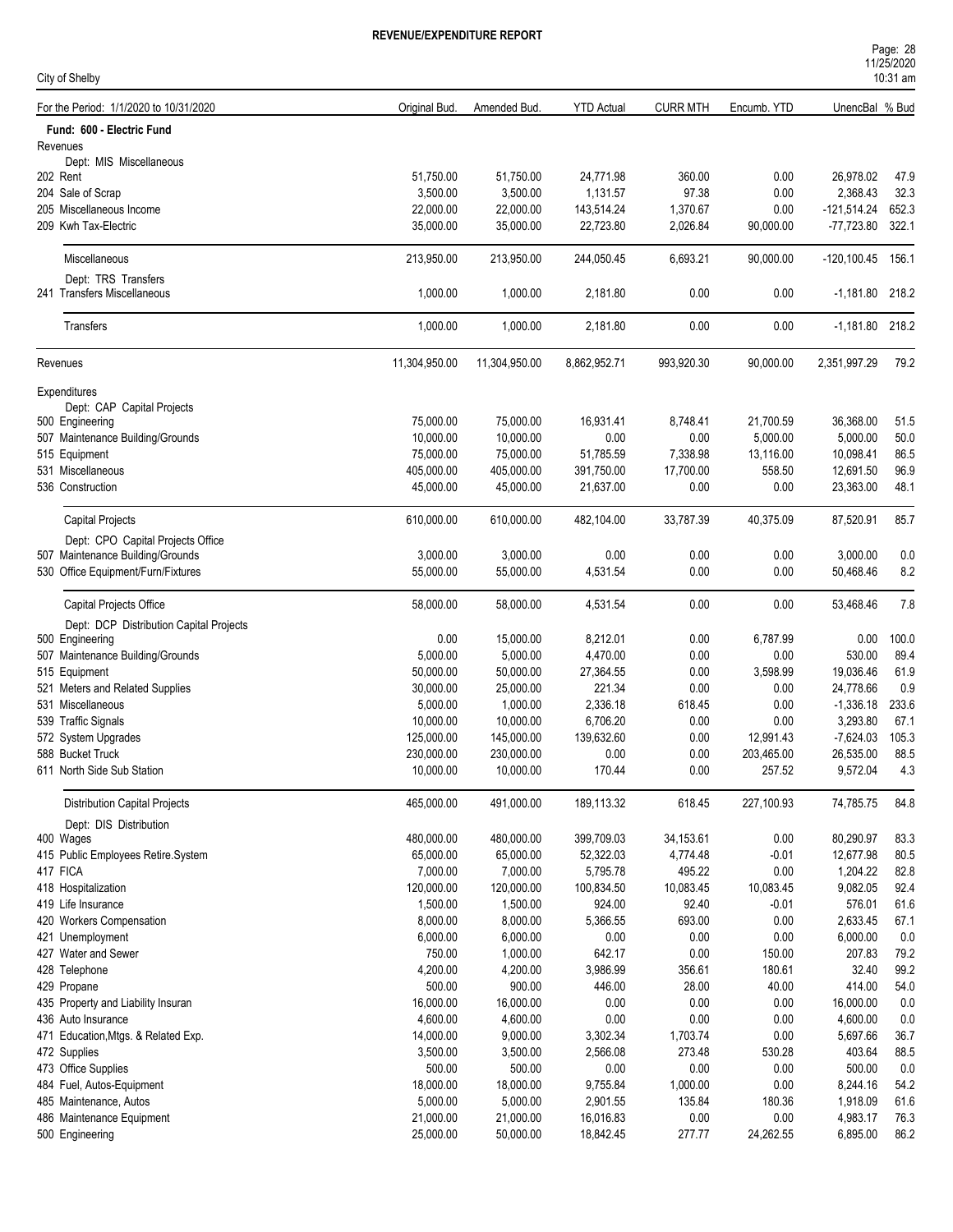| Page: 29   |  |
|------------|--|
| 11/25/2020 |  |
| $10:31$ am |  |

| City of Shelby                                             |                      |               |                   |                 |             |                | 10:31 am |
|------------------------------------------------------------|----------------------|---------------|-------------------|-----------------|-------------|----------------|----------|
| For the Period: 1/1/2020 to 10/31/2020                     | Original Bud.        | Amended Bud.  | <b>YTD Actual</b> | <b>CURR MTH</b> | Encumb. YTD | UnencBal % Bud |          |
| Fund: 600 - Electric Fund                                  |                      |               |                   |                 |             |                |          |
| Expenditures                                               |                      |               |                   |                 |             |                |          |
| Dept: DIS Distribution<br>507 Maintenance Building/Grounds | 4,000.00             | 3,600.00      | 3,314.16          | 0.00            | 215.00      | 70.84          | 98.0     |
| 510 Clothing Allowance                                     | 1,200.00             | 1,200.00      | 266.98            | 266.98          | 0.00        | 933.02         | 22.2     |
|                                                            | 65,000.00            | 65,000.00     | 63,208.39         | 16,670.88       | 0.00        | 1,791.61       | 97.2     |
| 512 Tree trimming/removal                                  |                      |               |                   |                 |             | 4.076.59       |          |
| 515 Equipment                                              | 5,000.00             | 5,000.00      | 294.41            | 279.41          | 629.00      |                | 18.5     |
| 517 Lab/Misc. Testing                                      | 12,000.00            | 7,000.00      | 0.00              | 0.00            | 1,790.00    | 5,210.00       | 25.6     |
| 521 Meters and Related Supplies                            | 10,000.00            | 10,000.00     | 1,704.63          | 0.00            | 0.00        | 8,295.37       | 17.0     |
| 527 Transformers, Pad Mount                                | 20,000.00            | 20,000.00     | 3,075.00          | 0.00            | 7,925.00    | 9,000.00       | 55.0     |
| 529 Small tools and equipment                              | 9,000.00             | 11,000.00     | 9,418.13          | 498.84          | 450.94      | 1,130.93       | 89.7     |
| 530 Office Equipment/Furn/Fixtures                         | 1,000.00             | 1,000.00      | 0.00              | 0.00            | 0.00        | 1,000.00       | 0.0      |
| 531 Miscellaneous                                          | 12,000.00            | 11,750.00     | 11,069.97         | 740.00          | 132.72      | 547.31         | 95.3     |
| 539 Traffic Signals                                        | 7,000.00             | 7,000.00      | 2,350.58          | 10.05           | 43.42       | 4,606.00       | 34.2     |
| 542 Utility Poles                                          | 30,000.00            | 35,000.00     | 21,635.00         | 0.00            | 12,689.00   | 676.00         | 98.1     |
| 543 Maintenance substation                                 | 25,000.00            | 25,000.00     | 17,960.32         | 3,542.00        | 0.00        | 7,039.68       | 71.8     |
| 550 Overhead distribution supplies                         | 35,000.00            | 38,000.00     | 25,790.92         | 425.50          | 11,773.21   | 435.87         | 98.9     |
| 551 Underground Distrib. Supplies                          | 30,000.00            | 34,000.00     | 30,802.56         | 2,878.40        | 2,670.60    | 526.84         | 98.5     |
| 552 Transformers, Pole Mount                               | 40,000.00            | 35,000.00     | 25,574.90         | 0.00            | 1,175.00    | 8,250.10       | 76.4     |
| 553 Street Lighting                                        | 7,500.00             | 7,500.00      | 5,038.91          | 0.00            | 2,338.00    | 123.09         | 98.4     |
| 554 Security Lighting                                      | 5,000.00             | 5,000.00      | 3,885.75          | 0.00            | 0.00        | 1,114.25       | 77.7     |
| 575 Safety Related                                         | 15,000.00            | 20,000.00     | 12,785.22         | 257.00          | 3,660.02    | 3,554.76       | 82.2     |
| Distribution                                               | 1,134,250.00         | 1,163,250.00  | 861,587.97        | 79,636.66       | 80,919.14   | 220,742.89     | 81.0     |
| Dept: MFG Manufacturing                                    |                      |               |                   |                 |             |                |          |
| 400 Wages                                                  | 125,000.00           | 125,000.00    | 112,800.35        | 10,133.60       | 0.00        | 12,199.65      | 90.2     |
| 415 Public Employees Retire.System                         | 17,000.00            | 17,000.00     | 14,325.87         | 1,282.25        | 0.00        | 2,674.13       | 84.3     |
| 417 FICA                                                   | 2,000.00             | 2,000.00      | 1,635.61          | 146.94          | 0.00        | 364.39         | 81.8     |
| 418 Hospitalization                                        | 40,000.00            | 40,000.00     | 24,591.70         | 2,459.17        | 2,459.18    | 12,949.12      | 67.6     |
| 419 Life Insurance                                         | 300.00               | 300.00        | 240.00            | 24.00           | 0.00        | 60.00          | 80.0     |
| 420 Workers Compensation                                   | 2,500.00             | 2,500.00      | 1,890.31          | 172.00          | 0.00        | 609.69         | 75.6     |
| 425 Natural Gas                                            | 8,500.00             | 8,500.00      | 5,365.85          | 170.98          | 1,250.00    | 1,884.15       | 77.8     |
| 427 Water and Sewer                                        | 1,500.00             | 1,500.00      | 937.68            | 0.00            | 350.00      | 212.32         | 85.8     |
| 428 Telephone                                              | 500.00               | 500.00        | 135.74            | 0.00            | 180.61      | 183.65         | 63.3     |
| 435 Property and Liability Insuran                         | 32,000.00            | 32,000.00     | 0.00              | 0.00            | 0.00        | 32,000.00      | 0.0      |
| 436 Auto Insurance                                         | 1,100.00             | 1,100.00      | 0.00              | 0.00            | 0.00        | 1,100.00       | 0.0      |
| 471 Education, Mtgs. & Related Exp.                        | 3,000.00             | 3,000.00      | 0.00              | 0.00            | 1,250.00    | 1,750.00       | 41.7     |
| 472 Supplies                                               | 1,500.00             | 1,500.00      | 1,025.94          | 54.90           | 369.56      | 104.50         | 93.0     |
| 473 Office Supplies                                        | 300.00               | 300.00        | 231.63            | 62.77           | 62.23       | 6.14           | 98.0     |
| 500 Engineering                                            | 9,000.00             | 9,000.00      | 1,664.00          | 0.00            | 0.00        | 7,336.00       | 18.5     |
| 501 Computer support                                       | 16,000.00            | 16,000.00     | 13,798.00         | 3,284.50        | 0.00        | 2,202.00       | 86.2     |
| 510 Clothing Allowance                                     | 400.00               | 400.00        | 0.00              | 0.00            | 400.00      | 0.00           | 100.0    |
| 515 Equipment                                              | 3,500.00             | 3,500.00      | 1,156.71          | 305.52          | 970.80      | 1,372.49       | 60.8     |
| 517 Lab/Misc. Testing                                      | 3,500.00             | 3,500.00      | 2,210.00          | 0.00            | 170.00      | 1,120.00       | 68.0     |
| 523 Purchase power                                         | 9,800,000.00         | 9,800,000.00  | 6,892,573.34      | 678,803.41      | 835,000.00  | 2,072,426.66   | 78.9     |
| 526 Diesel Fuel                                            | 60,000.00            | 59,000.00     | 47,277.48         | 1,895.64        | 5,701.87    | 6.020.65       | 89.8     |
| 528 Postage                                                | 100.00               | 100.00        | 60.00             | 0.00            | 0.00        | 40.00          | 60.0     |
| 529 Small tools and equipment                              |                      |               | 881.13            |                 | 0.00        | 118.87         | 88.1     |
|                                                            | 1,000.00<br>1,000.00 | 1,000.00      | 0.00              | 0.00<br>0.00    | 669.49      | 330.51         | 66.9     |
| 530 Office Equipment/Furn/Fixtures<br>531 Miscellaneous    |                      | 1,000.00      |                   |                 |             |                |          |
|                                                            | 2,000.00             | 2,000.00      | 2,446.98          | 550.00          | 0.00        | -446.98        | 122.3    |
| 537 EPA Fees and Permits                                   | 600.00               | 1,100.00      | 340.00            | 0.00            | 0.00        | 760.00         | 30.9     |
| 575 Safety Related                                         | 700.00               | 700.00        | 547.00            | 547.00          | 28.00       | 125.00         | 82.1     |
| 617 Leases-Equipment                                       | 0.00                 | 1,000.00      | 398.40            | 82.77           | 36.36       | 565.24         | 43.5     |
| Manufacturing                                              | 10,133,000.00        | 10,133,500.00 | 7,126,533.72      | 699,975.45      | 848,898.10  | 2,158,068.18   | 78.7     |
| Dept: MTN Maintenance                                      |                      |               |                   |                 |             |                |          |
| 471 Education, Mtgs. & Related Exp.                        | $0.00\,$             | 0.00          | 0.00              | 0.00            | 0.01        | $-0.01$        | $0.0\,$  |
| 485 Maintenance, Autos                                     | 4,000.00             | 4,000.00      | 2,114.43          | 0.00            | 1,150.00    | 735.57         | 81.6     |
| 486 Maintenance Equipment                                  | 45,000.00            | 44,000.00     | 24,949.41         | 824.45          | 11,966.02   | 7,084.57       | 83.9     |
| 507 Maintenance Building/Grounds                           | 7,500.00             | 7,500.00      | 5,185.62          | 925.77          | 852.05      | 1,462.33       | 80.5     |
| 540 Hazardous Material Control                             | 5,000.00             | 4,500.00      | 0.00              | 0.00            | 2,000.00    | 2,500.00       | 44.4     |
| 575 Safety Related                                         | 0.00                 | 1,000.00      | 0.00              | 0.00            | 575.00      | 425.00         | 57.5     |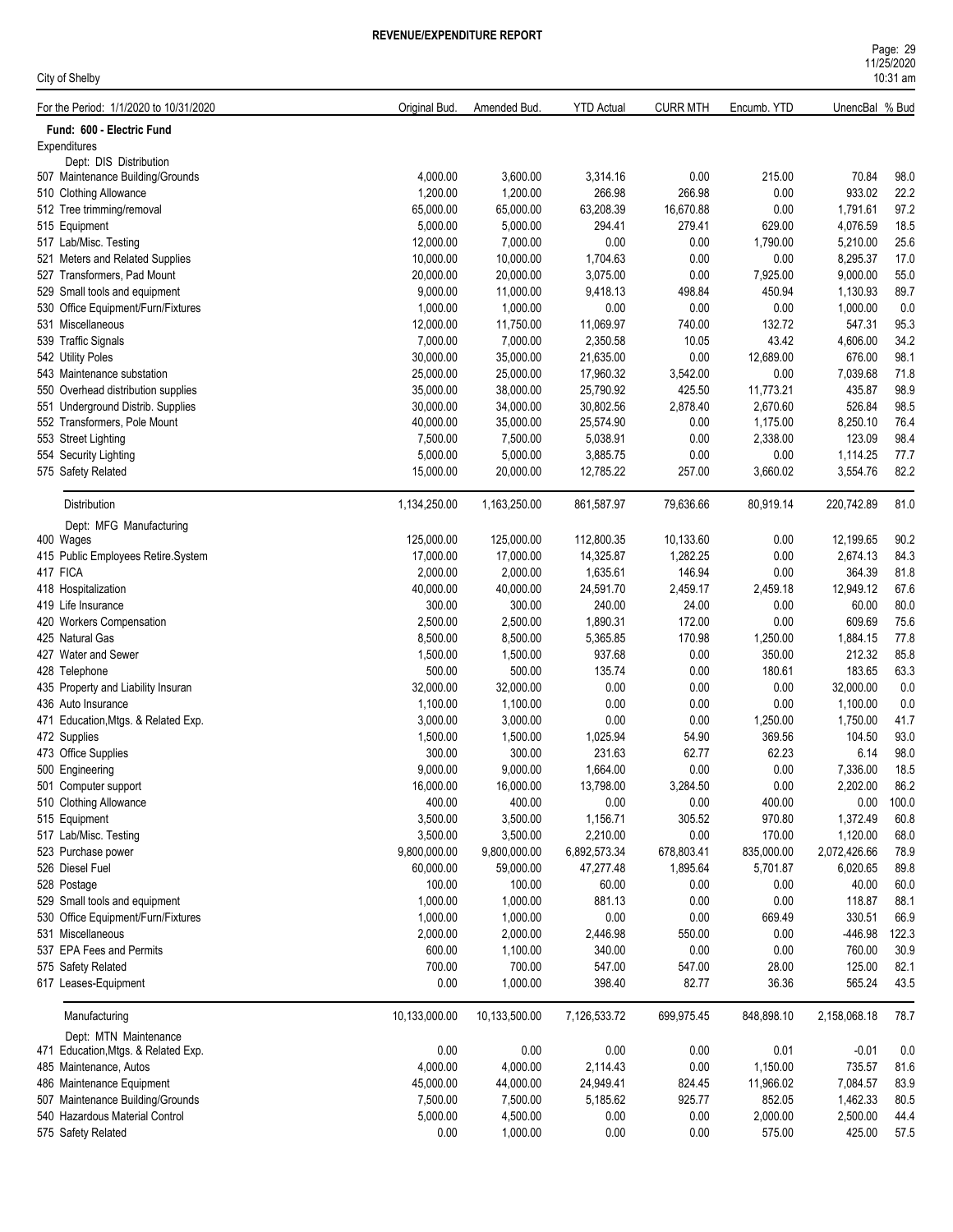| Page: 30   |  |
|------------|--|
| 11/25/2020 |  |
| $10:31$ am |  |

| City of Shelby                                          |                     |                       |                      |                  |                |                     | 10:31 am     |
|---------------------------------------------------------|---------------------|-----------------------|----------------------|------------------|----------------|---------------------|--------------|
| For the Period: 1/1/2020 to 10/31/2020                  | Original Bud.       | Amended Bud.          | <b>YTD Actual</b>    | <b>CURR MTH</b>  | Encumb. YTD    | UnencBal % Bud      |              |
| Fund: 600 - Electric Fund                               |                     |                       |                      |                  |                |                     |              |
| Expenditures                                            |                     |                       |                      |                  |                |                     |              |
| Maintenance                                             | 61,500.00           | 61,000.00             | 32,249.46            | 1,750.22         | 16,543.08      | 12,207.46           | 80.0         |
| Dept: OFC Office                                        |                     |                       |                      |                  |                |                     |              |
| 400 Wages                                               | 62,000.00           | 62,000.00             | 48,292.06            | 4,392.46         | 0.00           | 13,707.94           | 77.9         |
| 404 Clerks wages                                        | 126,000.00          | 126,000.00            | 87,959.57            | 7,703.69         | 0.00           | 38,040.43           | 69.8         |
| 410 Janitors Wages                                      | 14,000.00           | 14,500.00             | 14,232.70            | 0.00             | 0.00           | 267.30              | 98.2         |
| 415 Public Employees Retire.System                      | 28,500.00           | 28,500.00             | 21,574.13            | 1,907.95         | 0.00           | 6.925.87            | 75.7         |
| 417 FICA                                                | 3,250.00            | 3,250.00              | 2,210.27             | 198.68           | 0.00           | 1,039.73            | 68.0         |
| 418 Hospitalization                                     | 64,000.00           | 64,000.00             | 53,949.50            | 5,394.95         | 5,394.95       | 4,655.55            | 92.7         |
| 419 Life Insurance                                      | 400.00              | 400.00                | 303.60               | 30.36            | 0.00           | 96.40               | 75.9         |
| 420 Workers Compensation                                | 3,550.00            | 3,550.00              | 1,961.03             | 244.87           | 0.00           | 1,588.97            | 55.2         |
| 421 Unemployment                                        | 0.00                | 1,250.00              | 1,095.00             | 0.00             | 0.00           | 155.00              | 87.6         |
| 428 Telephone<br>435 Property and Liability Insuran     | 1,500.00            | 1,500.00<br>20,000.00 | 1,045.78<br>3,301.00 | 91.84<br>0.00    | 90.32<br>0.00  | 363.90<br>16,699.00 | 75.7<br>16.5 |
| 436 Auto Insurance                                      | 22,000.00<br>500.00 | 500.00                | 0.00                 | 0.00             | 0.00           | 500.00              | 0.0          |
| 471 Education, Mtgs. & Related Exp.                     | 1,200.00            | 1,200.00              | 0.00                 | 0.00             | 270.00         | 930.00              | 22.5         |
| 472 Supplies                                            | 150.00              | 250.00                | 60.94                | 60.94            | 101.17         | 87.89               | 64.8         |
| 473 Office Supplies                                     | 6,000.00            | 6,000.00              | 4,172.02             | 401.61           | 841.96         | 986.02              | 83.6         |
| 483 State Audit                                         | 13,200.00           | 13,200.00             | 10,344.03            | 7,394.40         | 0.00           | 2,855.97            | 78.4         |
| 484 Fuel, Autos-Equipment                               | 600.00              | 600.00                | 350.00               | 0.00             | 0.00           | 250.00              | 58.3         |
| 485 Maintenance, Autos                                  | 350.00              | 350.00                | 0.00                 | 0.00             | 0.00           | 350.00              | 0.0          |
| 486 Maintenance Equipment                               | 2,000.00            | 2,000.00              | 1,537.86             | 82.51            | 450.00         | 12.14               | 99.4         |
| 492 Administrative Costs                                | 550,000.00          | 550,000.00            | 458,333.30           | 45,833.33        | 91,666.70      | 0.00                | 100.0        |
| 500 Engineering                                         | 500.00              | 500.00                | 300.00               | 0.00             | 0.00           | 200.00              | 60.0         |
| 501 Computer support                                    | 9,000.00            | 7,500.00              | 5,097.97             | 0.00             | 0.00           | 2,402.03            | 68.0         |
| 502 Hand meter contract                                 | 4,100.00            | 4,100.00              | 0.00                 | 0.00             | 0.00           | 4,100.00            | 0.0          |
| 506 Refunds                                             | 3,000.00            | 3,000.00              | 1,737.72             | 80.86            | 0.00           | 1,262.28            | 57.9         |
| 507 Maintenance Building/Grounds                        | 450.00              | 950.00                | 620.26               | 599.13           | 115.60         | 214.14              | 77.5         |
| 508 Real estate taxes                                   | 1,500.00            | 2,500.00              | 1,815.94             | 0.00             | 638.90         | 45.16               | 98.2         |
| 510 Clothing Allowance                                  | 150.00              | 150.00                | 0.00                 | 0.00             | 0.00           | 150.00              | 0.0          |
| 515 Equipment                                           | 500.00              | 500.00                | 0.00<br>13,501.25    | 0.00             | 0.00           | 500.00              | 0.0          |
| 528 Postage                                             | 16,000.00<br>600.00 | 16,000.00<br>600.00   | 130.00               | 1,308.25<br>0.00 | 250.00<br>0.00 | 2,248.75<br>470.00  | 85.9<br>21.7 |
| 530 Office Equipment/Furn/Fixtures<br>531 Miscellaneous | 10,000.00           | 9,150.00              | 9,543.26             | 723.30           | 27.30          | $-420.56$           | 104.6        |
| 532 Labor Relations                                     | 2,000.00            | 2,000.00              | 614.50               | 0.00             | 0.00           | 1,385.50            | 30.7         |
| 544 Shade Tree Collection                               | 4,500.00            | 4,500.00              | 3,132.06             | 304.65           | 767.94         | 600.00              | 86.7         |
| 546 Economic Development                                | 1,000.00            | 500.00                | 0.00                 | 0.00             | 0.00           | 500.00              | 0.0          |
| 575 Safety Related                                      | 1,250.00            | 2,250.00              | 1,693.45             | 0.00             | 0.00           | 556.55              | 75.3         |
| 576 Electric Dues/Professional Ser                      | 50,000.00           | 49,000.00             | 9,578.31             | 0.00             | 13,752.00      | 25,669.69           | 47.6         |
| 584 GAAP Conversion                                     | 3,300.00            | 4,800.00              | 4,105.00             | 0.00             | 0.00           | 695.00              | 85.5         |
| 617 Leases-Equipment                                    | 600.00              | 600.00                | 374.10               | 77.73            | 34.14          | 191.76              | 68.0         |
| 622 Electric Kwh Tax                                    | 50,000.00           | 50,000.00             | 30,417.00            | 3,660.00         | 0.00           | 19,583.00           | 60.8         |
| Office                                                  | 1,057,650.00        | 1,057,650.00          | 793,383.61           | 80,491.51        | 114,400.98     | 149,865.41          | 85.8         |
| Expenditures                                            | 13,519,400.00       | 13,574,400.00         | 9,489,503.62         | 896,259.68       | 1,328,237.32   | 2,756,659.06        | 79.7         |
| Net Effect for Electric Fund                            | $-2,214,450.00$     | $-2,269,450.00$       | $-626,550.91$        | 97,660.62        | 1,418,237.32   | $-404,661.77$       | 82.2         |
| Change in Fund Balance:                                 |                     |                       | $-626,550.91$        |                  |                |                     |              |
| Fund: 601 - Light Customer Deposit Fund<br>Revenues     |                     |                       |                      |                  |                |                     |              |
| Dept: CFS Charges for services<br>165 Deposits          | 97,000.00           | 97,000.00             | 80,600.00            | 7,400.00         | 0.00           | 16,400.00           | 83.1         |
| Charges for services                                    | 97,000.00           | 97,000.00             | 80,600.00            | 7,400.00         | 0.00           | 16,400.00           | 83.1         |
| Dept: MIS Miscellaneous<br>200 Interest                 | 2,200.00            | 2,200.00              | 1,147.48             | 249.02           | 0.00           | 1,052.52            | 52.2         |
| Miscellaneous                                           | 2,200.00            | 2,200.00              | 1,147.48             | 249.02           | 0.00           | 1,052.52            | 52.2         |
|                                                         |                     |                       |                      |                  |                |                     |              |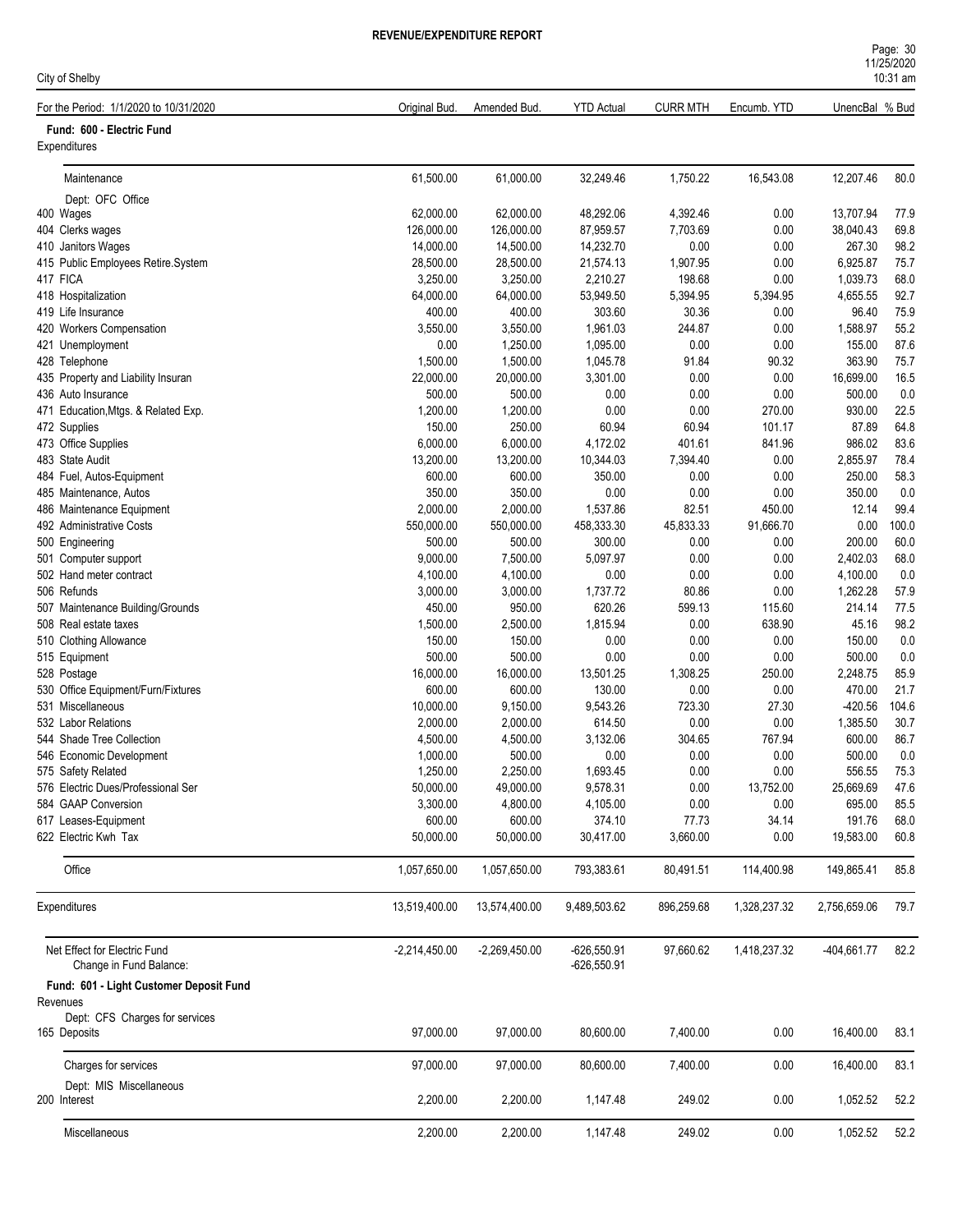| City of Shelby                                                         |               |                     |                            |                 |             |                   | 10:31 am      |
|------------------------------------------------------------------------|---------------|---------------------|----------------------------|-----------------|-------------|-------------------|---------------|
| For the Period: 1/1/2020 to 10/31/2020                                 | Original Bud. | Amended Bud.        | <b>YTD Actual</b>          | <b>CURR MTH</b> | Encumb. YTD | UnencBal % Bud    |               |
| Fund: 601 - Light Customer Deposit Fund                                |               |                     |                            |                 |             |                   |               |
| Revenues                                                               | 99,200.00     | 99,200.00           | 81,747.48                  | 7,649.02        | $0.00\,$    | 17,452.52         | 82.4          |
| Expenditures                                                           |               |                     |                            |                 |             |                   |               |
| Dept: LCD Light Customer Deposit<br>506 Refunds                        | 101,000.00    | 99,000.00           | 69,528.69                  | 10,600.00       | 0.00        | 29,471.31         | 70.2          |
| Light Customer Deposit                                                 | 101,000.00    | 99,000.00           | 69,528.69                  | 10,600.00       | 0.00        | 29,471.31         | 70.2          |
| Dept: TRS Transfers<br>462 Transfer-Miscellaneous                      | 1,000.00      | 3,000.00            | 2,181.80                   | 0.00            | 0.00        | 818.20            | 72.7          |
| Transfers                                                              | 1,000.00      | 3,000.00            | 2,181.80                   | 0.00            | 0.00        | 818.20            | 72.7          |
| Expenditures                                                           | 102,000.00    | 102,000.00          | 71,710.49                  | 10,600.00       | 0.00        | 30,289.51         | 70.3          |
| Net Effect for Light Customer Deposit Fund<br>Change in Fund Balance:  | $-2,800.00$   | $-2,800.00$         | 10,036.99<br>10,036.99     | $-2,950.98$     | 0.00        | -12,836.99 -358.5 |               |
| Fund: 602 - Light Debt Reserve Fund                                    |               |                     |                            |                 |             |                   |               |
| Revenues<br>Dept: MIS Miscellaneous                                    |               |                     |                            |                 |             |                   |               |
| 200 Interest                                                           | 2,200.00      | 2,200.00            | 447.65                     | 6.39            | 0.00        | 1,752.35          | 20.3          |
| Miscellaneous                                                          | 2,200.00      | 2,200.00            | 447.65                     | 6.39            | 0.00        | 1,752.35          | 20.3          |
| Revenues                                                               | 2,200.00      | 2,200.00            | 447.65                     | 6.39            | 0.00        | 1,752.35          | 20.3          |
| Expenditures<br>Dept: LDR Light Debt Reserve<br>531 Miscellaneous      | 200,000.00    | 200,000.00          | 0.00                       | 0.00            | 0.00        | 200,000.00        | 0.0           |
| Light Debt Reserve                                                     | 200,000.00    | 200,000.00          | 0.00                       | 0.00            | 0.00        | 200,000.00        | 0.0           |
| Expenditures                                                           | 200,000.00    | 200,000.00          | 0.00                       | 0.00            | 0.00        | 200,000.00        | 0.0           |
| Net Effect for Light Debt Reserve Fund<br>Change in Fund Balance:      | $-197,800.00$ | $-197,800.00$       | 447.65<br>447.65           | 6.39            | 0.00        | -198,247.65       | $-0.2$        |
| Fund: 650 - City Administration & Bldgs.                               |               |                     |                            |                 |             |                   |               |
| Expenditures<br>Dept: CAB City Administration Buildings                |               |                     |                            |                 |             |                   |               |
| 531 Miscellaneous                                                      | 1,554.00      | 1,554.00            | 1,553.58                   | 0.00            | 0.00        |                   | 0.42 100.0    |
| <b>City Administration Buildings</b>                                   | 1,554.00      | 1,554.00            | 1,553.58                   | 0.00            | 0.00        |                   | 0.42 100.0    |
| Expenditures                                                           | 1,554.00      | 1,554.00            | 1,553.58                   | 0.00            | 0.00        |                   | 0.42 100.0    |
| Net Effect for City Administration & Bldgs.<br>Change in Fund Balance: | $-1,554.00$   | $-1,554.00$         | $-1,553.58$<br>$-1,553.58$ | 0.00            | 0.00        |                   | $-0.42$ 100.0 |
| Fund: 700 - Police Pension Fund                                        |               |                     |                            |                 |             |                   |               |
| Revenues<br>Dept: IGT Intergovernmental taxes                          |               |                     |                            |                 |             |                   |               |
| 128 Property tax rollback                                              | 5,000.00      | 5,000.00            | 4,826.57                   | 2,416.38        | 0.00        | 173.43            | 96.5          |
| Intergovernmental taxes                                                | 5,000.00      | 5,000.00            | 4,826.57                   | 2,416.38        | 0.00        | 173.43            | 96.5          |
| Dept: LTX Local Taxes<br>111 REAL ESTATE TAXES                         | 31,000.00     |                     | 33,008.93                  | 0.00            | 0.00        | $-2,008.93$       | 106.5         |
| 112 PERSONAL PROPERTY TAX                                              | 600.00        | 31,000.00<br>600.00 | 674.89                     | 0.00            | 0.00        | $-74.89$          | 112.5         |
| 113 Manufactured Home Tax                                              | 100.00        | 100.00              | 80.21                      | 0.00            | 0.00        | 19.79             | 80.2          |
| <b>Local Taxes</b>                                                     | 31,700.00     | 31,700.00           | 33,764.03                  | 0.00            | 0.00        | $-2,064.03$ 106.5 |               |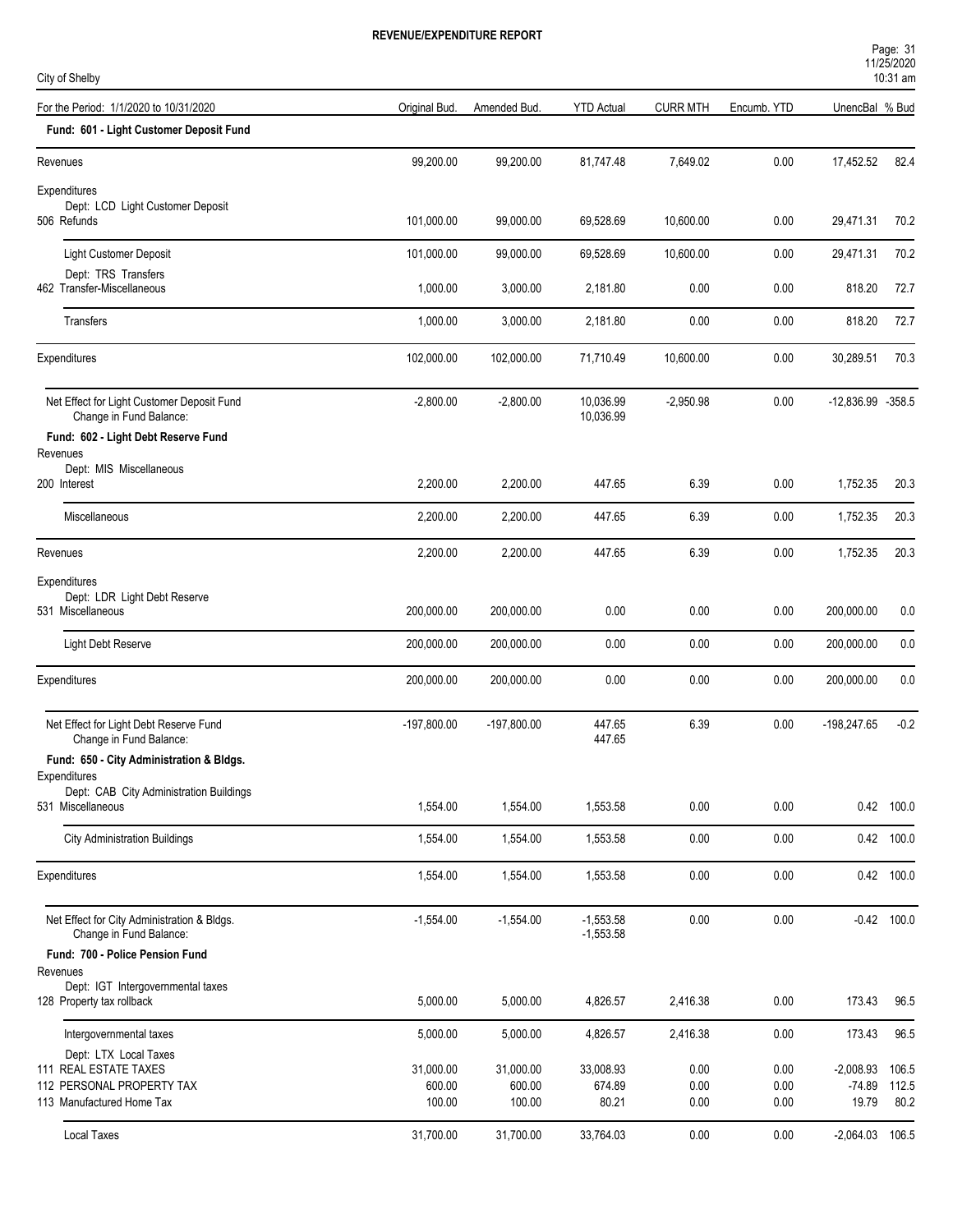| Page: 32   |  |  |
|------------|--|--|
| 11/25/2020 |  |  |
| $\cdots$   |  |  |

| City of Shelby                                                     |                  |                     |                        |                   |              |                    | 10:31 am      |
|--------------------------------------------------------------------|------------------|---------------------|------------------------|-------------------|--------------|--------------------|---------------|
| For the Period: 1/1/2020 to 10/31/2020                             | Original Bud.    | Amended Bud.        | <b>YTD Actual</b>      | <b>CURR MTH</b>   | Encumb. YTD  | UnencBal % Bud     |               |
| Fund: 700 - Police Pension Fund<br>Revenues                        |                  |                     |                        |                   |              |                    |               |
| Dept: TRS Transfers<br>244 Transfer General Fund                   | 180,000.00       | 180,000.00          | 150,000.00             | 15,000.00         | 0.00         | 30,000.00          | 83.3          |
| Transfers                                                          | 180,000.00       | 180,000.00          | 150,000.00             | 15,000.00         | 0.00         | 30,000.00          | 83.3          |
| Revenues                                                           | 216,700.00       | 216,700.00          | 188,590.60             | 17,416.38         | 0.00         | 28,109.40          | 87.0          |
| Expenditures                                                       |                  |                     |                        |                   |              |                    |               |
| Dept: PPF Police Pension Fund<br>416 Policemen and Firemen Pension | 244,605.00       | 244,545.00          | 184,874.08             | 16,777.74         | 0.00         | 59,670.92          | 75.6          |
| 441 Auditor Fees                                                   | 600.00           | 600.00              | 546.89                 | 0.00              | 0.00         | 53.11              | 91.1          |
| 443 DRETAC Fees                                                    | 200.00           | 260.00              | 222.65                 | 0.00              | 0.00         | 37.35              | 85.6          |
| <b>Police Pension Fund</b>                                         | 245,405.00       | 245,405.00          | 185,643.62             | 16,777.74         | 0.00         | 59,761.38          | 75.6          |
| Expenditures                                                       | 245,405.00       | 245,405.00          | 185,643.62             | 16,777.74         | 0.00         | 59,761.38          | 75.6          |
| Net Effect for Police Pension Fund<br>Change in Fund Balance:      | $-28,705.00$     | $-28,705.00$        | 2,946.98<br>2,946.98   | 638.64            | 0.00         | $-31,651.98$       | $-10.3$       |
| Fund: 701 - Fire Pension Fund                                      |                  |                     |                        |                   |              |                    |               |
| Revenues                                                           |                  |                     |                        |                   |              |                    |               |
| Dept: IGT Intergovernmental taxes<br>128 Property tax rollback     | 5,000.00         | 5,000.00            | 4,826.57               | 2,416.38          | 0.00         | 173.43             | 96.5          |
| Intergovernmental taxes                                            | 5,000.00         | 5,000.00            | 4,826.57               | 2,416.38          | 0.00         | 173.43             | 96.5          |
| Dept: LTX Local Taxes                                              |                  |                     |                        |                   |              |                    |               |
| 111 REAL ESTATE TAXES                                              | 31,000.00        | 31,000.00           | 33,008.93              | 0.00              | 0.00         | $-2,008.93$        | 106.5         |
| 112 PERSONAL PROPERTY TAX<br>113 Manufactured Home Tax             | 600.00<br>150.00 | 600.00<br>150.00    | 674.89<br>80.21        | 0.00<br>0.00      | 0.00<br>0.00 | -74.89<br>69.79    | 112.5<br>53.5 |
| <b>Local Taxes</b>                                                 | 31,750.00        | 31,750.00           | 33,764.03              | 0.00              | 0.00         | $-2,014.03$        | 106.3         |
| Dept: TRS Transfers                                                |                  |                     |                        |                   |              |                    |               |
| 244 Transfer General Fund                                          | 180,000.00       | 180,000.00          | 150,000.00             | 15,000.00         | 0.00         | 30,000.00          | 83.3          |
| Transfers                                                          | 180,000.00       | 180,000.00          | 150,000.00             | 15,000.00         | 0.00         | 30,000.00          | 83.3          |
| Revenues                                                           | 216,750.00       | 216,750.00          | 188,590.60             | 17,416.38         | 0.00         | 28,159.40          | 87.0          |
| Expenditures                                                       |                  |                     |                        |                   |              |                    |               |
| Dept: FPF Fire Pension Fund<br>416 Policemen and Firemen Pension   | 225,000.00       |                     |                        |                   | 0.00         |                    | 79.0          |
| 440 State Admin, Tax Coll, Fee                                     | 50.00            | 224,990.00<br>50.00 | 177,774.92<br>0.00     | 15,975.00<br>0.00 | 0.00         | 47,215.08<br>50.00 | 0.0           |
| 441 Auditor Fees                                                   | 900.00           | 900.00              | 546.89                 | 0.00              | 0.00         | 353.11             | 60.8          |
| 443 DRETAC Fees                                                    | 200.00           | 210.00              | 222.65                 | 0.00              | 0.00         | $-12.65$           | 106.0         |
| Fire Pension Fund                                                  | 226,150.00       | 226,150.00          | 178,544.46             | 15,975.00         | 0.00         | 47,605.54          | 78.9          |
| Expenditures                                                       | 226,150.00       | 226,150.00          | 178,544.46             | 15,975.00         | 0.00         | 47,605.54          | 78.9          |
| Net Effect for Fire Pension Fund<br>Change in Fund Balance:        | $-9,400.00$      | $-9,400.00$         | 10,046.14<br>10,046.14 | 1,441.38          | 0.00         | -19,446.14 -106.9  |               |
| Fund: 702 - Police Equipment Fund                                  |                  |                     |                        |                   |              |                    |               |
| Revenues<br>Dept: IGT Intergovernmental taxes                      |                  |                     |                        |                   |              |                    |               |
| 141 Federal Grants or Aid                                          | 1,000.00         | 1,000.00            | 0.00                   | 0.00              | 0.00         | 1,000.00           | 0.0           |
| Intergovernmental taxes                                            | 1,000.00         | 1,000.00            | 0.00                   | 0.00              | 0.00         | 1,000.00           | 0.0           |
| Dept: MIS Miscellaneous<br>201 Donations                           | 12,000.00        | 12,000.00           | 59.00                  | 0.00              | 0.00         |                    | 0.5           |
|                                                                    |                  |                     |                        |                   |              | 11,941.00          |               |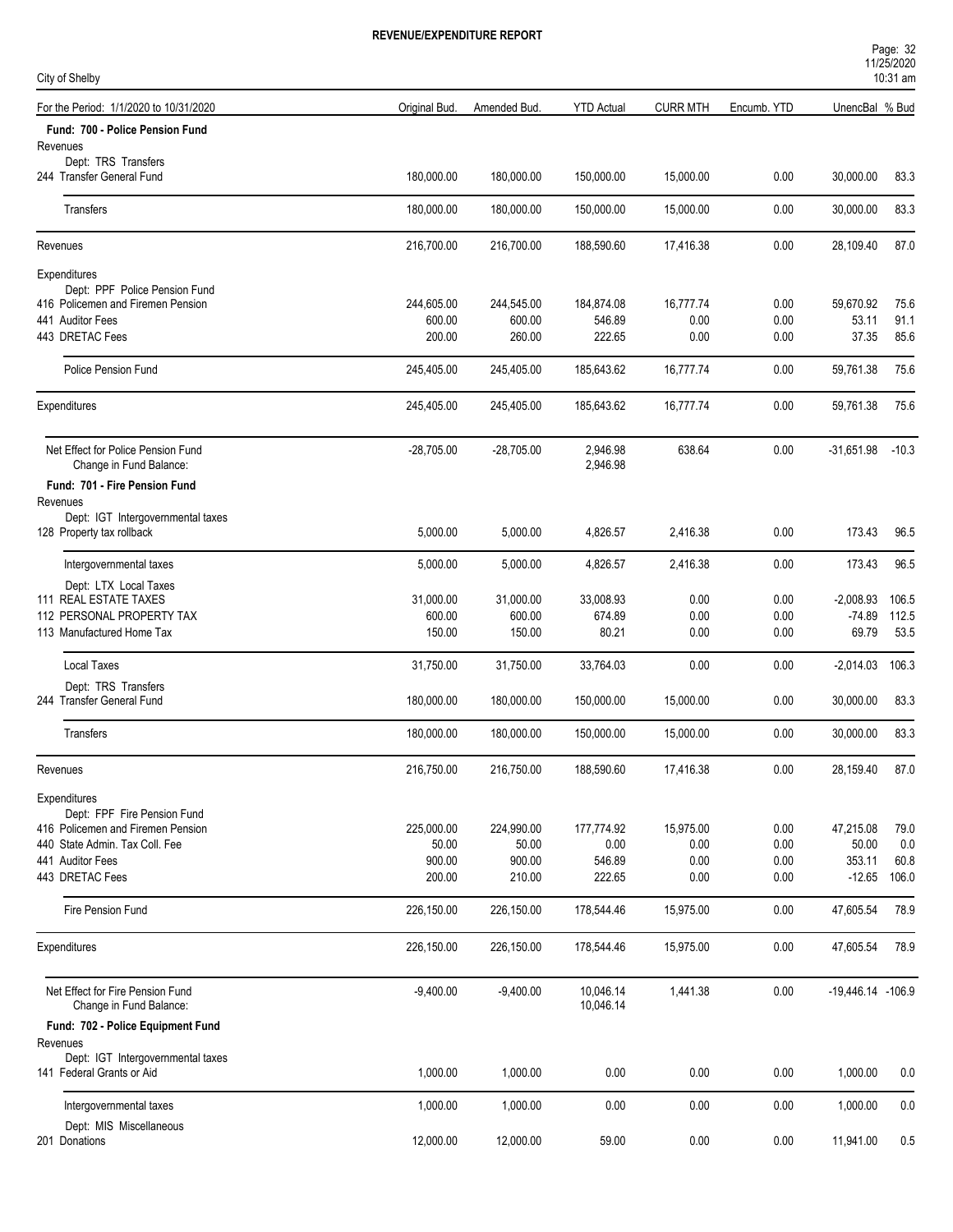| Page: 33   |  |
|------------|--|
| 11/25/2020 |  |
| $10.31$ am |  |

| City of Shelby                                             |               |              |                   |                 |             |                       | <b>I IILUILULU</b><br>$10:31$ am |
|------------------------------------------------------------|---------------|--------------|-------------------|-----------------|-------------|-----------------------|----------------------------------|
| For the Period: 1/1/2020 to 10/31/2020                     | Original Bud. | Amended Bud. | <b>YTD Actual</b> | <b>CURR MTH</b> | Encumb. YTD | UnencBal % Bud        |                                  |
| Fund: 702 - Police Equipment Fund                          |               |              |                   |                 |             |                       |                                  |
| Revenues                                                   |               |              |                   |                 |             |                       |                                  |
| Dept: MIS Miscellaneous<br>206 Work release                | 400.00        | 400.00       | 250.00            | 0.00            | 0.00        | 150.00                | 62.5                             |
| Miscellaneous                                              | 12,400.00     | 12,400.00    | 309.00            | 0.00            | 0.00        | 12,091.00             | 2.5                              |
| Dept: TRS Transfers<br>244 Transfer General Fund           | 55,000.00     | 55,000.00    | 55,000.00         | 0.00            | 0.00        | 0.00                  | 100.0                            |
|                                                            |               |              |                   |                 |             |                       |                                  |
| Transfers                                                  | 55,000.00     | 55,000.00    | 55,000.00         | 0.00            | 0.00        | 0.00                  | 100.0                            |
| Revenues                                                   | 68,400.00     | 68,400.00    | 55,309.00         | 0.00            | 0.00        | 13,091.00             | 80.9                             |
| Expenditures                                               |               |              |                   |                 |             |                       |                                  |
| Dept: PEF Police Equipment Fund                            |               |              |                   |                 |             |                       |                                  |
| 510 Clothing Allowance                                     | 22,000.00     | 22,000.00    | 22,412.43         | 450.00          | 0.00        | -412.43               | 101.9                            |
| 515 Equipment                                              | 38,438.00     | 38,438.00    | 2,155.73          | 1,550.73        | 2,965.00    | 33,317.27             | 13.3                             |
| 531 Miscellaneous                                          | 12,000.00     | 12,000.00    | 489.70            | 0.00            | 210.00      | 11,300.30             | 5.8                              |
| Police Equipment Fund                                      | 72,438.00     | 72,438.00    | 25,057.86         | 2,000.73        | 3,175.00    | 44,205.14             | 39.0                             |
| Expenditures                                               | 72,438.00     | 72,438.00    | 25,057.86         | 2,000.73        | 3,175.00    | 44,205.14             | 39.0                             |
| Net Effect for Police Equipment Fund                       | $-4,038.00$   | $-4,038.00$  | 30,251.14         | $-2,000.73$     | 3,175.00    | $-31,114.14$ $-670.5$ |                                  |
| Change in Fund Balance:<br>Fund: 703 - Fire Equipment Fund |               |              | 30,251.14         |                 |             |                       |                                  |
| Revenues                                                   |               |              |                   |                 |             |                       |                                  |
| Dept: CFS Charges for services                             |               |              |                   |                 |             |                       |                                  |
| 159 Other services                                         | 111,000.00    | 111,000.00   | 113,295.59        | 0.00            | 0.00        | $-2,295.59$           | 102.1                            |
| Charges for services                                       | 111,000.00    | 111,000.00   | 113,295.59        | 0.00            | 0.00        | $-2,295.59$           | 102.1                            |
| Dept: IGT Intergovernmental taxes                          |               |              |                   |                 |             |                       |                                  |
| 141 Federal Grants or Aid                                  | 168,000.00    | 168,000.00   | 497.54            | 0.00            | 0.00        | 167,502.46            | 0.3                              |
| 142 State Grants or Aid                                    | 20,000.00     | 20,000.00    | 50,798.66         | 0.00            | 0.00        | $-30,798.66$          | 254.0                            |
| Intergovernmental taxes                                    | 188,000.00    | 188,000.00   | 51,296.20         | 0.00            | 0.00        | 136,703.80            | 27.3                             |
| Dept: MIS Miscellaneous                                    |               |              |                   |                 |             |                       |                                  |
| 201 Donations                                              | 0.00          | 0.00         | 559.00            | 0.00            | 0.00        | $-559.00$             | 0.0                              |
| 205 Miscellaneous Income                                   | 0.00          | 0.00         | 11,212.64         | 1,445.11        | 0.00        | -11,212.64            | 0.0                              |
| Miscellaneous                                              | 0.00          | 0.00         | 11,771.64         | 1,445.11        | 0.00        | $-11,771.64$          | 0.0                              |
| Revenues                                                   | 299,000.00    | 299,000.00   | 176,363.43        | 1,445.11        | 0.00        | 122,636.57            | 59.0                             |
| Expenditures                                               |               |              |                   |                 |             |                       |                                  |
| Dept: DBT Debt Payment                                     |               |              |                   |                 |             |                       |                                  |
| 503 Note/Loan Payment                                      | 27,000.00     | 27,000.00    | 26,379.17         | 0.00            | 0.00        | 620.83                | 97.7                             |
| 505 Interest Expense                                       | 5,500.00      | 5,500.00     | 5,300.00          | 0.00            | 0.00        | 200.00                | 96.4                             |
| Debt Payment                                               | 32,500.00     | 32,500.00    | 31,679.17         | 0.00            | 0.00        | 820.83                | 97.5                             |
| Dept: FEF Fire Equipment Fund                              |               |              |                   |                 |             |                       |                                  |
| 486 Maintenance Equipment                                  | 22,000.00     | 22,000.00    | 13,959.59         | 2,220.95        | 1,460.99    | 6,579.42              | 70.1                             |
| 492 Administrative Costs                                   | 15,000.00     | 15,000.00    | 12,500.00         | 1,250.00        | 2,500.00    | 0.00                  | 100.0                            |
| 507 Maintenance Building/Grounds                           | 6,000.00      | 6,000.00     | 3,752.74          | 0.00            | 2,058.80    | 188.46                | 96.9                             |
| 510 Clothing Allowance                                     | 12,200.00     | 12,200.00    | 12,150.00         | 450.00          | 0.00        | 50.00                 | 99.6                             |
| 515 Equipment                                              | 92,000.00     | 92,000.00    | 67,885.34         | 4,397.73        | 1,270.51    | 22,844.15             | 75.2                             |
| 531 Miscellaneous                                          | 8,800.00      | 8,800.00     | 4,456.17          | 2,218.25        | 170.00      | 4,173.83              | 52.6                             |
| 564 Service Vehicle                                        | 34,000.00     | 34,000.00    | 0.00              | 0.00            | 0.00        | 34,000.00             | 0.0                              |
| Fire Equipment Fund                                        | 190,000.00    | 190,000.00   | 114,703.84        | 10,536.93       | 7,460.30    | 67,835.86             | 64.3                             |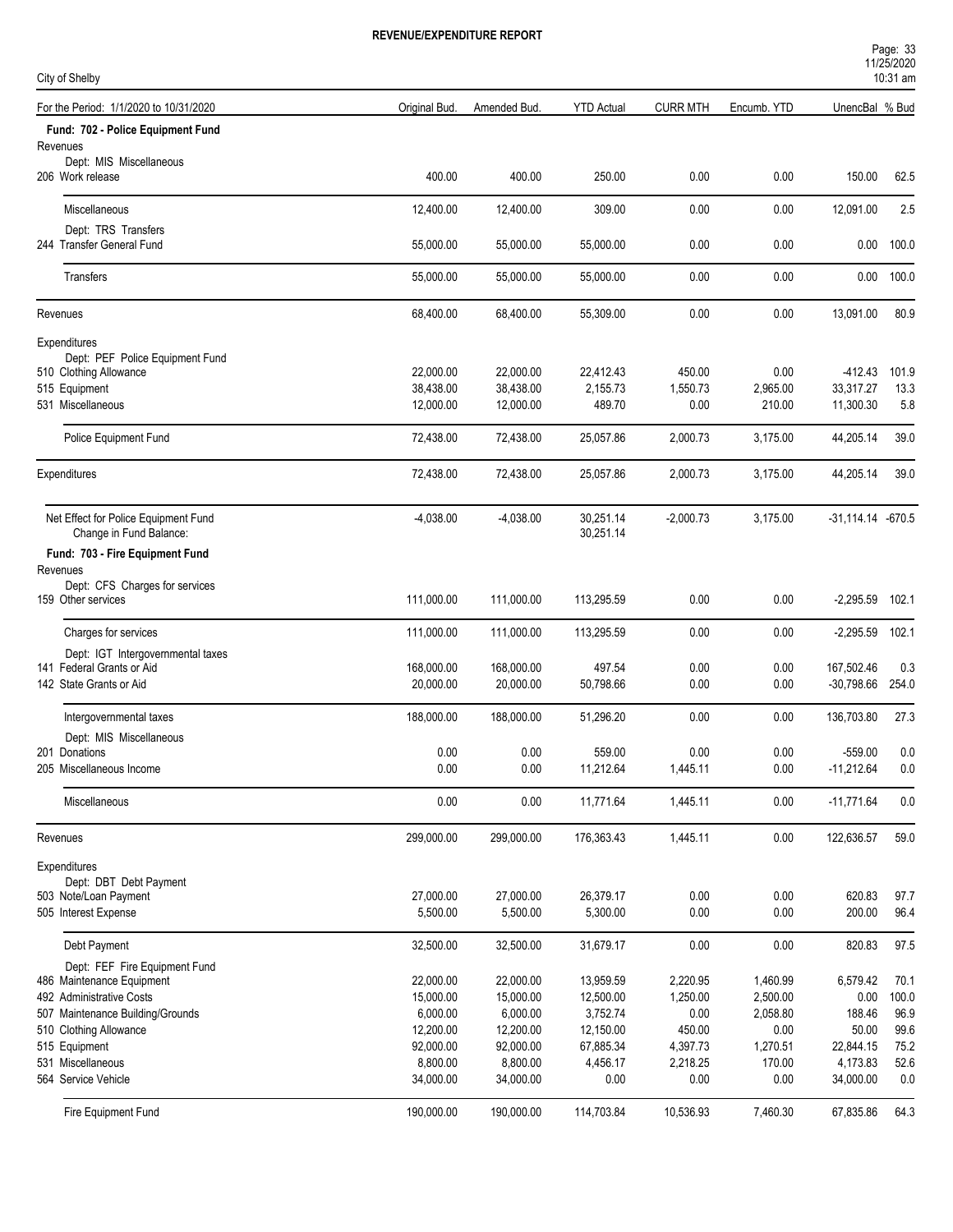| City of Shelby                                                  |               |              |                            |                 |             |                  | 10:31 am |
|-----------------------------------------------------------------|---------------|--------------|----------------------------|-----------------|-------------|------------------|----------|
| For the Period: 1/1/2020 to 10/31/2020                          | Original Bud. | Amended Bud. | <b>YTD Actual</b>          | <b>CURR MTH</b> | Encumb. YTD | UnencBal % Bud   |          |
| Fund: 703 - Fire Equipment Fund                                 |               |              |                            |                 |             |                  |          |
| Expenditures                                                    | 222,500.00    | 222,500.00   | 146,383.01                 | 10,536.93       | 7,460.30    | 68,656.69        | 69.1     |
| Net Effect for Fire Equipment Fund<br>Change in Fund Balance:   | 76,500.00     | 76,500.00    | 29,980.42<br>29,980.42     | $-9,091.82$     | 7,460.30    | 53,979.88        | 29.4     |
| Fund: 705 - Shade Tree Trust Fund                               |               |              |                            |                 |             |                  |          |
| Revenues                                                        |               |              |                            |                 |             |                  |          |
| Dept: OFI Other finances                                        |               |              |                            |                 |             |                  |          |
| 201 Donations                                                   | 0.00          | 0.00         | 25.00                      | 0.00            | 0.00        | $-25.00$         | 0.0      |
| 205 Miscellaneous Income                                        | 4,000.00      | 4,000.00     | 3,132.06                   | 304.65          | 0.00        | 867.94           | 78.3     |
| Other finances                                                  | 4,000.00      | 4,000.00     | 3,157.06                   | 304.65          | 0.00        | 842.94           | 78.9     |
| Revenues                                                        | 4,000.00      | 4,000.00     | 3,157.06                   | 304.65          | 0.00        | 842.94           | 78.9     |
| Expenditures                                                    |               |              |                            |                 |             |                  |          |
| Dept: STT Shade Tree Trust Fund                                 | 2,500.00      | 2,500.00     | 379.84                     | 379.84          | 0.00        | 2,120.16         | 15.2     |
| 511 Tree planting<br>512 Tree trimming/removal                  | 2,000.00      | 2,000.00     | 593.13                     | 0.00            | 0.00        | 1,406.87         | 29.7     |
| 531 Miscellaneous                                               | 100.00        | 100.00       | 35.00                      | 0.00            | 0.00        | 65.00            | 35.0     |
|                                                                 |               |              |                            |                 |             |                  |          |
| Shade Tree Trust Fund                                           | 4,600.00      | 4,600.00     | 1,007.97                   | 379.84          | 0.00        | 3,592.03         | 21.9     |
| Expenditures                                                    | 4,600.00      | 4,600.00     | 1,007.97                   | 379.84          | 0.00        | 3,592.03         | 21.9     |
| Net Effect for Shade Tree Trust Fund<br>Change in Fund Balance: | $-600.00$     | $-600.00$    | 2,149.09<br>2,149.09       | $-75.19$        | 0.00        | -2,749.09 -358.2 |          |
| Fund: 706 - Sharing Fund                                        |               |              |                            |                 |             |                  |          |
| Revenues                                                        |               |              |                            |                 |             |                  |          |
| Dept: MIS Miscellaneous                                         |               |              |                            |                 |             |                  |          |
| 201 Donations                                                   | 30,000.00     | 30,000.00    | 21,625.07                  | 2,099.69        | 0.00        | 8,374.93         | 72.1     |
| 205 Miscellaneous Income                                        | 400.00        | 400.00       | 172.51                     | 0.00            | 0.00        | 227.49           | 43.1     |
| Miscellaneous                                                   | 30,400.00     | 30,400.00    | 21,797.58                  | 2,099.69        | 0.00        | 8,602.42         | 71.7     |
| Revenues                                                        | 30,400.00     | 30,400.00    | 21,797.58                  | 2,099.69        | 0.00        | 8,602.42         | 71.7     |
| Expenditures                                                    |               |              |                            |                 |             |                  |          |
| Dept: USF Utility Share Fund                                    |               |              |                            |                 |             |                  |          |
| 646 Utility Payments                                            | 30,000.00     | 30,000.00    | 22,834.18                  | 1,490.28        | 0.00        | 7,165.82         | 76.1     |
| Utility Share Fund                                              | 30,000.00     | 30,000.00    | 22,834.18                  | 1,490.28        | 0.00        | 7,165.82         | 76.1     |
| Expenditures                                                    | 30,000.00     | 30,000.00    | 22,834.18                  | 1,490.28        | 0.00        | 7,165.82         | 76.1     |
|                                                                 |               |              |                            |                 |             |                  |          |
| Net Effect for Sharing Fund<br>Change in Fund Balance:          | 400.00        | 400.00       | $-1,036.60$<br>$-1,036.60$ | 609.41          | 0.00        | 1,436.60 -259.2  |          |
| Fund: 710 - Mini Park Trust Fund                                |               |              |                            |                 |             |                  |          |
| Revenues                                                        |               |              |                            |                 |             |                  |          |
| Dept: MIS Miscellaneous                                         |               |              |                            |                 |             |                  |          |
| 200 Interest                                                    | 400.00        | 400.00       | 352.10                     | 24.89           | 0.00        | 47.90            | 88.0     |
| Miscellaneous                                                   | 400.00        | 400.00       | 352.10                     | 24.89           | 0.00        | 47.90            | 88.0     |
| Revenues                                                        | 400.00        | 400.00       | 352.10                     | 24.89           | 0.00        | 47.90            | 88.0     |
| Expenditures                                                    |               |              |                            |                 |             |                  |          |
| Dept: MPT Mini-Park Trust Fund                                  |               |              |                            |                 |             |                  |          |
| 531 Miscellaneous                                               | 3,000.00      | 3,000.00     | 55.00                      | 55.00           | 0.00        | 2,945.00         | $1.8$    |